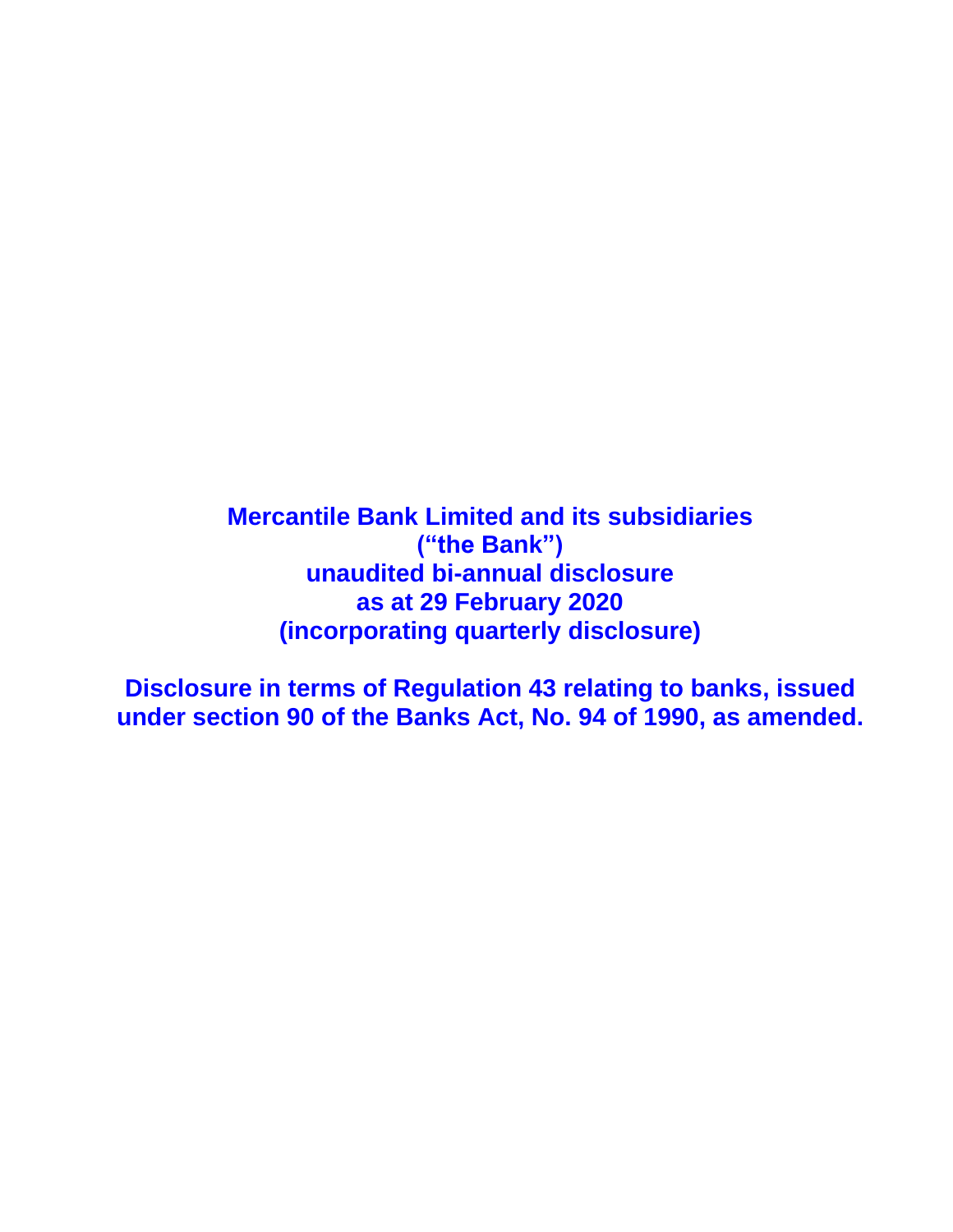#### **1. Basis of compilation**

The following information is compiled in terms of Regulation 43 relating to banks, issued under section 90 of the Banks Act, No. 94 of 1990 (as amended) ("the Regulations"), which incorporates the Basel 3 Pillar Three requirements on market discipline.

All disclosures presented below are consistent with those disclosed in terms of International Financial Reporting Standards ("IFRS"), unless otherwise stated. In the main, differences between IFRS and information disclosed in terms of the Regulations relate to the definition of capital and the calculation and measurement thereof.

These disclosures have been prepared in compliance with the Bank's disclosure policy.

Additional information providing context for disclosures contained herein is included in the following documents published by Mercantile Bank Limited, available under the financial results link on the website https://www.mercantile.co.za/, which contains information as listed under each section.

Mercantile Bank Limited 2020 Audited Financial Statements for the 14-month period ended 29 February (2020 Audited Financial Statements)

- □ Accounting policies,
- $\Box$ Notes to the financial statements, and
- $\Box$ Risk management and control.

#### **2. Scope of reporting**

As at 6 November 2019, the Bank's holding company was Mercantile Bank Holdings Limited and its ultimate holding company was Caixa Geral de Depósitos S.A. a company registered in Portugal. On 7 November 2019, Capitec Bank Limited, a company incorporated in the Republic of South Africa, acquired the entire issued share capital of Mercantile Bank Holdings Limited. Post-acquisition, all the assets and liabilities belonging to Mercantile Bank Holdings Limited were transferred to Capitec Bank Limited.

The Prudential Authority and the Financial Sector Conduct Authority gave their permission on 12 February 2020 to deregister Mercantile Bank Holdings Limited as the Bank's controlling company. The now-dormant company was placed under deregistration on xx March 2020.

In addition, to align to the financial year-end of the Bank's new shareholder, the financial year-ends for all active entities within the Company have been changed from 31 December to the last day of February.

This report covers the consolidated results of Mercantile Bank Limited and its subsidiaries ("the Bank") for the period ending 29 February 2020.

The consolidated approach adopted for accounting purposes is consistent with the approach adopted for regulatory purposes. The descriptions and details of the consolidated entities within the group are as follows:

|                                        |                | <b>Effective</b> Nature of | <b>Fully</b>        |
|----------------------------------------|----------------|----------------------------|---------------------|
|                                        | <b>Holding</b> | <b>business</b>            | <b>Consolidated</b> |
|                                        | $\frac{9}{6}$  |                            |                     |
| <b>Company name</b>                    |                |                            |                     |
| Portion 2 of Lot 8 Sandown (Pty) Ltd   |                | 100 Property holding       | Yes                 |
| Mercantile Rental Finance (Pty) Ltd    | 100.           | <b>Rental finance</b>      | Yes                 |
| <b>Compass Securitisation (RF) Ltd</b> |                | 100 Securitisation vehicle | Yes                 |

Other than Regulatory capital adequacy requirements, there are currently no restrictions or other major impediments on the transfer of funds or capital within the Bank.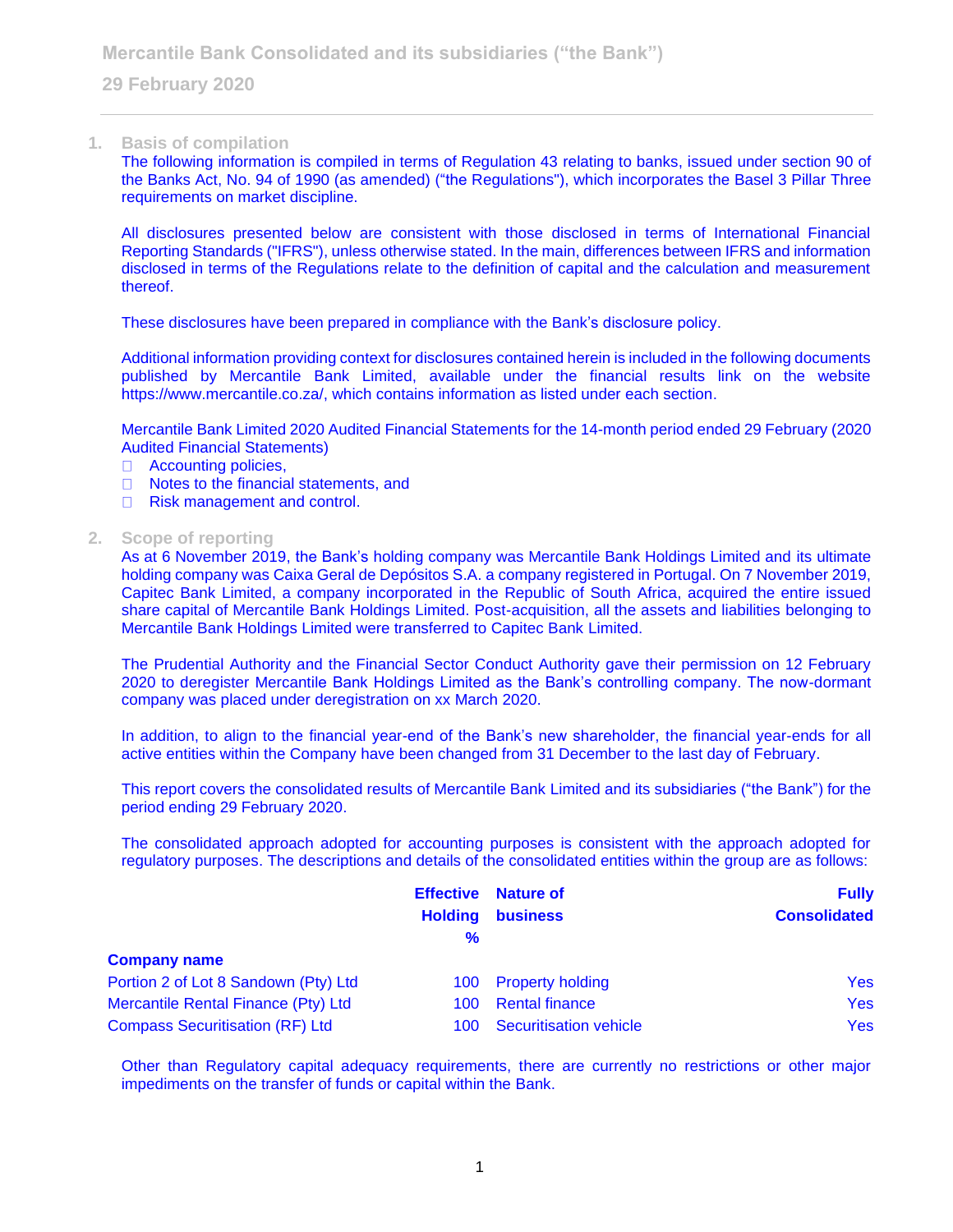# **3. Key prudential information**

The Bank's key prudential metrics related to regulatory capital, leverage ratio, liquidity ratios, and risk weighted assets as at 29 February 2020 are disclosed in the following sections.

**3.1 Overview of risk management, key prudential metrics**

|                |                                                                         | <b>Mercantile Bank</b> | <b>Mercantile Bank</b>   |
|----------------|-------------------------------------------------------------------------|------------------------|--------------------------|
|                |                                                                         | <b>Consolidated</b>    | <b>Consolidated</b>      |
|                |                                                                         | 29-Feb-20              | 30-Nov-19                |
|                | Available capital (amounts) R'000                                       |                        |                          |
| $\mathbf{1}$   | Common Equity Tier 1 (CET1)                                             | 2,564,312              | 2,466,144                |
| 1a             | Fully loaded ECL accounting model                                       | (35, 586)              | (35, 586)                |
| $\overline{2}$ | Tier 1                                                                  | 2,485,991              | 2,389,159                |
| 2a             | Fully loaded accounting model Tier 1                                    | (35, 586)              | (35, 586)                |
| 3              | <b>Total capital</b>                                                    | 2,613,058              | 2,485,227                |
| 3a             | Fully loaded ECL accounting model total capital                         | 127,067                | 96,068                   |
|                | Risk-weighted assets (amounts) R'000                                    |                        |                          |
| 4              | Total risk-weighted assets (RWA)                                        | 12,290,278             | 13,019,012               |
|                | Risk-based capital ratios as a percentage of RWA                        |                        |                          |
| 5              | Common Equity Tier 1 ratio (%)                                          | 20.227                 | 18.351                   |
| 5a             | Fully loaded ECL accounting model CET1 (%)                              | (0.014)                | (0.014)                  |
| 6              | Tier 1 ratio (%)                                                        | 20.227                 | 18.351                   |
| 6a             | Fully loaded ECL accounting model Tier 1 ratio (%)                      | (0.014)                | (0.014)                  |
| $\overline{7}$ | Total capital ratio (%)                                                 | 21.261                 | 19.089                   |
| 7a             | Fully loaded ECL accounting model total capital ratio (%)               | 0.049                  | 0.039                    |
|                | Additional CET1 buffer requirements as a percentage of RWA              |                        |                          |
| 8              | Capital conservation buffer requirement (2.5% from 2019) (%)            | 2.500                  | 2.500                    |
| 9              | Countercyclical bufferer requirement (%)                                |                        | $\overline{\phantom{0}}$ |
| 10             | Bank D-SIB additional requirements (%)                                  |                        | $\blacksquare$           |
|                | Total of bank CET1 specific buffer requirements (%) (row 8 + row 9+ row |                        |                          |
| 11             | 10)                                                                     | 2.500                  | 2.500                    |
|                | CET1 available after meeting the bank's minimum capital requirements    |                        |                          |
| 12             | (%)                                                                     | 12.727                 | 10.851                   |
|                | <b>Basel III Leverage Ratio</b>                                         |                        |                          |
| 13             | Total Basel III leverage ratio measure                                  | 16,579,928             | 17,774,661               |
| 14             | Basel III leverage ratio (%) (row 2/row 13)                             | 14.99%                 | 13.44%                   |
|                | Fully loaded ECL accounting model Basel III leverage ratio (%) (row     |                        |                          |
| 14a            | 2A/row 13)                                                              | (0.215)                | (0.200)                  |
|                | <b>Liquidity Coverage Ratio</b>                                         |                        |                          |
| 15             | <b>Total HQLA</b>                                                       | 1,145,864              | 935,754                  |
| 16             | Total net cash outflow                                                  | 550,701                | 599,939                  |
| 17             | LCR ratio (%)                                                           | 208                    | 156                      |
|                | <b>Net Stable Funding Ratio</b>                                         |                        |                          |
| 18             | Total available stable funding                                          | 12,093,178             | 13,043,849               |
| 19             | Total required stable funding                                           | 8,213,283              | 8,535,168                |
| 20             | NSFR ratio (%)                                                          | 147                    | 153                      |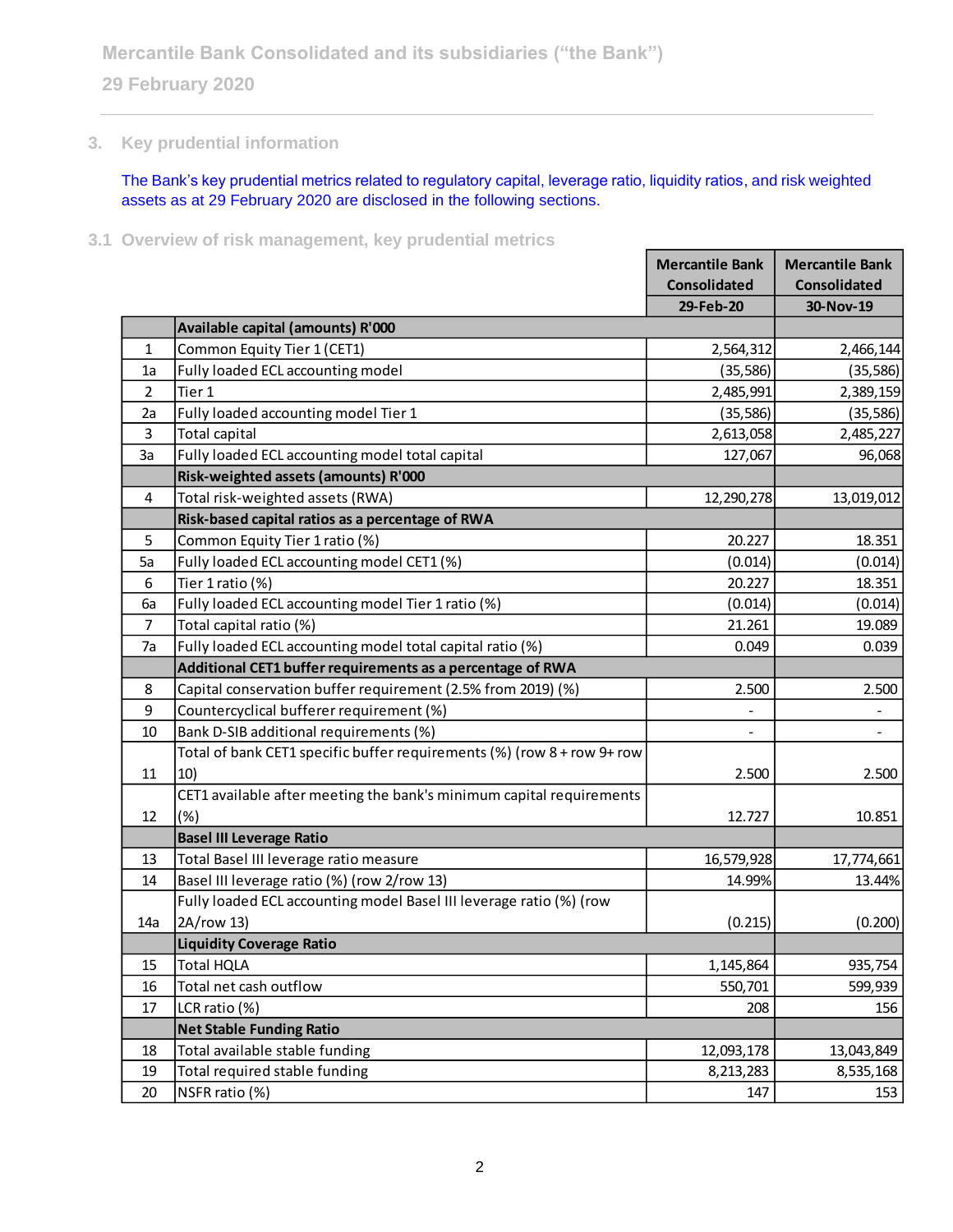### **3.2 Overview of risk weighted assets**

The table below provides an overview of the risk weighted asset requirements at the respective reporting date. The detailed qualitative information can be found under Capital Management on page 64 of the 2020 Audited Financial Statements.

|              |                                                                                        | Mercantile Bank Consolidated |                                                | Mercantile Bank Limited |                                                |
|--------------|----------------------------------------------------------------------------------------|------------------------------|------------------------------------------------|-------------------------|------------------------------------------------|
| Line         | R'000                                                                                  | <b>RWA</b>                   | Minimum capital<br>requirements <sup>(1)</sup> | <b>RWA</b>              | Minimum capital<br>requirements <sup>(1)</sup> |
| #            |                                                                                        | $Feb-20$                     | $Feb-20$                                       | $Feb-20$                | $Feb-20$                                       |
| $\mathbf{1}$ | Credit risk (excluding counterparty credit risk)<br>(CCR)                              | 9,296,118                    | 1,069,054                                      | 9,248,325               | 1,063,557                                      |
| 2            | Of which standardised approach (SA)                                                    | 9,296,118                    | 1,069,054                                      | 9,248,325               | 1,063,557                                      |
| 3            | Of which internal rating-based (IRB) approach                                          |                              |                                                |                         |                                                |
| 4            | Counterparty credit risk                                                               | 53,535                       | 6,157                                          | 53,535                  | 6,157                                          |
| 5            | Of which standardised approach for<br>counterparty credit risk (SA-CCR) <sup>(2)</sup> | 53,535                       | 6,157                                          | 53,535                  | 6,157                                          |
| 6            | Of which internal model method (IMM)                                                   |                              |                                                |                         |                                                |
| 16           | Market risk                                                                            | 14,500                       | 1,668                                          | 14,500                  | 1,668                                          |
| 17           | Of which standardised approach (SA)                                                    | 14,500                       | 1,668                                          | 14,500                  | 1,668                                          |
| 18           | Of which internal model approaches (IMM)                                               |                              |                                                |                         |                                                |
| 19           | Operational risk                                                                       | 2,036,469                    | 234,194                                        | 1,908,192               | 219,442                                        |
| 20           | Of which Basic Indicator Approach                                                      |                              |                                                |                         |                                                |
| 21           | Of which standardised Approach                                                         | 2,036,469                    | 234,194                                        | 1,908,192               | 219,442                                        |
| 22           | Of which Advanced Measurement Approach                                                 |                              |                                                |                         |                                                |
| 23           | Other risk                                                                             | 889,656                      | 102,310                                        | 975,244                 | 112,153                                        |
| 25           | <b>Total</b>                                                                           | 12,290,278                   | 1,413,383                                      | 12,199,797              | 1,402,977                                      |

(1) The minimum capital requirement per risk category is 11.50%, which comprises the base minimum (8.00%), plus the pillar 2A systemic risk add-on (1.00%), plus the conservation buffer (2.50%).

(2) The Bank applies the current exposure method to calculate counterparty risk.

### **4. Credit risk**

This section outlines the regulatory view of the risk associated with advances. These balances are reflected on the Bank balance sheet. The Bank primarily advances funds to unrated counterparties. In the case of exposures to rated counterparties, the process for risk weighting these exposures is in accordance with the requirements set out in the Regulations.

For an overview of credit risk for the Bank, as well as related qualitative information, please refer to "risk management and control", which can be found on pages 50 to 64 of the 2020 Audited Financial Statements.

The Bank has adopted the standardised approach to determine the capital requirement for credit risk on all portfolios.

### **4.1 Credit quality of assets**

The table over the page shows the classification of the gross carrying value of the total of advances and interbank deposits split between defaulted and non-defaulted exposures and shows the impairments raised in respect of the defaulted exposures.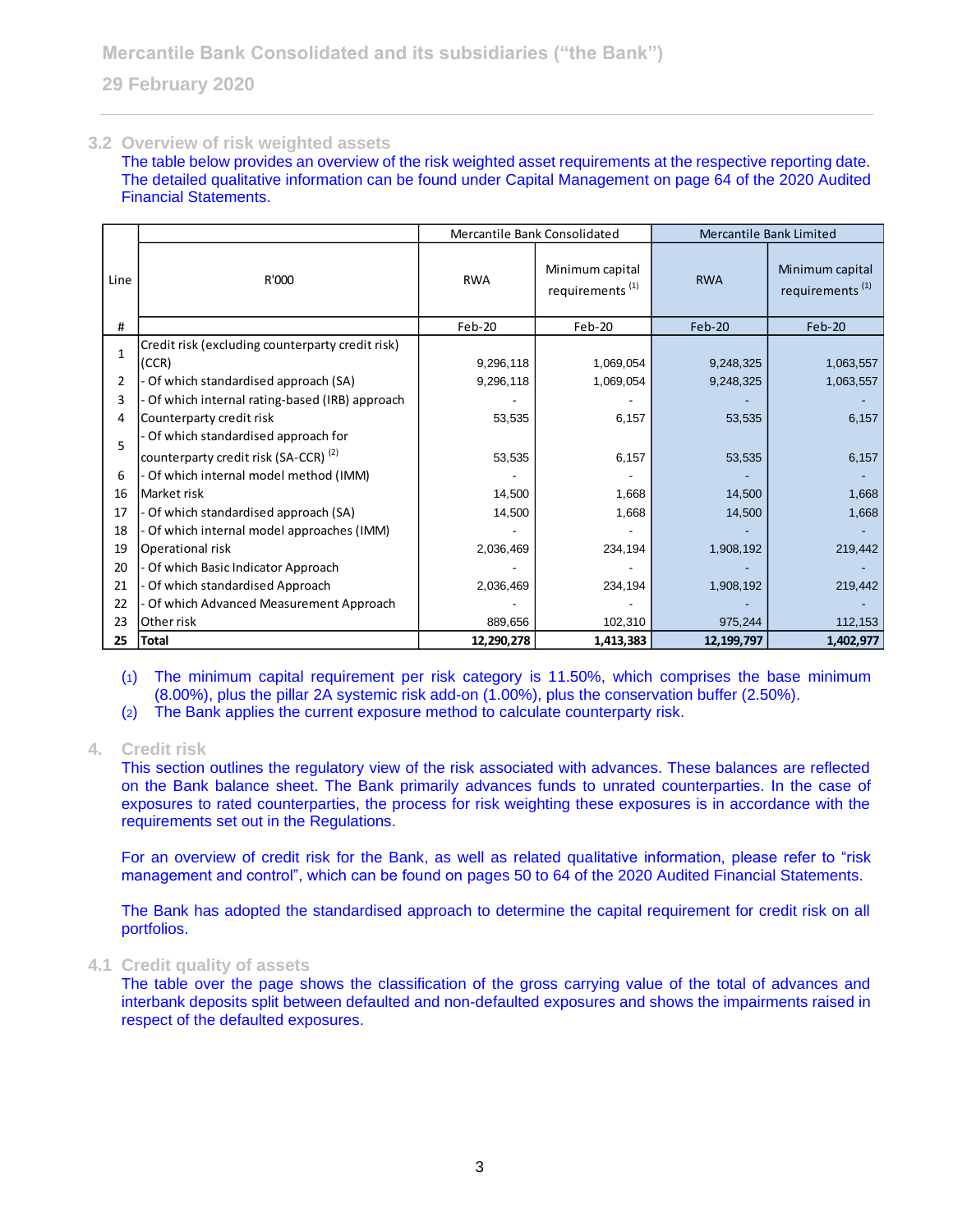| CR <sub>1</sub><br><b>Credit Exposure Value</b><br>29 Feb 2020<br>Non-defaulted<br><b>Month Average /</b><br><b>Defaulted</b><br><b>R'000</b><br><b>Month-end exposure</b><br>exposures (1)<br>exposures<br>Impairments<br>Net<br>Stage 1<br>13 983 697<br>(85, 208)<br>Retail term loans<br>Period-end<br>248,884<br>(3,301)<br>Retail revolving credit<br>(628)<br>37,167<br>Average<br>Sovereigns and their central banks<br>877,407<br>Average<br><b>Banks</b><br>Average<br>3,571,482<br>(161)<br>Corporate exposures<br>Period-end and Average<br>3,011,294<br>(39, 481)<br>Residential mortgage advances<br>Period-end<br>2,458,661<br>(5,036)<br><b>SME Secured lending</b><br>Period-end<br>3,306,343<br>(29,095)<br>Securitisation and securitisation exposure<br>Period-end<br>Other Exposures (SME Unsecured lending)<br>Period-end and Average<br>472.460<br>(7,505)<br>Stage 2<br>448.162<br>(41, 858)<br>Retail term Ioans<br>Period-end<br>14 547<br>(1,038)<br>Retail revolving credit<br>1852<br>(260)<br>Average<br>Sovereigns and their central banks<br>Average<br><b>Banks</b><br>Average<br>Corporate exposures<br>Period-end and Average<br>242,800<br>(21, 211)<br>Residential mortgage advances<br>Period-end<br>(3373)<br>98,666<br><b>SME Secured lending</b><br>Period-end<br>(7, 210)<br>61,345<br>Securitisation and securitisation exposure<br>Period-end<br>Other Exposures (SME Unsecured lending)<br>28.953<br>Period-end and Average<br>(8,766)<br>Stage 3<br>595 195<br>(188, 562)<br>$\sim$<br>Retail term loans<br>Period-end<br>5 3 3 3<br>(4,639) |  | b<br>d<br>a<br>c |  |  |            |
|--------------------------------------------------------------------------------------------------------------------------------------------------------------------------------------------------------------------------------------------------------------------------------------------------------------------------------------------------------------------------------------------------------------------------------------------------------------------------------------------------------------------------------------------------------------------------------------------------------------------------------------------------------------------------------------------------------------------------------------------------------------------------------------------------------------------------------------------------------------------------------------------------------------------------------------------------------------------------------------------------------------------------------------------------------------------------------------------------------------------------------------------------------------------------------------------------------------------------------------------------------------------------------------------------------------------------------------------------------------------------------------------------------------------------------------------------------------------------------------------------------------------------------------------------------------------------------------------|--|------------------|--|--|------------|
|                                                                                                                                                                                                                                                                                                                                                                                                                                                                                                                                                                                                                                                                                                                                                                                                                                                                                                                                                                                                                                                                                                                                                                                                                                                                                                                                                                                                                                                                                                                                                                                            |  |                  |  |  |            |
|                                                                                                                                                                                                                                                                                                                                                                                                                                                                                                                                                                                                                                                                                                                                                                                                                                                                                                                                                                                                                                                                                                                                                                                                                                                                                                                                                                                                                                                                                                                                                                                            |  |                  |  |  |            |
|                                                                                                                                                                                                                                                                                                                                                                                                                                                                                                                                                                                                                                                                                                                                                                                                                                                                                                                                                                                                                                                                                                                                                                                                                                                                                                                                                                                                                                                                                                                                                                                            |  |                  |  |  |            |
|                                                                                                                                                                                                                                                                                                                                                                                                                                                                                                                                                                                                                                                                                                                                                                                                                                                                                                                                                                                                                                                                                                                                                                                                                                                                                                                                                                                                                                                                                                                                                                                            |  |                  |  |  | 13 898 489 |
|                                                                                                                                                                                                                                                                                                                                                                                                                                                                                                                                                                                                                                                                                                                                                                                                                                                                                                                                                                                                                                                                                                                                                                                                                                                                                                                                                                                                                                                                                                                                                                                            |  |                  |  |  | 245,583    |
|                                                                                                                                                                                                                                                                                                                                                                                                                                                                                                                                                                                                                                                                                                                                                                                                                                                                                                                                                                                                                                                                                                                                                                                                                                                                                                                                                                                                                                                                                                                                                                                            |  |                  |  |  | 36,539     |
|                                                                                                                                                                                                                                                                                                                                                                                                                                                                                                                                                                                                                                                                                                                                                                                                                                                                                                                                                                                                                                                                                                                                                                                                                                                                                                                                                                                                                                                                                                                                                                                            |  |                  |  |  | 877,407    |
|                                                                                                                                                                                                                                                                                                                                                                                                                                                                                                                                                                                                                                                                                                                                                                                                                                                                                                                                                                                                                                                                                                                                                                                                                                                                                                                                                                                                                                                                                                                                                                                            |  |                  |  |  | 3,571,320  |
|                                                                                                                                                                                                                                                                                                                                                                                                                                                                                                                                                                                                                                                                                                                                                                                                                                                                                                                                                                                                                                                                                                                                                                                                                                                                                                                                                                                                                                                                                                                                                                                            |  |                  |  |  | 2,971,813  |
|                                                                                                                                                                                                                                                                                                                                                                                                                                                                                                                                                                                                                                                                                                                                                                                                                                                                                                                                                                                                                                                                                                                                                                                                                                                                                                                                                                                                                                                                                                                                                                                            |  |                  |  |  | 2,453,624  |
|                                                                                                                                                                                                                                                                                                                                                                                                                                                                                                                                                                                                                                                                                                                                                                                                                                                                                                                                                                                                                                                                                                                                                                                                                                                                                                                                                                                                                                                                                                                                                                                            |  |                  |  |  | 3,277,248  |
|                                                                                                                                                                                                                                                                                                                                                                                                                                                                                                                                                                                                                                                                                                                                                                                                                                                                                                                                                                                                                                                                                                                                                                                                                                                                                                                                                                                                                                                                                                                                                                                            |  |                  |  |  |            |
|                                                                                                                                                                                                                                                                                                                                                                                                                                                                                                                                                                                                                                                                                                                                                                                                                                                                                                                                                                                                                                                                                                                                                                                                                                                                                                                                                                                                                                                                                                                                                                                            |  |                  |  |  | 464,954    |
|                                                                                                                                                                                                                                                                                                                                                                                                                                                                                                                                                                                                                                                                                                                                                                                                                                                                                                                                                                                                                                                                                                                                                                                                                                                                                                                                                                                                                                                                                                                                                                                            |  |                  |  |  |            |
|                                                                                                                                                                                                                                                                                                                                                                                                                                                                                                                                                                                                                                                                                                                                                                                                                                                                                                                                                                                                                                                                                                                                                                                                                                                                                                                                                                                                                                                                                                                                                                                            |  |                  |  |  | 406,304    |
|                                                                                                                                                                                                                                                                                                                                                                                                                                                                                                                                                                                                                                                                                                                                                                                                                                                                                                                                                                                                                                                                                                                                                                                                                                                                                                                                                                                                                                                                                                                                                                                            |  |                  |  |  | 13 509     |
|                                                                                                                                                                                                                                                                                                                                                                                                                                                                                                                                                                                                                                                                                                                                                                                                                                                                                                                                                                                                                                                                                                                                                                                                                                                                                                                                                                                                                                                                                                                                                                                            |  |                  |  |  | 1592       |
|                                                                                                                                                                                                                                                                                                                                                                                                                                                                                                                                                                                                                                                                                                                                                                                                                                                                                                                                                                                                                                                                                                                                                                                                                                                                                                                                                                                                                                                                                                                                                                                            |  |                  |  |  |            |
|                                                                                                                                                                                                                                                                                                                                                                                                                                                                                                                                                                                                                                                                                                                                                                                                                                                                                                                                                                                                                                                                                                                                                                                                                                                                                                                                                                                                                                                                                                                                                                                            |  |                  |  |  |            |
|                                                                                                                                                                                                                                                                                                                                                                                                                                                                                                                                                                                                                                                                                                                                                                                                                                                                                                                                                                                                                                                                                                                                                                                                                                                                                                                                                                                                                                                                                                                                                                                            |  |                  |  |  | 221,589    |
|                                                                                                                                                                                                                                                                                                                                                                                                                                                                                                                                                                                                                                                                                                                                                                                                                                                                                                                                                                                                                                                                                                                                                                                                                                                                                                                                                                                                                                                                                                                                                                                            |  |                  |  |  | 95,293     |
|                                                                                                                                                                                                                                                                                                                                                                                                                                                                                                                                                                                                                                                                                                                                                                                                                                                                                                                                                                                                                                                                                                                                                                                                                                                                                                                                                                                                                                                                                                                                                                                            |  |                  |  |  | 54,135     |
|                                                                                                                                                                                                                                                                                                                                                                                                                                                                                                                                                                                                                                                                                                                                                                                                                                                                                                                                                                                                                                                                                                                                                                                                                                                                                                                                                                                                                                                                                                                                                                                            |  |                  |  |  |            |
|                                                                                                                                                                                                                                                                                                                                                                                                                                                                                                                                                                                                                                                                                                                                                                                                                                                                                                                                                                                                                                                                                                                                                                                                                                                                                                                                                                                                                                                                                                                                                                                            |  |                  |  |  | 20,187     |
|                                                                                                                                                                                                                                                                                                                                                                                                                                                                                                                                                                                                                                                                                                                                                                                                                                                                                                                                                                                                                                                                                                                                                                                                                                                                                                                                                                                                                                                                                                                                                                                            |  |                  |  |  | 406 633    |
|                                                                                                                                                                                                                                                                                                                                                                                                                                                                                                                                                                                                                                                                                                                                                                                                                                                                                                                                                                                                                                                                                                                                                                                                                                                                                                                                                                                                                                                                                                                                                                                            |  |                  |  |  | 693        |
| Retail revolving credit<br>3,849<br>(3,460)<br>Average                                                                                                                                                                                                                                                                                                                                                                                                                                                                                                                                                                                                                                                                                                                                                                                                                                                                                                                                                                                                                                                                                                                                                                                                                                                                                                                                                                                                                                                                                                                                     |  |                  |  |  | 389        |
| Sovereigns and their central banks<br>Average                                                                                                                                                                                                                                                                                                                                                                                                                                                                                                                                                                                                                                                                                                                                                                                                                                                                                                                                                                                                                                                                                                                                                                                                                                                                                                                                                                                                                                                                                                                                              |  |                  |  |  |            |
| <b>Banks</b><br>Average                                                                                                                                                                                                                                                                                                                                                                                                                                                                                                                                                                                                                                                                                                                                                                                                                                                                                                                                                                                                                                                                                                                                                                                                                                                                                                                                                                                                                                                                                                                                                                    |  |                  |  |  |            |
| Period-end and Average<br>Corporate exposures<br>176,283<br>63 848)                                                                                                                                                                                                                                                                                                                                                                                                                                                                                                                                                                                                                                                                                                                                                                                                                                                                                                                                                                                                                                                                                                                                                                                                                                                                                                                                                                                                                                                                                                                        |  |                  |  |  | 112,435    |
| Residential mortgage advances<br>Period-end<br>220,557<br>(36, 243)                                                                                                                                                                                                                                                                                                                                                                                                                                                                                                                                                                                                                                                                                                                                                                                                                                                                                                                                                                                                                                                                                                                                                                                                                                                                                                                                                                                                                                                                                                                        |  |                  |  |  | 184,315    |
| <b>SME Secured lending</b><br>Period-end<br>151,597<br>(61, 332)                                                                                                                                                                                                                                                                                                                                                                                                                                                                                                                                                                                                                                                                                                                                                                                                                                                                                                                                                                                                                                                                                                                                                                                                                                                                                                                                                                                                                                                                                                                           |  |                  |  |  | 90,265     |
| Securitisation and securitisation exposure<br>Period-end                                                                                                                                                                                                                                                                                                                                                                                                                                                                                                                                                                                                                                                                                                                                                                                                                                                                                                                                                                                                                                                                                                                                                                                                                                                                                                                                                                                                                                                                                                                                   |  |                  |  |  |            |
| Other Exposures (SME Unsecured lending)<br>37,576<br>(19,040)<br>Period-end                                                                                                                                                                                                                                                                                                                                                                                                                                                                                                                                                                                                                                                                                                                                                                                                                                                                                                                                                                                                                                                                                                                                                                                                                                                                                                                                                                                                                                                                                                                |  |                  |  |  | 18,535     |
|                                                                                                                                                                                                                                                                                                                                                                                                                                                                                                                                                                                                                                                                                                                                                                                                                                                                                                                                                                                                                                                                                                                                                                                                                                                                                                                                                                                                                                                                                                                                                                                            |  |                  |  |  |            |
| Debt securities                                                                                                                                                                                                                                                                                                                                                                                                                                                                                                                                                                                                                                                                                                                                                                                                                                                                                                                                                                                                                                                                                                                                                                                                                                                                                                                                                                                                                                                                                                                                                                            |  |                  |  |  |            |
| Off balance sheet items<br>1,809,950                                                                                                                                                                                                                                                                                                                                                                                                                                                                                                                                                                                                                                                                                                                                                                                                                                                                                                                                                                                                                                                                                                                                                                                                                                                                                                                                                                                                                                                                                                                                                       |  |                  |  |  | 1.809.950  |
| Total<br>595 195<br>16 241 810<br>(315, 628)                                                                                                                                                                                                                                                                                                                                                                                                                                                                                                                                                                                                                                                                                                                                                                                                                                                                                                                                                                                                                                                                                                                                                                                                                                                                                                                                                                                                                                                                                                                                               |  |                  |  |  | 16 521 376 |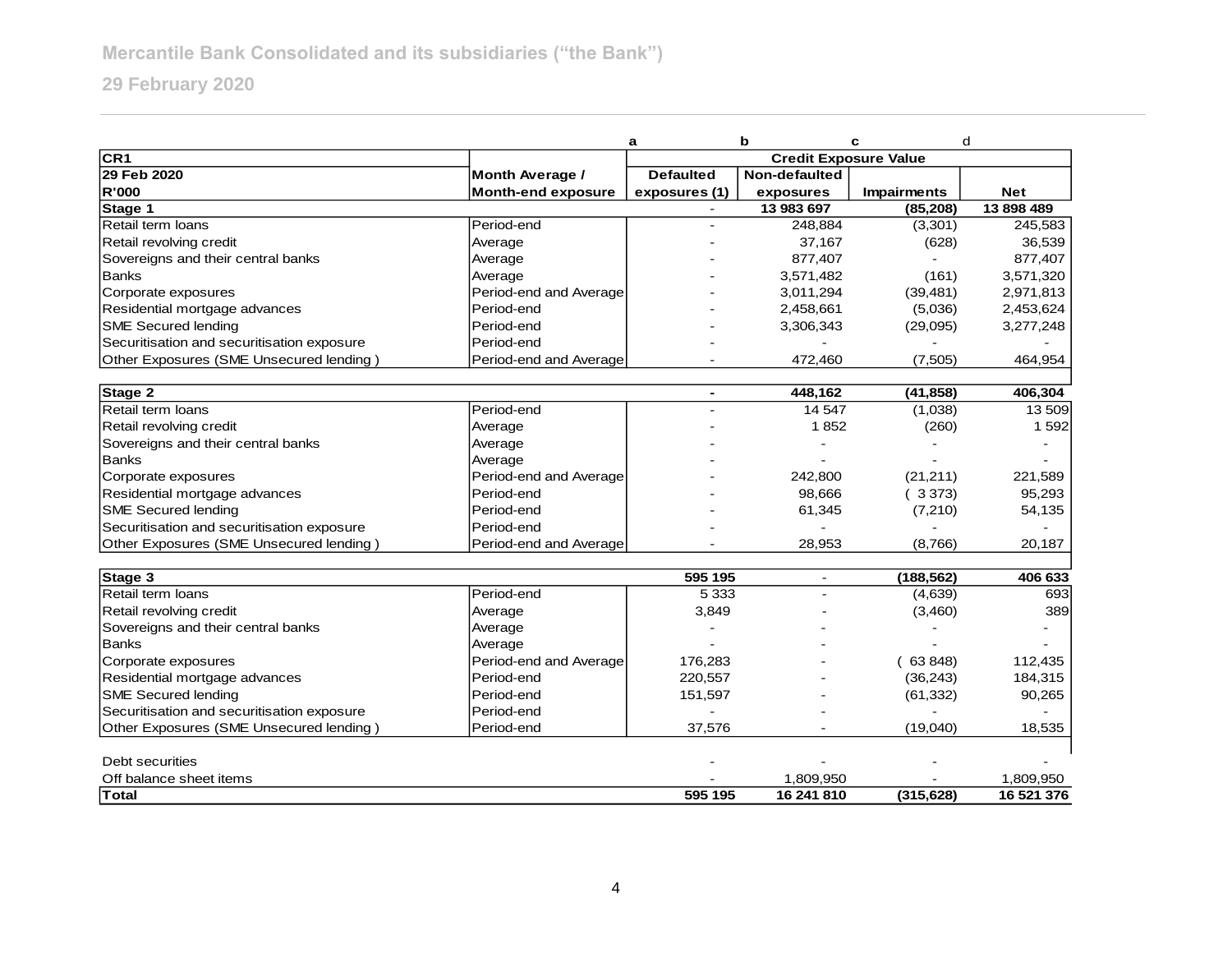# **4.2 Changes in stock of defaulted loans and debt securities**

|   | R'000                                                                         | a          |
|---|-------------------------------------------------------------------------------|------------|
|   | Defaulted loans and debt securities at end of the previous reporting period   | 381,783    |
|   | Loans and debt securities that have defaulted since the last reporting period | 158,100    |
|   | Returned to non-defaulted status                                              | (122, 705) |
| 4 | Amounts written off                                                           | 124,299    |
|   | Other changes                                                                 | 39,067     |
| 6 | Defaulted loans and debt securities at end of the reporting period            | 580,544    |

# **4.3 Breakdown of gross credit exposure by geographic areas**

|                              | On balance<br>sheet exposure<br><b>R'000</b> | <b>Off balance</b><br>sheet exposure<br><b>R'000</b> | <b>Derivative</b><br><b>instruments</b><br><b>R'000</b> | <b>Total</b><br><b>R'000</b> |
|------------------------------|----------------------------------------------|------------------------------------------------------|---------------------------------------------------------|------------------------------|
| <b>Geographical area</b>     |                                              |                                                      |                                                         |                              |
| <b>South Africa</b>          | 13 833 065                                   | 1809950                                              | 42720                                                   | 15 685 735                   |
| Other                        | 1 151 268                                    |                                                      |                                                         | 1 151 268                    |
| - Africa (excl South Africa) | 1 5 9 3                                      | ۰                                                    |                                                         | 1593                         |
| - Asia                       | 1 2 4 1                                      |                                                      |                                                         | 1 2 4 1                      |
| - Australia                  | 21 3 20                                      | ۰                                                    |                                                         | 21 3 20                      |
| - Europe                     | 344 982                                      |                                                      |                                                         | 344 982                      |
| - North America              | 782 132                                      |                                                      |                                                         | 782 132                      |
|                              |                                              |                                                      |                                                         |                              |
| <b>Total</b>                 | 14 984 333                                   | 1809950                                              | 42720                                                   | 16 837 003                   |

**4.4 Breakdown of gross credit exposure by industry sector**

|                                   | <b>On balance</b>              | <b>Off balance</b>             | <b>Derivative</b>                  |                              |
|-----------------------------------|--------------------------------|--------------------------------|------------------------------------|------------------------------|
|                                   | sheet exposure<br><b>R'000</b> | sheet exposure<br><b>R'000</b> | <b>instruments</b><br><b>R'000</b> | <b>Total</b><br><b>R'000</b> |
| <b>Industry sector</b>            |                                |                                |                                    |                              |
| Agriculture, hunting, forestry    |                                |                                |                                    |                              |
| and fishing                       | 45 099                         | 19714                          |                                    | 64 813                       |
| Mining and quarrying              | 144 186                        | 43 417                         |                                    | 187 603                      |
| Manufacturing                     | 915 834                        | 254 254                        | 1 2 1 4                            | 1 171 302                    |
| Electricity, gas and water supply | 45 504                         | 10 327                         | 20                                 | 55 851                       |
| <b>Construction</b>               | 347 391                        | 80 841                         |                                    | 428 232                      |
| Wholesale and retail trade,       |                                |                                |                                    |                              |
| repair of specified items, hotels |                                |                                |                                    |                              |
| and restaurants                   | 1 137 806                      | 363 643                        | 3014                               | 1 504 463                    |
| Transport, storage and            |                                |                                |                                    |                              |
| communication                     | 125 667                        | 34 5 25                        | 268                                | 160 460                      |
| Financial intermediation and      |                                |                                |                                    |                              |
| insurance                         | 5 218 941                      | 78 0 29                        | 28 606                             | 5 325 576                    |
| <b>Real estate</b>                | 2 435 147                      | 170 105                        | 24                                 | 2 605 276                    |
| <b>Business services</b>          | 599 711                        | 28 709                         | 2 3 0 0                            | 630 720                      |
| Community, social and personal    |                                |                                |                                    |                              |
| <b>services</b>                   | 481 653                        | 182 544                        | 58                                 | 664 255                      |
| <b>Private households</b>         | 1 484 951                      | 145 132                        | 4                                  | 1 630 087                    |
| <b>Other</b>                      | 2 002 443                      | 398 710                        | 7 212                              | 2 408 365                    |
| <b>Total</b>                      | 14 984 333                     | 1809950                        | 42720                              | 16 837 003                   |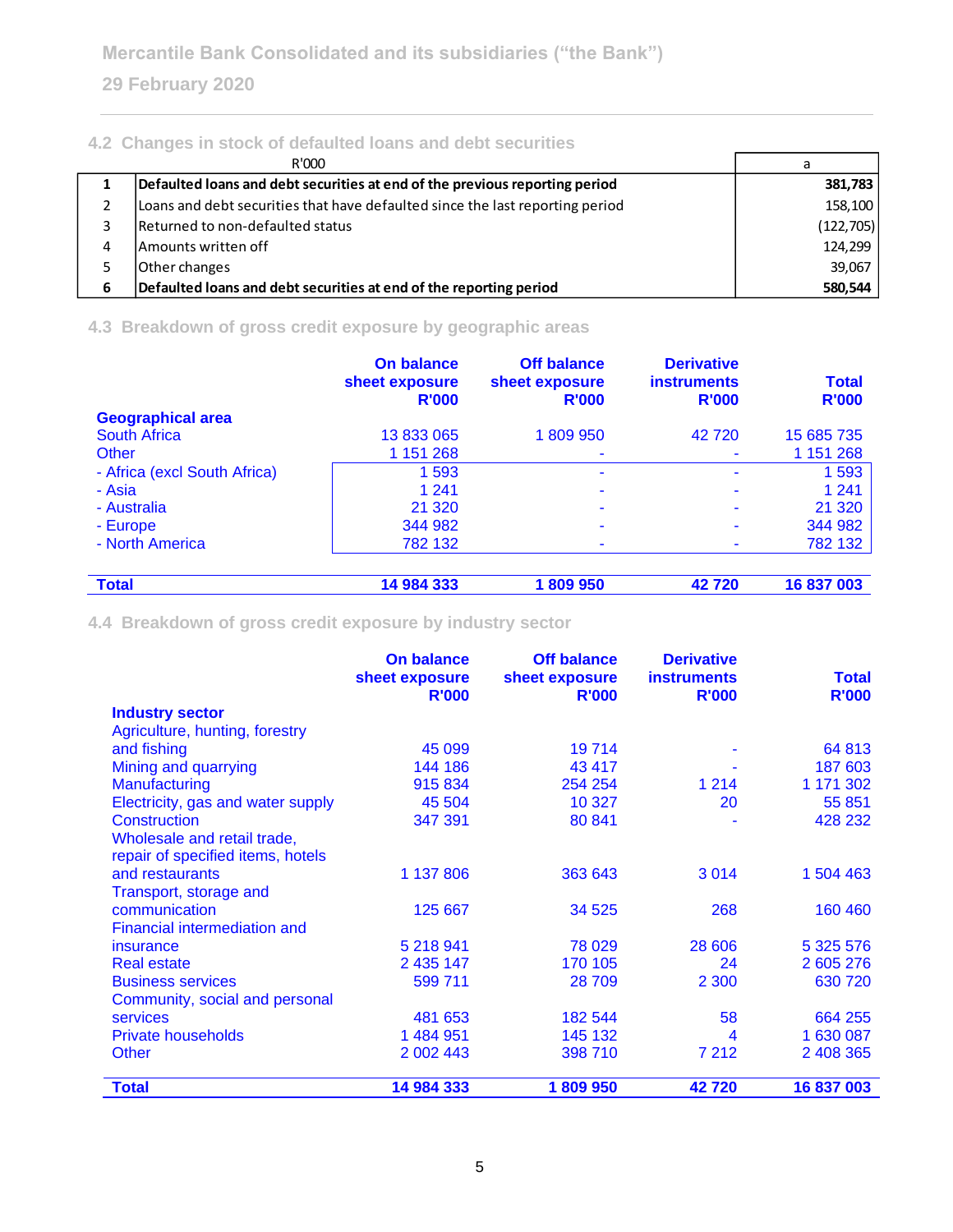**4.5 Impaired and past due loans and advances by geographical area**

|                                                                                | <b>South</b><br><b>Africa</b><br><b>Gross amount</b><br><b>R'000</b> | <b>Other</b><br><b>Gross amount</b><br>R'000 |
|--------------------------------------------------------------------------------|----------------------------------------------------------------------|----------------------------------------------|
| Individually impaired loans and advances                                       | 580 544                                                              |                                              |
| <b>Impairments for credit losses</b>                                           |                                                                      |                                              |
| <b>Expected credit loss (Stage 1)</b><br><b>Expected credit loss (Stage 2)</b> | 85 208<br>41 858                                                     |                                              |
| <b>Expected credit loss (Stage 3)</b>                                          | 188 562                                                              |                                              |
|                                                                                | 315 628                                                              |                                              |

**4.6 Category age analysis of loans and advances that are past due but not individually impaired**

| Past due for:       | <b>R'000</b>   | $1 - 30$ days $31 - 60$ days<br><b>R'000</b> | 61 -90 days<br><b>R'000</b> | <b>Total</b><br><b>gross</b><br>amount<br><b>R'000</b> |
|---------------------|----------------|----------------------------------------------|-----------------------------|--------------------------------------------------------|
| <b>South Africa</b> | 58 285         | 34 098                                       | 5813                        | 98 196                                                 |
| <b>Other</b>        | $\blacksquare$ | $\blacksquare$                               | $\overline{\phantom{a}}$    | $\overline{\phantom{a}}$                               |

A financial asset is past due when the counterparty has failed to make a payment that is contractually due; this is based on appropriate rules and assumptions per product type. An impairment loss is recognised if there is objective evidence that a financial asset or group of financial assets is impaired. Impaired exposure relates to assets that are individually determined to be impaired at reporting date.

### **4.7 Ageing analysis of gross advances**

## **Ageing analysis**

|                                                | <b>Gross</b> |
|------------------------------------------------|--------------|
|                                                | <b>R'000</b> |
| Not past due                                   | 16,158,263   |
| Past due not individually impaired (1-90 days) | 98,196       |
| Past due 91 - 182 days                         | 224,640      |
| Past due $> 182$ days                          | 355,904      |
| <b>Total</b>                                   | 16,837,003   |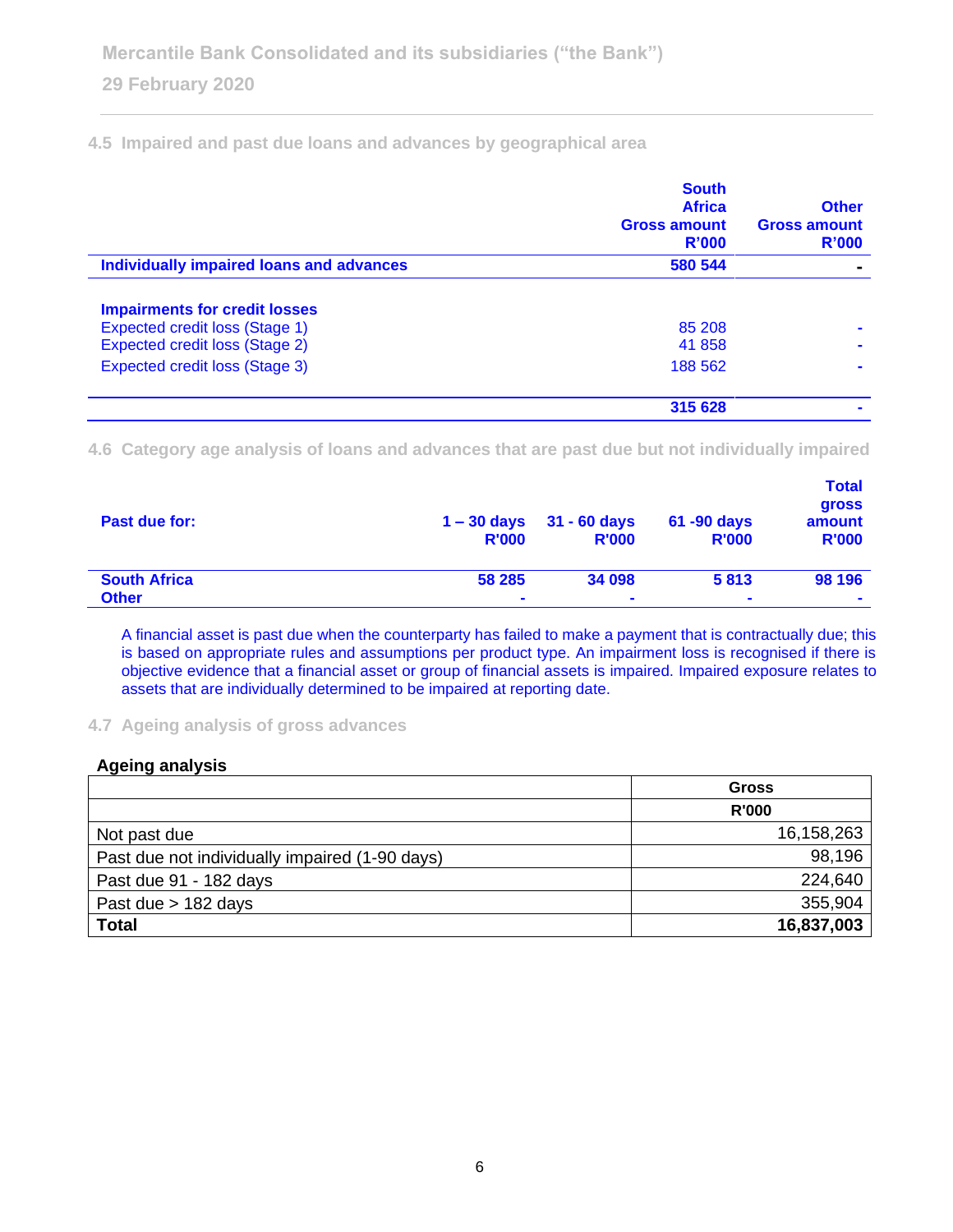**4.8 Credit risk mitigation techniques**

|              |                                              | a                                       | b                                     | C                                                                    | d                                                  | e                                                                                  |                                               | g                                                                              |
|--------------|----------------------------------------------|-----------------------------------------|---------------------------------------|----------------------------------------------------------------------|----------------------------------------------------|------------------------------------------------------------------------------------|-----------------------------------------------|--------------------------------------------------------------------------------|
|              |                                              | Exposures unsecured: Carrying<br>amount | Exposures<br>secured by<br>collateral | Exposures<br>secured by<br>collateral: of<br>which secured<br>amount | Exposures<br>secured by<br>financial<br>guarantees | Exposures<br>secured by<br>financial<br>guarantees : of<br>which secured<br>amount | Exposures secured<br>by credit<br>derivatives | Exposures<br>secured by<br>credit<br>derivatives:of<br>which secured<br>amount |
| $\mathbf{1}$ | Total Net Loans and Advances                 |                                         |                                       |                                                                      |                                                    |                                                                                    |                                               |                                                                                |
|              | Retail term loans                            | 212,907                                 | 118,961                               | 78,244                                                               | $\overline{\phantom{a}}$                           | $\blacksquare$                                                                     |                                               |                                                                                |
|              | Retail revolving credit                      | 128,034                                 |                                       | $\overline{\phantom{a}}$                                             | $\overline{\phantom{a}}$                           | $\blacksquare$                                                                     |                                               | $\overline{\phantom{a}}$                                                       |
|              | Sovereign and their central banks            | 877,407                                 |                                       | $\overline{\phantom{a}}$                                             | $\overline{\phantom{a}}$                           | $\blacksquare$                                                                     |                                               | $\overline{\phantom{a}}$                                                       |
|              | Banks                                        | 3,604,713                               |                                       | $\overline{\phantom{a}}$                                             | $\overline{\phantom{a}}$                           | $\blacksquare$                                                                     |                                               | $\overline{\phantom{a}}$                                                       |
|              | Corporate exposures                          | 1,493,397                               | 2,831,472                             | 122,663                                                              | $\overline{\phantom{a}}$                           | $\blacksquare$                                                                     |                                               | $\blacksquare$                                                                 |
|              | Residential mortgage advances                | 109,631                                 | 2,696,518                             | 18,890                                                               | $\overline{\phantom{a}}$                           |                                                                                    |                                               |                                                                                |
|              | SME Secured lending                          | 1,261,517                               | 2,671,329                             | 208,889                                                              | $\overline{\phantom{a}}$                           |                                                                                    |                                               | $\overline{\phantom{a}}$                                                       |
|              | Other Exposures (SME Unsecured lending)      | 831,118                                 |                                       | $\overline{\phantom{a}}$                                             | $\overline{\phantom{a}}$                           |                                                                                    |                                               |                                                                                |
| $\mathbf{2}$ | <b>Debt Securities</b>                       |                                         |                                       | $\overline{\phantom{a}}$                                             | $\overline{\phantom{a}}$                           | $\overline{\phantom{a}}$                                                           |                                               | $\overline{\phantom{a}}$                                                       |
|              | <b>Total</b>                                 | 8,518,724                               | 8,318,280                             | 428,686                                                              | ٠                                                  |                                                                                    |                                               |                                                                                |
| 4            | Of which defaulted(Net of credit impairment) | 86,443                                  | 494,102                               | 3,624                                                                |                                                    |                                                                                    |                                               |                                                                                |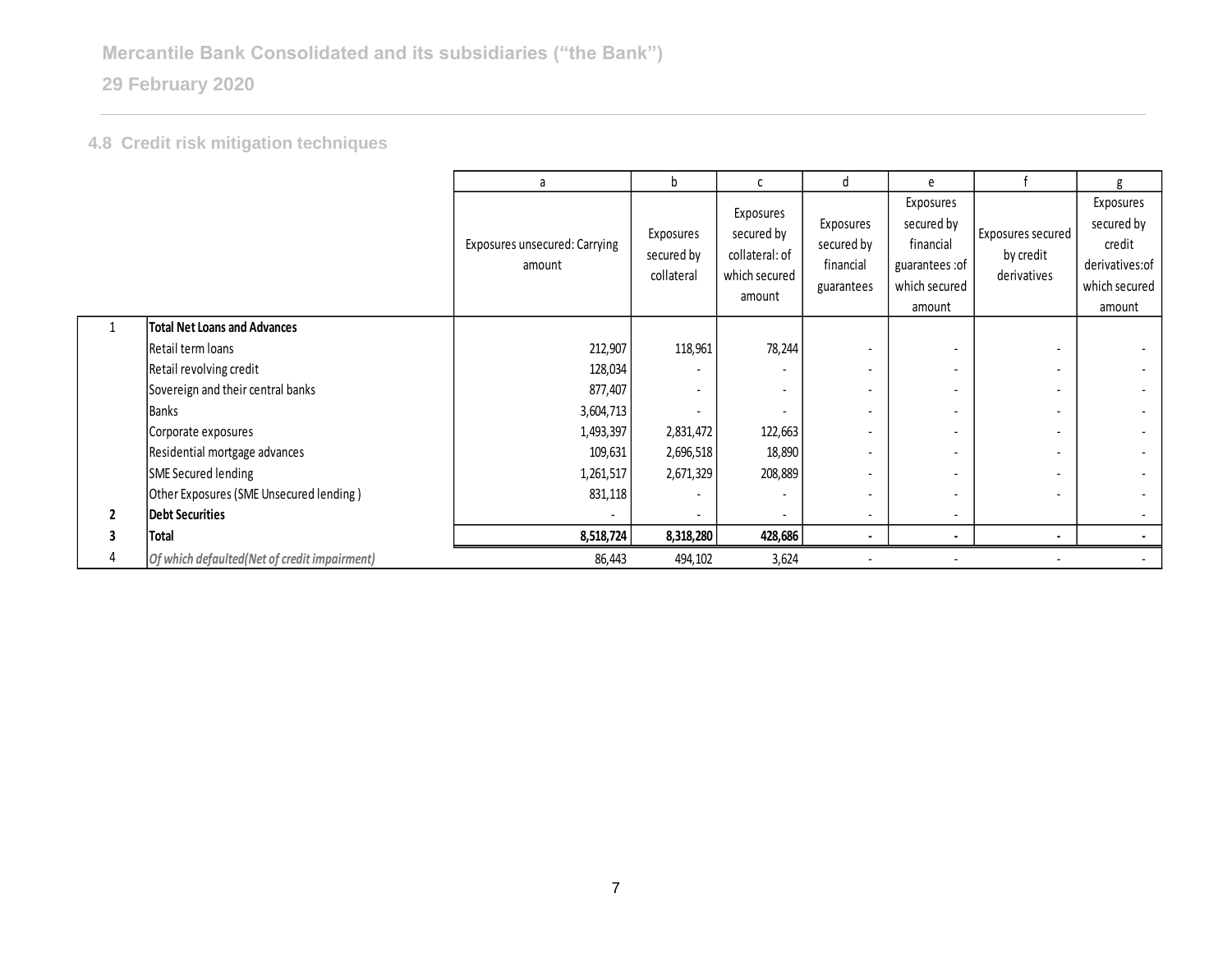**4.9 Aggregate credit exposure after set off but before and after credit mitigation techniques**

|                                                 | a                            | b                           | c                          | d                              | e                   |                       |
|-------------------------------------------------|------------------------------|-----------------------------|----------------------------|--------------------------------|---------------------|-----------------------|
|                                                 | Exposures before CCF and CRM |                             | Exposures post CCF and CRM |                                | RWA and RWA density |                       |
| Asset classes                                   | On-balance sheet<br>amount   | Off-balance<br>sheet amount | On-balance<br>sheet amount | Off-balance<br>sheet<br>amount | <b>RWA</b>          | <b>RWA</b><br>density |
| 1 Sovereign and their central banks             | 877,407                      |                             | 877,407                    |                                |                     | 0.00%                 |
| 2 Non-central government public sector entities | 1,755                        |                             | 1,755                      |                                | 1,316               | 75.00%                |
| 3 Multilateral development banks                |                              |                             |                            |                                |                     | 0.00%                 |
| $4$ Banks                                       | 3,571,482                    | 33,231                      | 3,571,481                  | 40                             | 728,607             | 20.40%                |
| 5 Securities firms                              |                              |                             |                            |                                |                     | 0.00%                 |
| 6 Corporates                                    | 2,137,724                    | 743,621                     | 2,124,758                  | 208,020                        | 2,332,778           | 100.00%               |
| 7 Regulatory retail portfolios                  | 2,710,880                    | 752,306                     | 2,665,270                  | 99,724                         | 2, 171, 147         | 78.52%                |
| 8 Secured by residential property               | 2,557,326                    | 28,265                      | 2,544,236                  | 25,632                         | 945,856             | 36.81%                |
| 9 Secured by commercial real estate             | 2,575,285                    | 252,287                     | 2,574,022                  | 146,264                        | 2,718,786           | 99.94%                |
| 10 Equity                                       |                              |                             |                            |                                |                     | 0.00%                 |
| 11   Past-due Ioans                             | 595,195                      | 240                         | 415,277                    |                                | 431,340             | 103.87%               |
| 12 Higher-risk categories                       |                              |                             |                            |                                |                     | 0.00%                 |
| $ 13 $ Total                                    | 15,027,054                   | 1,809,950                   | 14,774,205                 | 479,681                        | 9,329,829           | 61.16%                |

• Included in 'Corporates' exposures are money market funds averaging R260 million.

• Included in the above are securitised rental assets to the value of R522 million held in Compass Securitisation (RF) Ltd.

• Only inward bank guarantees and eligible pledged investments and/or liquid funds are taken into account as credit risk mitigation (CRM). Other forms of credit risk mitigation are non-qualifying collateral items in terms of the Regulations and are commented on below.

The Bank uses on- and off-balance sheet netting to restrict its exposure to credit losses. When a client maintains both debit and credit balances with the Bank and the Bank enters into a netting agreement in respect of the relevant loans and deposits with the said counterparty, the Bank may regard the exposure as a collateralised exposure in accordance with Regulation 23 of the Regulations. As at 29 February 2020, the Bank did not recognise any netting arrangements to reduce its credit risk exposures for capital adequacy requirements.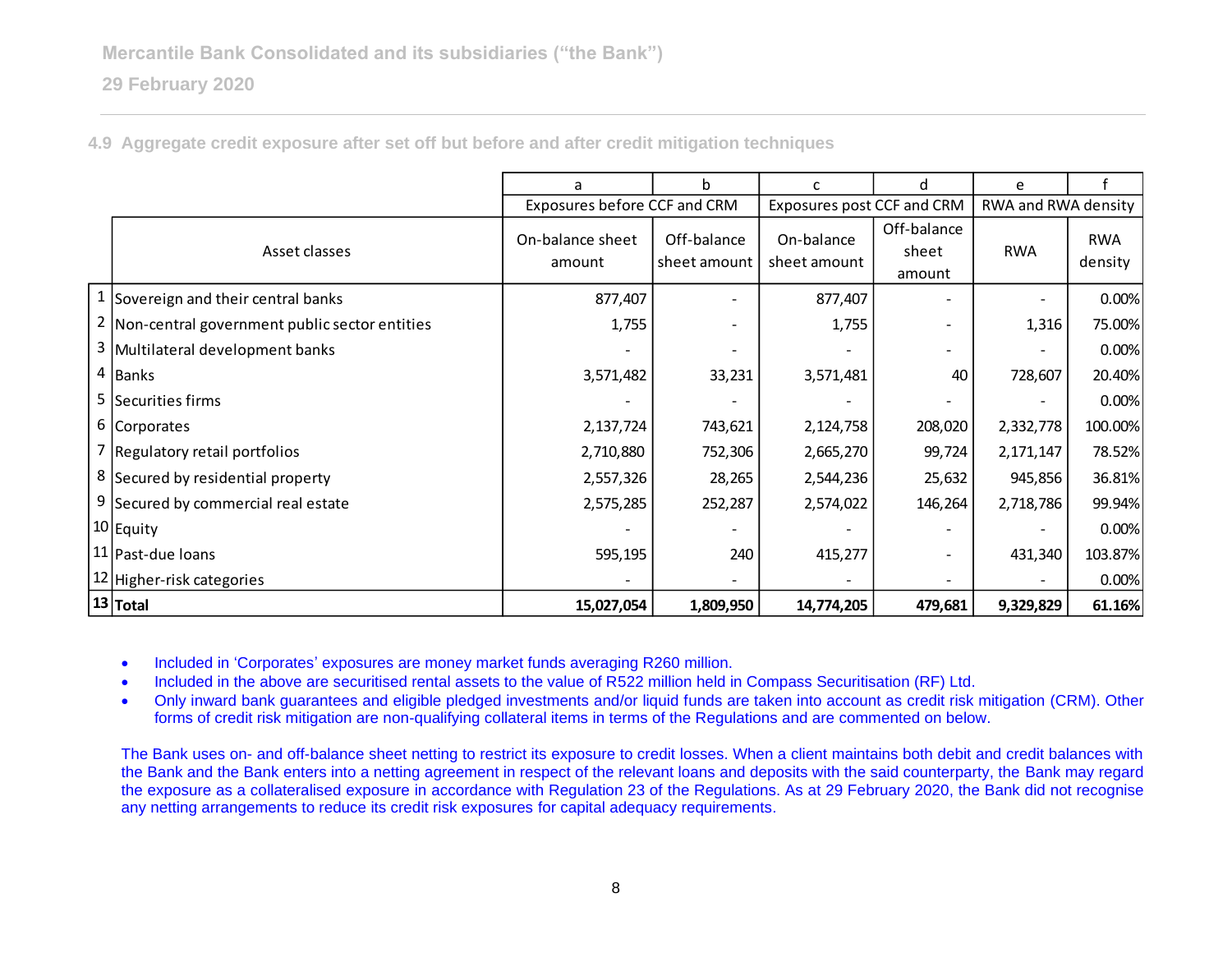#### **Policies and processes for collateral valuation and management**

Dependent upon the risk profile of the client and their track record/payment history, and the risk inherent in the product offering, varying types and levels of security are taken to reduce credit-related risks. These include, inter alia, pledges of investments, mortgage and notarial bonds, guarantees and cession of debtors. Various levels of security value are attached to the different categories of security taken. The value of the security is reviewed regularly and the Bank does not have any material concentration risk in respect of collateral used to reduce credit risk. Clean or unsecured lending will only be considered for financially-strong borrowers. Refer to note 6.12 on page 30 of the 2020 Audited Financial Statements.

### **4.10 Exposures by asset class and risk weights**

| R'000                                                  | a                            | b                        | с                        | d                        | e                        |                          | g         | h                        |                          |                                                                    |
|--------------------------------------------------------|------------------------------|--------------------------|--------------------------|--------------------------|--------------------------|--------------------------|-----------|--------------------------|--------------------------|--------------------------------------------------------------------|
| Asset classes by Risk weights                          | 0%                           | 10%                      | 20%                      | 35%                      | 50%                      | 75%                      | 100%      | 150%                     | Others                   | Total credit<br>exposures<br>amount (post<br>CCF and post-<br>CRM) |
| 1 Sovereign and their central banks                    | 877,407                      |                          | $\overline{\phantom{a}}$ |                          |                          | $\overline{\phantom{a}}$ |           |                          | $\overline{\phantom{a}}$ | 877,407                                                            |
| 2 Non-central government public sector entities (PSEs) | $\qquad \qquad \blacksquare$ | $\overline{\phantom{a}}$ | $\overline{\phantom{a}}$ | $\overline{\phantom{a}}$ | $\overline{\phantom{a}}$ | 1,755                    |           | $\overline{\phantom{a}}$ | $\overline{\phantom{a}}$ | 1,755                                                              |
| 3 Multilateral development banks (MDBs)                | $\overline{\phantom{a}}$     |                          |                          | $\overline{\phantom{a}}$ |                          | $\overline{\phantom{a}}$ |           |                          | $\overline{\phantom{a}}$ |                                                                    |
| 4 Banks                                                | $\overline{\phantom{a}}$     | $\overline{\phantom{a}}$ | 3,552,923                | $\overline{\phantom{a}}$ | 1,182                    | $\overline{\phantom{a}}$ | 17,417    |                          | $\overline{\phantom{a}}$ | 3,571,521                                                          |
| 5 Securities firms                                     |                              |                          |                          | $\overline{\phantom{a}}$ |                          | $\overline{\phantom{a}}$ |           |                          | $\overline{\phantom{a}}$ |                                                                    |
| 6 Corporates                                           |                              |                          | $\sim$                   | $\blacksquare$           | $\overline{\phantom{a}}$ | $\overline{\phantom{a}}$ | 2,332,778 | $\overline{\phantom{a}}$ | $\overline{\phantom{a}}$ | 2,332,778                                                          |
| 7 Regulatory retail portfolios                         | $\overline{\phantom{a}}$     |                          | $\overline{\phantom{a}}$ |                          | $\overline{\phantom{a}}$ | 2,381,390                | 383,604   | $\overline{\phantom{a}}$ | $\overline{\phantom{a}}$ | 2,764,994                                                          |
| 8 Secured by residential property                      | $\overline{\phantom{a}}$     |                          | $\overline{\phantom{a}}$ | 2,464,478                | $\blacksquare$           | 82,408                   | 22,982    |                          | $\overline{\phantom{a}}$ | 2,569,868                                                          |
| 9 Secured by commercial real estate                    |                              |                          | $\sim$                   |                          |                          | 6,000                    | 2,714,286 |                          | $\overline{\phantom{a}}$ | 2,720,286                                                          |
| 10 Equity                                              |                              |                          | $\overline{\phantom{a}}$ | $\overline{\phantom{a}}$ |                          | $\overline{\phantom{a}}$ |           |                          | $\overline{\phantom{a}}$ |                                                                    |
| 11 Past-due loans                                      |                              |                          | $\overline{\phantom{0}}$ | $\overline{\phantom{a}}$ | 67,660                   | $\overline{\phantom{a}}$ | 247,833   | 99,785                   | $\overline{\phantom{a}}$ | 415,277                                                            |
| 12 Higher-risk categories                              |                              |                          | $\overline{\phantom{a}}$ |                          |                          | $\overline{\phantom{a}}$ |           |                          | $\overline{\phantom{a}}$ |                                                                    |
| 13 Total                                               | 877,407                      | $\sim$                   | 3,552,923                | 2,464,478                | 68,842                   | 2,471,553                | 5,718,899 | 99,785                   | $\blacksquare$           | 15,253,886                                                         |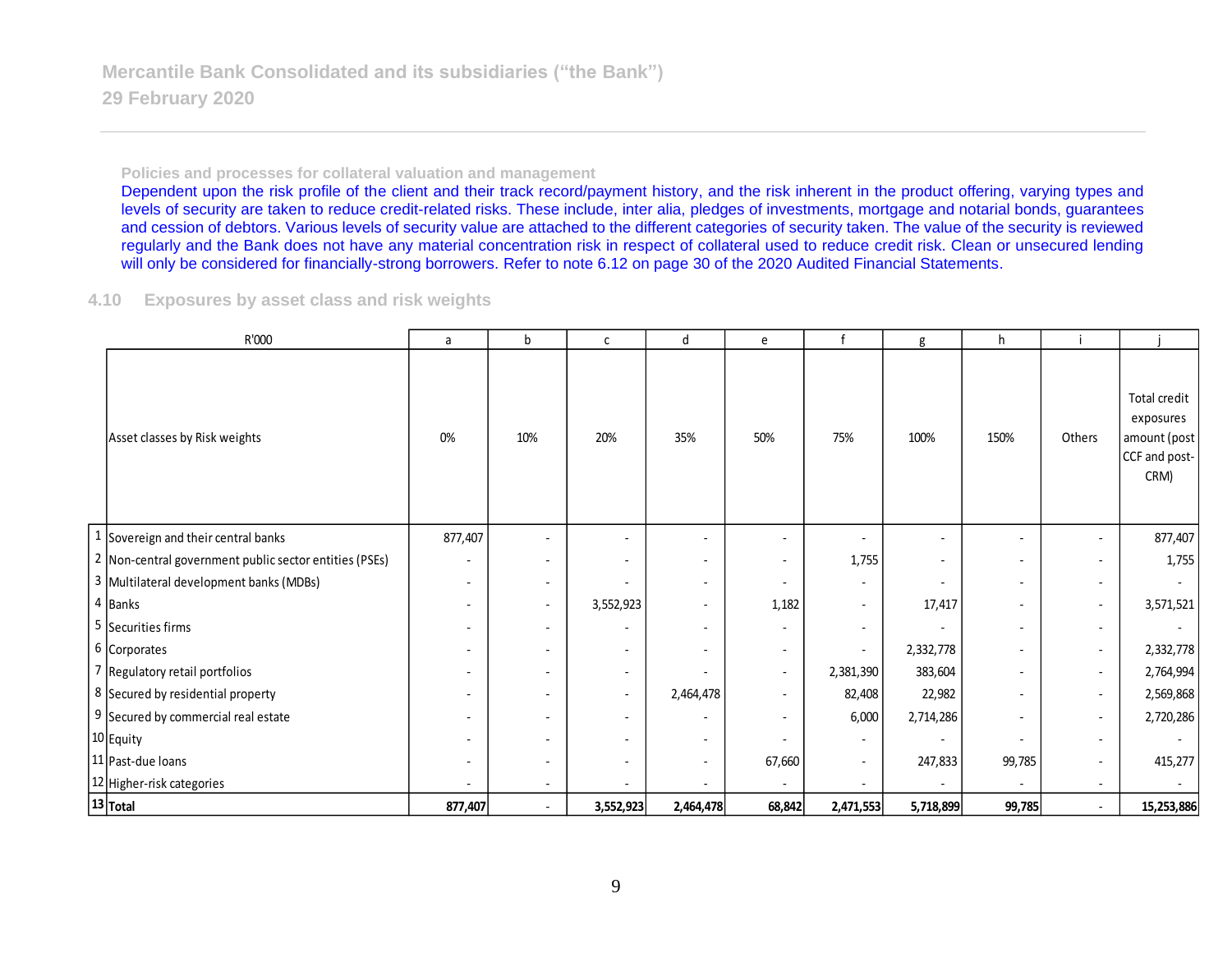# **4.11 Credit portfolio maturity analysis**

|                                                          | <b>Cash and</b><br>cash<br>equivalents<br>and current<br>accounts (1)<br><b>R'000</b> | <b>Credit</b><br>cards<br><b>R'000</b> | <b>Mortgage</b><br><b>loans</b><br><b>R'000</b> | <b>Instalment</b><br>sales and<br>leases<br><b>R'000</b> | <b>Other</b><br>advances<br>(2)<br><b>R'000</b> | <b>Negotiable</b><br><b>securities</b><br><b>R'000</b> | <b>Total</b><br><b>Advances</b><br><b>R'000</b> |
|----------------------------------------------------------|---------------------------------------------------------------------------------------|----------------------------------------|-------------------------------------------------|----------------------------------------------------------|-------------------------------------------------|--------------------------------------------------------|-------------------------------------------------|
| <b>Maturing up</b><br>to one month                       | 1,583,765                                                                             | 43,297                                 | 18                                              | 913                                                      | 3,911,634                                       | 89,925                                                 | 5,629,552                                       |
| <b>Maturing</b><br>between one<br>and three<br>months    |                                                                                       | 85                                     | 18                                              | 5,173                                                    | 15,497                                          | 147,670                                                | 168,443                                         |
| <b>Maturing</b><br>between<br>three and six<br>months    | ä,                                                                                    | 127                                    | 93,307                                          | 13,947                                                   | 2,049                                           | 175,688                                                | 285,118                                         |
| <b>Maturing</b><br>between six<br>months and<br>one year |                                                                                       | 170                                    | 31,948                                          | 53,573                                                   | 16,585                                          | 464,125                                                | 566,401                                         |
| <b>Maturing</b><br>after one<br>year                     |                                                                                       | $\blacksquare$                         | 5,000,777                                       | 1,860,816                                                | 1,042,648                                       | ٠                                                      | 7,904,241                                       |
| Non-<br>contractual                                      | 55,456                                                                                | 5,486                                  | 311,724                                         | 81,464                                                   | 126,414                                         |                                                        | 580,544                                         |
|                                                          | 1 639 221                                                                             | 49 165                                 | 5 437 792                                       | 2015886                                                  | 5 114 827                                       | 877 407                                                | 15 134 298                                      |

(1) "Cash and cash equivalents" includes money market funds and Rand- and foreign currency-denominated bank balances.

(2) "Other advances" includes medium-term and structured loans.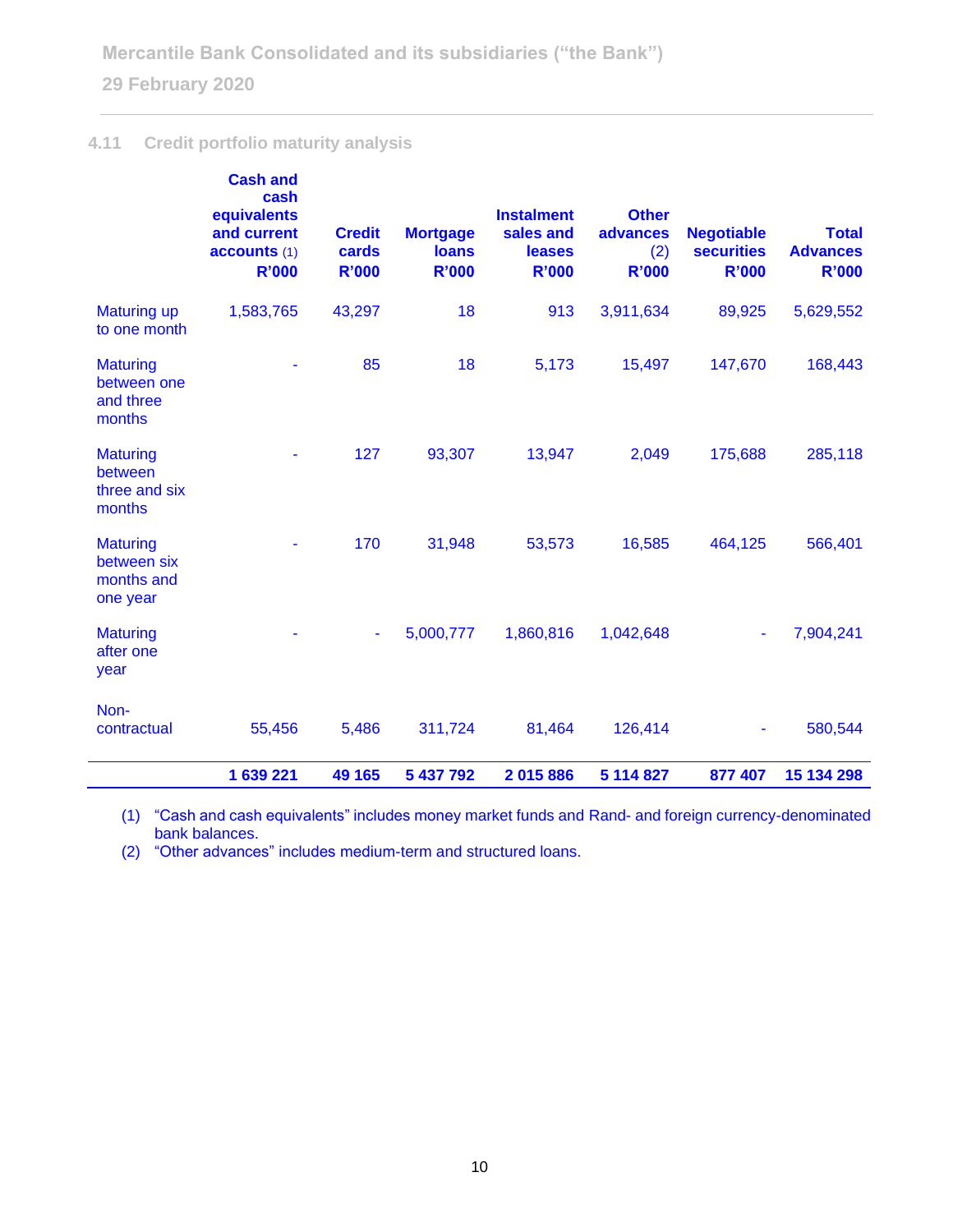**Mercantile Bank Consolidated and its subsidiaries ("the Bank")**

# **29 February 2020**

# **4.12 Daily average gross credit exposure**

| 29-Feb-20                    |
|------------------------------|
| <b>Average Gross</b>         |
| credit exposure              |
| <b>R'000</b>                 |
| Mercantile Bank Consolidated |

## **Asset Class**

| <b>Liquid assets</b>                  | 4,688,761 |
|---------------------------------------|-----------|
| Cash and cash equivalents - Banks     | 3,542,893 |
| Cash and cash equivalents - Sovereign |           |
| Resale agreements with banks          |           |
| Resale agreements with corporates     |           |
| Other balances with central banks     | 268,460   |
| Negotiable securities                 | 877,407   |

| Gross loans and advances    | 10,564,033 |
|-----------------------------|------------|
| Retail personal term loans  | 2,320,304  |
| Retail credit card loans    | 33,618     |
| Mortgage loans              | 2,777,884  |
| Instalment sales and leases | 2,000,171  |
| Other advances              | 3,432,056  |

### **Gross other assets 42,720**

| Term deposit investments - Banks  |        |
|-----------------------------------|--------|
| Financial investments - Sovereign |        |
| Derivative financial assets       | 42.720 |
|                                   |        |

| On-balance sheet exposure           | 15,295,515 |
|-------------------------------------|------------|
|                                     |            |
| Guarantees                          | 745,894    |
| Letters of credit                   | 5,115      |
| Committed undrawn facilities        | 281,176    |
| Conditionally revocable commitments | 914,584    |
| Off Balance sheet exposure          | 1,946,769  |
|                                     |            |
| <b>Total credit exposure</b>        | 17,242,284 |

Included in "conditionally revocable commitments" is an Operating lease commitment of R2.2m.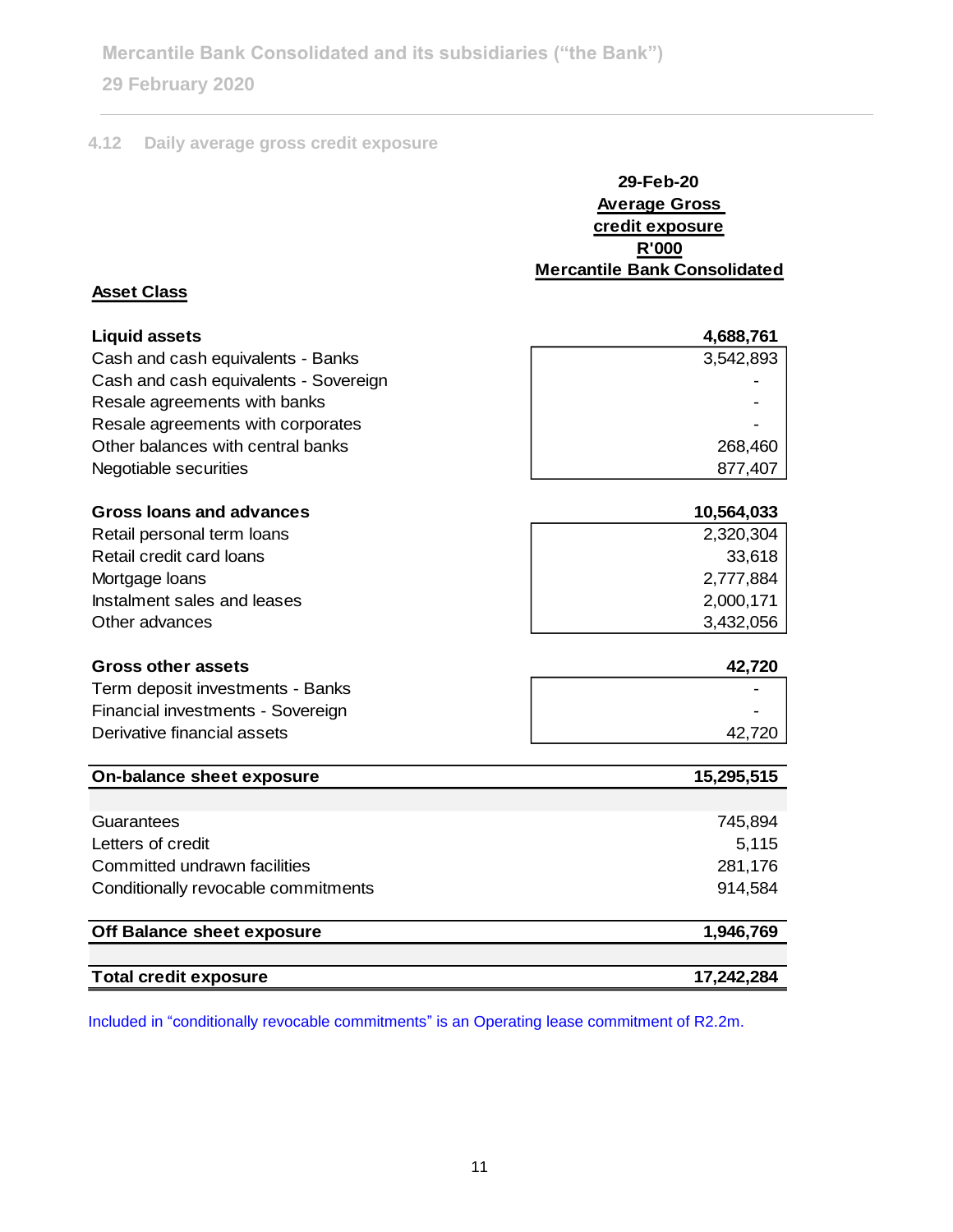## **5. Counterparty credit risk (CCR)**

Derivative exposures are only entered into with clients of sound financial standing. These derivative risks are taken on a back-to-back basis with the five major banks in South Africa. No concentration risk exists and no additional capital has been allocated. The Bank's accounting policy and other related qualitative information can be found in the 2020 Audited Financial Statements on page 23 and pages 58 to 59 respectively.

## **5.1 Analysis of counterparty credit risk (CCR) exposure by approach**

|                                                                | Replacement<br>Cost | Potential future<br>exposure | <b>EEPE</b> | Alpha used for<br>computing<br>regulatory EAD | <b>EAD ppost-CRM</b>     | <b>RWA</b> |
|----------------------------------------------------------------|---------------------|------------------------------|-------------|-----------------------------------------------|--------------------------|------------|
| 1 $\left $ SA-CCR (for derivatives) <sup>(1)</sup>             | 31,727              | 10,993                       |             |                                               | 33,711                   | 53,535     |
|                                                                |                     |                              |             |                                               |                          |            |
| 2   Internal Model Method (for derivatives and SFTs)           |                     |                              |             |                                               | $\overline{\phantom{0}}$ |            |
| 3 Simple Approach for credit risk mitigation (for SFTs)        |                     |                              |             |                                               |                          |            |
| 4 Comprehensive Approach for credit risk mitigation (for SFTs) |                     |                              |             |                                               |                          |            |
| 5   VaR for SFTs                                               |                     |                              |             |                                               | $\overline{\phantom{0}}$ |            |
| $6$  Total                                                     |                     |                              |             |                                               |                          | 53,535     |

### **5.2 Credit valuation adjustment (CVA) charge**

Credit valuation adjustment is the difference between the risk-free portfolio value and the true portfolio value considering the possibility of counterparty default. CVA is the market value of counterparty credit risk. The RWA of the CVA is added to the risk-weighted amount for counterparty credit exposure.

|   |                                                                               | a                   |            |
|---|-------------------------------------------------------------------------------|---------------------|------------|
|   |                                                                               | <b>EAD post-CRM</b> | <b>RWA</b> |
|   | Total portfolios subject to the Advanced CVA capital charge                   |                     |            |
|   | $(i)$ VaR component (including the 3 x multiplier)                            | -                   |            |
|   | 2 $\left  \right $ (ii) Stressed VaR component (including the 3 x multiplier) | -                   |            |
|   | All portfolios subject to the Standardised CVA capital charge                 | 33,711              | 19,824     |
| 4 | Total subject to the CVA capital charge                                       | 33,711              | 19,824     |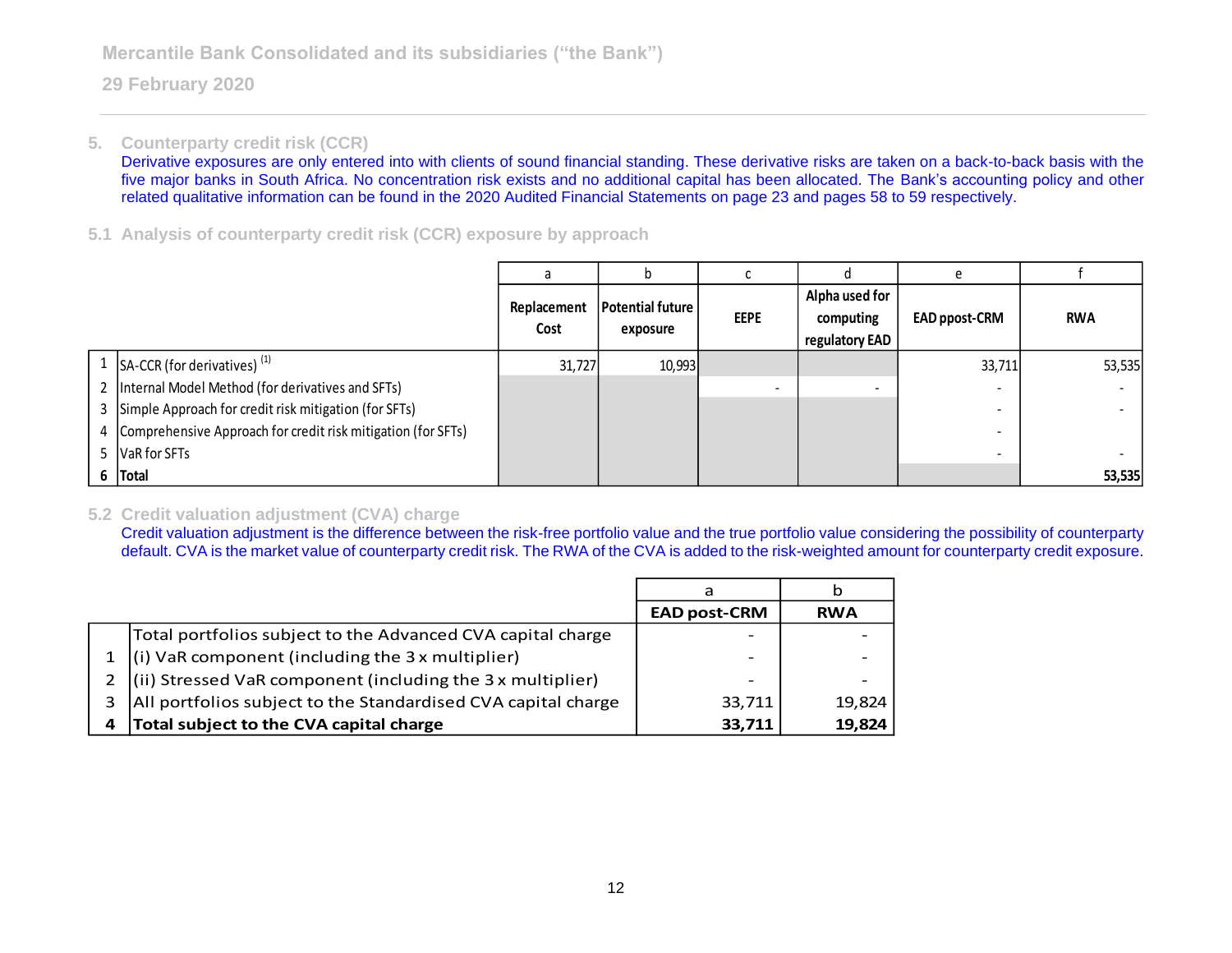|                                                          | a                        | b                        |        | đ      | e   |                          | g      | h.   |        |              |
|----------------------------------------------------------|--------------------------|--------------------------|--------|--------|-----|--------------------------|--------|------|--------|--------------|
| Regulatory portfolios by Risk weights                    | 0%                       | 10%                      | 20%    | 35%    | 50% | 75%                      | 100%   | 150% | Others | Total credit |
| 1 Sovereigns                                             | $\overline{\phantom{0}}$ |                          |        | $\sim$ |     | $\overline{\phantom{0}}$ |        |      | $\sim$ |              |
| 2   Non-central government public sector entities (PSEs) |                          |                          |        |        |     | $\overline{\phantom{0}}$ |        |      |        |              |
| 3 Multilateral development banks (MDBs)                  |                          |                          |        |        |     | $\sim$                   | -      |      |        |              |
| 4 Banks                                                  |                          |                          | 11,262 |        |     |                          | 31,458 |      | $\sim$ | 42,720       |
| 5 Securities firms                                       |                          |                          |        |        |     | $\overline{\phantom{0}}$ |        |      |        |              |
| 6 Corporates                                             |                          |                          |        |        |     |                          |        |      |        |              |
| Regulatory retail portfolios                             |                          |                          |        |        |     | $\overline{\phantom{0}}$ |        |      |        |              |
| 13 Other assets                                          |                          |                          |        |        |     | $\sim$                   |        |      |        |              |
| 14 Total                                                 | $\sim$                   | $\overline{\phantom{a}}$ | 11,262 | ۰      |     | $\overline{\phantom{a}}$ | 31,458 |      | $\sim$ | 42,720       |

# **5.3 CCR exposures by regulatory portfolios and risk weights**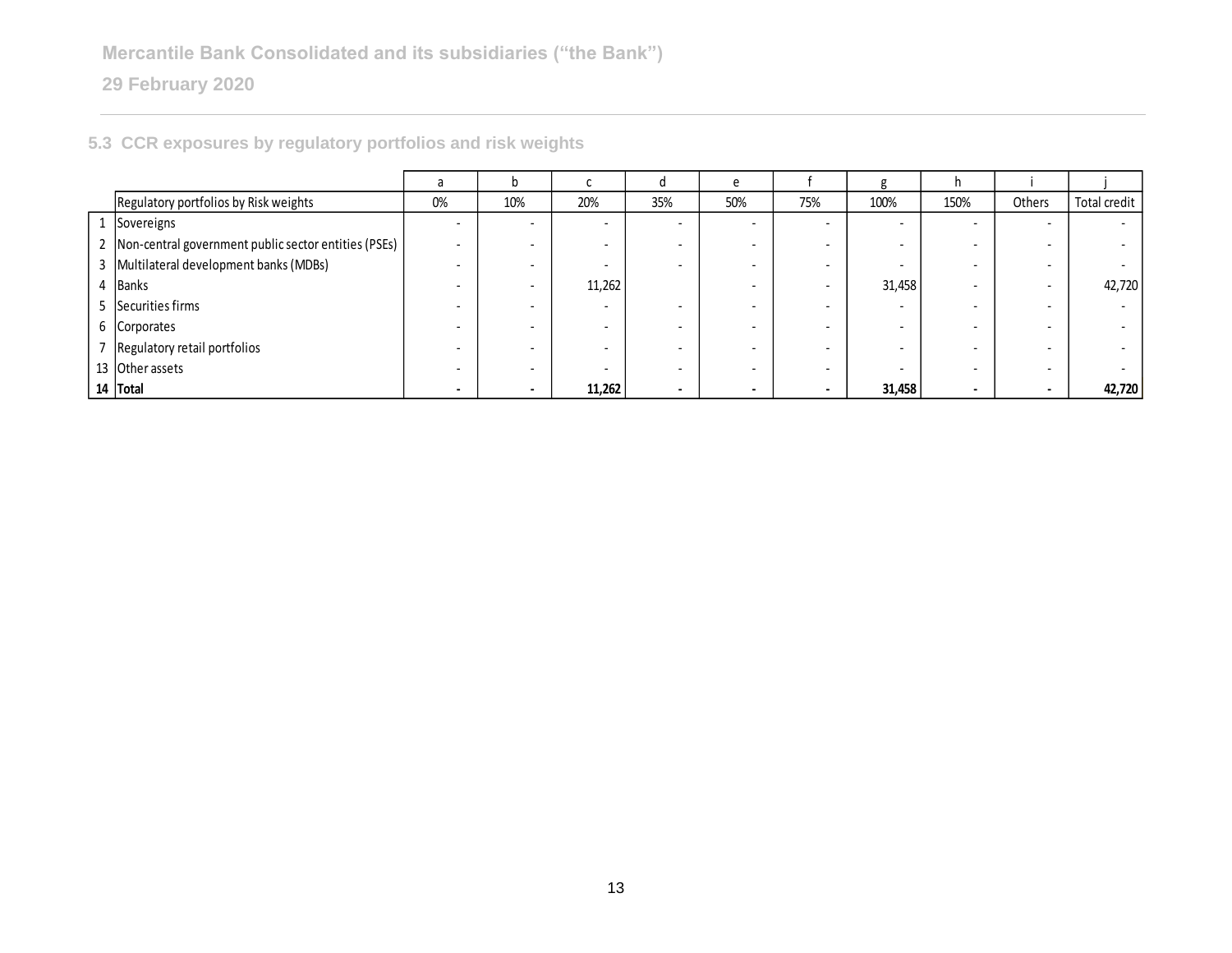### **6. Securitisation risk**

The Bank has exposure to securitised rental assets to the value of R522 million held in Compass Securitisation (RF) Ltd, which is consolidated for Group purposes and is reported as part of Loans and Advances in the integrated annual report. The Bank has adopted the standardised approach to calculate regulatory capital for the securitisation vehicle. The Bank's securitisation is categorised as a traditional securitisation structure, i.e. assets are sold to Compass Securitisation (RF) Ltd in tranches. The securitisation, in the amount of R240 million, consists of notes of R1 million each that are unsubordinated, secured, compulsorily-redeemable, and asset-backed. These notes are linked to JIBAR with interest repayable quarterly and they mature on 6 June 2020. In December 2018, additional notes to the value of R110 million were issued. These notes are also linked to JIBAR with interest repayable quarterly and maturing on 6 December 2021.

## **6.1 Securitisation exposure at Mercantile Bank Holdings level**

|                |                        | a                     | b.                      | c       | d                     | e                    |       | g                     | h.                       |       |  |
|----------------|------------------------|-----------------------|-------------------------|---------|-----------------------|----------------------|-------|-----------------------|--------------------------|-------|--|
|                |                        |                       | Bank acts as originator |         |                       | Bank acts as sponsor |       | Bank acts as investor |                          |       |  |
|                |                        |                       |                         | Sub-    |                       |                      | Sub-  |                       |                          | Sub-  |  |
|                | R'000                  | Traditional Synthetic |                         | total   | Traditional Synthetic |                      | total | Traditional Synthetic |                          | total |  |
|                | Retail (total)         |                       |                         |         |                       |                      |       |                       |                          |       |  |
| $\mathbf{1}$   | -of which              | 521,803               |                         | 521,803 |                       |                      |       |                       |                          |       |  |
| $\overline{2}$ | residential mortgage   |                       |                         |         |                       |                      |       |                       |                          |       |  |
| 3              | credit card            |                       |                         |         |                       |                      |       |                       |                          |       |  |
| 4              | other retail exposures | 521,803               |                         | 521,803 |                       |                      |       |                       |                          |       |  |
| 5              | re-securitisation      |                       |                         |         |                       | $\qquad \qquad$      | -     |                       | $\overline{\phantom{a}}$ |       |  |
| 6              | Wholesale (total)      |                       |                         |         |                       |                      |       |                       |                          |       |  |
|                | of which               |                       |                         |         |                       |                      |       |                       |                          |       |  |
| 7              | loans to corporate     |                       |                         |         |                       |                      |       |                       |                          |       |  |
| 8              | commercial mortgage    |                       |                         |         |                       |                      |       |                       |                          |       |  |
| 9              | lease and receivables  |                       |                         |         |                       |                      |       |                       |                          |       |  |
| 10             | other wholesale        |                       |                         |         |                       |                      |       |                       |                          |       |  |
| 11             | re-securitisation      |                       |                         |         |                       |                      |       |                       |                          |       |  |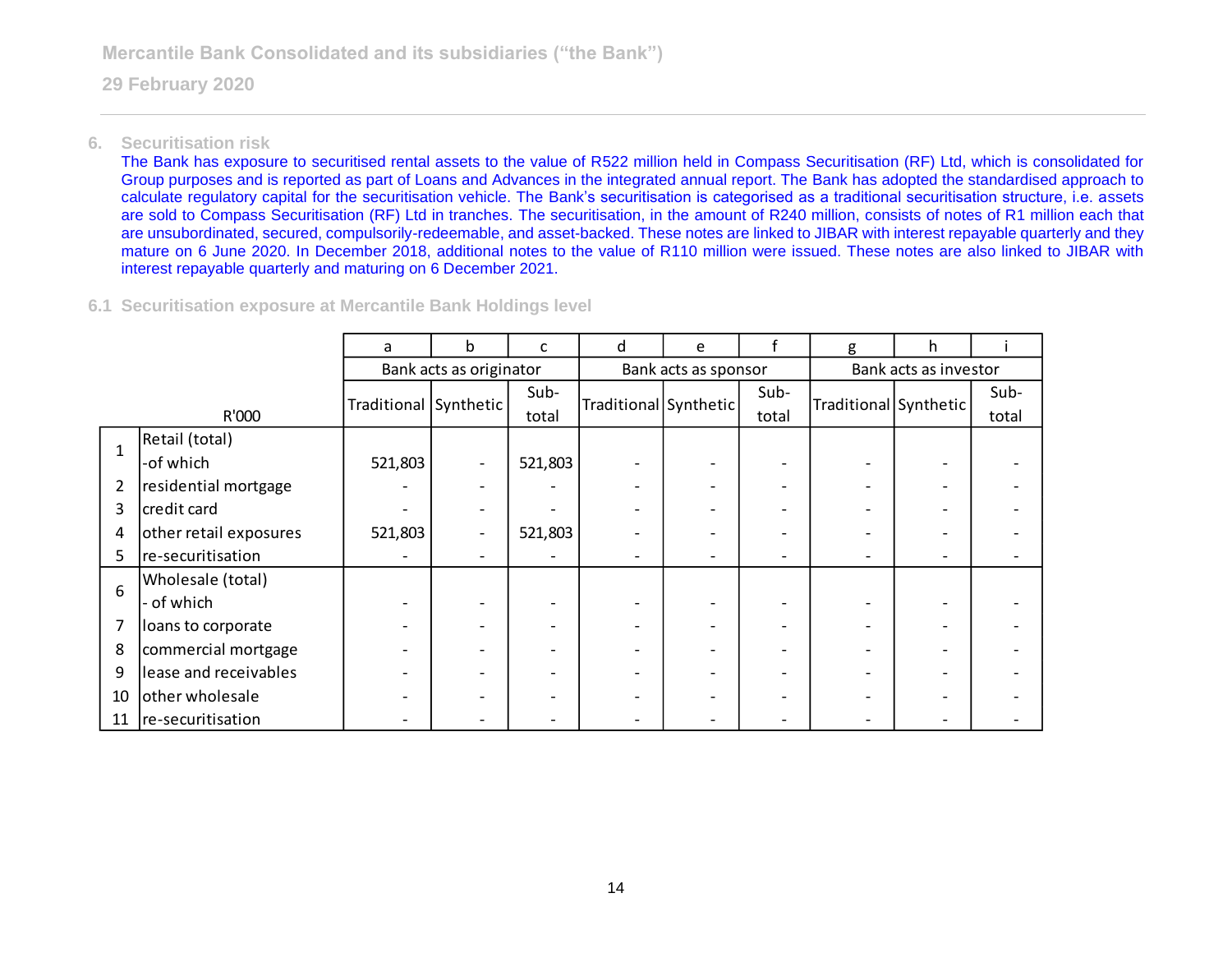|    |                            | a                        | n                        |                           | d                              | e                        |                                             |                          |                 |                              |                               |                          |                          | m                        | n                             | $\Omega$                 | n               |                          |
|----|----------------------------|--------------------------|--------------------------|---------------------------|--------------------------------|--------------------------|---------------------------------------------|--------------------------|-----------------|------------------------------|-------------------------------|--------------------------|--------------------------|--------------------------|-------------------------------|--------------------------|-----------------|--------------------------|
|    |                            |                          |                          |                           | Exposure values (by RW bands)  |                          | Exposure values (by regulatory<br>approach) |                          |                 | RWA (by regulatory approach) |                               |                          |                          | Capital charge after cap |                               |                          |                 |                          |
|    | R'000                      | <20% RW                  | $<$ 20% to $\vert$       | <50% to<br>50% RW 100% RW | >100% to<br>1250%<br><b>RW</b> | 1250%<br><b>RW</b>       | IRB RBA<br>(include<br>NG1AA)               |                          | IRB SFA SA/SSFA | 1250%                        | IRB RBA<br>(include<br>NG1AA) | <b>IRB SFA</b>           | SA/SSFA                  | 1250%                    | IRB RBA<br>(include<br>NG1AA) |                          | IRB SFA SA/SSFA | 1250%                    |
|    | Total exposures            | $\overline{\phantom{0}}$ | $\overline{\phantom{a}}$ | 376,089                   |                                | $\overline{\phantom{a}}$ | $\overline{\phantom{0}}$                    |                          |                 |                              | $\overline{\phantom{0}}$      |                          | 376,089                  | $\overline{\phantom{a}}$ |                               | $\overline{\phantom{0}}$ |                 | $\overline{\phantom{a}}$ |
|    | Traditional securitisation |                          | $\overline{\phantom{a}}$ | 376,089                   |                                | $\overline{\phantom{a}}$ |                                             |                          |                 |                              | $\overline{\phantom{a}}$      |                          | 376,089                  | $\sim$                   |                               |                          |                 |                          |
| 3  | Of which securitisation    | $\overline{\phantom{a}}$ |                          | 376,089                   |                                | $\overline{\phantom{0}}$ | $\overline{\phantom{0}}$                    |                          |                 |                              | $\overline{\phantom{0}}$      |                          | 376,089                  |                          |                               | $\overline{\phantom{0}}$ |                 |                          |
|    | Of which retail underlying | $\overline{\phantom{a}}$ |                          | 376,089                   |                                | $\overline{\phantom{0}}$ | $\overline{\phantom{0}}$                    | $\overline{\phantom{0}}$ |                 | $\overline{\phantom{a}}$     | $\overline{\phantom{a}}$      | $\overline{\phantom{0}}$ | 376,089                  | $\sim$                   |                               | $\overline{\phantom{0}}$ |                 |                          |
| 5  | Of which wholesale         | $\overline{\phantom{a}}$ |                          |                           |                                | $\overline{\phantom{0}}$ | $\overline{\phantom{0}}$                    | $\overline{\phantom{0}}$ |                 |                              | $\overline{\phantom{a}}$      | $\overline{\phantom{0}}$ |                          |                          |                               | $\overline{\phantom{0}}$ |                 |                          |
| 6  | Of which re-securitisation | $\overline{\phantom{a}}$ |                          |                           |                                | $\overline{\phantom{a}}$ | $\overline{\phantom{0}}$                    |                          |                 |                              | $\overline{\phantom{a}}$      | $\overline{\phantom{0}}$ |                          |                          |                               |                          |                 |                          |
|    | Of which senior            |                          |                          |                           |                                |                          |                                             |                          |                 |                              |                               |                          |                          |                          |                               |                          |                 |                          |
| 8  | Of which non senior        | $\overline{\phantom{0}}$ |                          | -                         | $\overline{\phantom{0}}$       | $\overline{\phantom{a}}$ | $\overline{\phantom{0}}$                    | $\overline{\phantom{0}}$ |                 | $\overline{\phantom{0}}$     | $\overline{\phantom{a}}$      | $\overline{\phantom{0}}$ | $\overline{\phantom{0}}$ | $\sim$                   |                               | $\overline{\phantom{a}}$ | -               | $\overline{\phantom{a}}$ |
| 9  | Synthetic securitisation   | $\overline{\phantom{a}}$ |                          |                           |                                | $\overline{\phantom{0}}$ | $\overline{\phantom{0}}$                    |                          |                 |                              | $\overline{\phantom{0}}$      | $\overline{\phantom{0}}$ | $\overline{\phantom{a}}$ |                          |                               | $\overline{\phantom{0}}$ |                 |                          |
| 10 | Of which securitisation    | $\overline{\phantom{0}}$ |                          |                           |                                | $\overline{\phantom{0}}$ | $\overline{\phantom{0}}$                    | $\overline{\phantom{0}}$ |                 |                              | $\overline{\phantom{0}}$      | $\overline{\phantom{0}}$ | $\overline{\phantom{a}}$ |                          |                               | $\overline{\phantom{0}}$ |                 |                          |
| 11 | Of which retail underlying |                          |                          |                           |                                |                          |                                             |                          |                 |                              |                               |                          |                          |                          |                               |                          |                 |                          |
| 12 | Of which wholesale         |                          |                          |                           |                                | $\overline{\phantom{a}}$ |                                             |                          |                 |                              |                               |                          |                          |                          |                               |                          |                 |                          |
| 13 | Of which re-securitisation |                          |                          |                           |                                |                          |                                             |                          |                 |                              |                               |                          |                          |                          |                               |                          |                 |                          |

# **6.2 Securitisation exposure and associated regulatory capital requirements**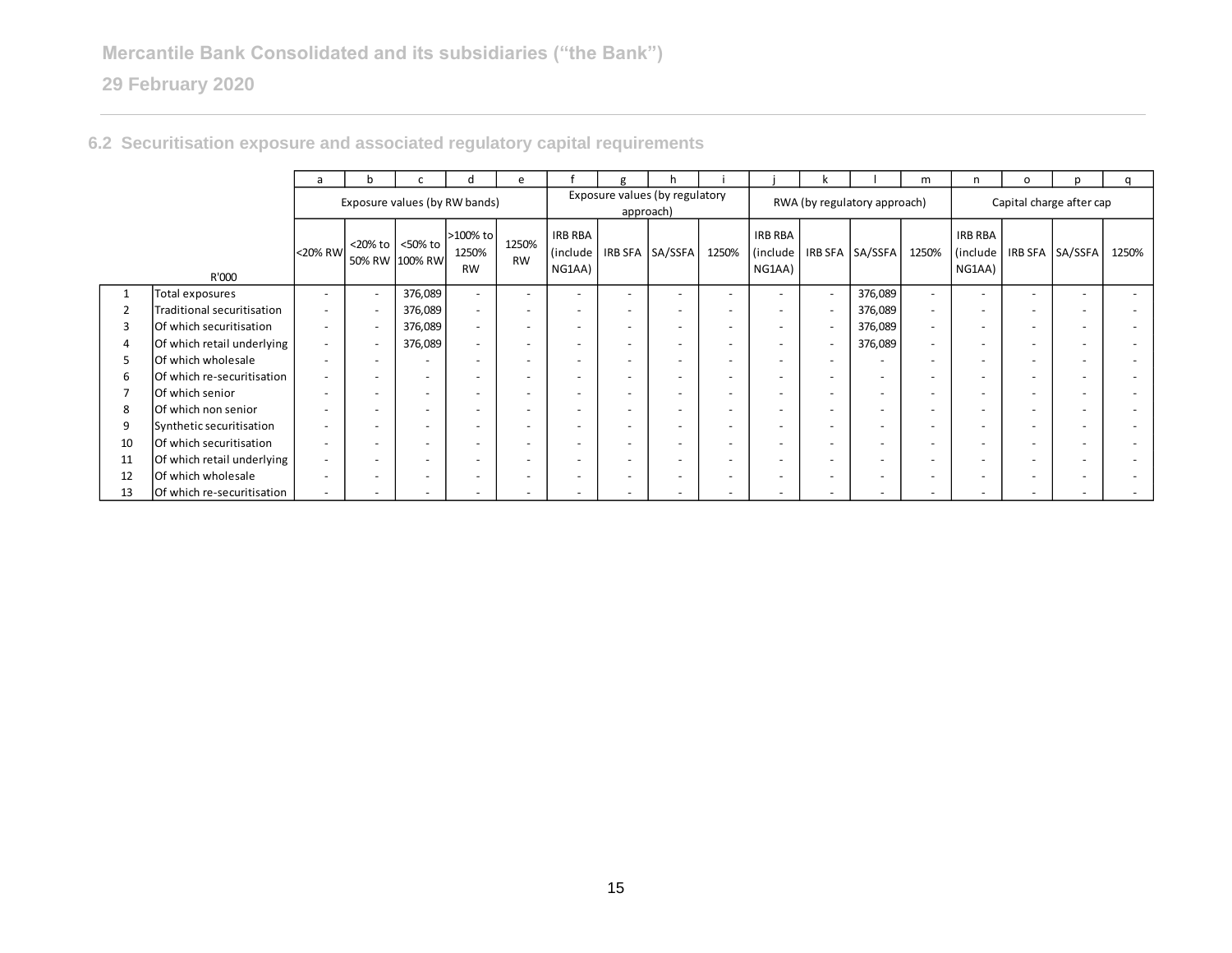## **7. Operational risk**

The Bank currently holds R163 million in operational risk capital in terms of the standardised approach for the calculation of capital (based on a capital requirement of 11.50%).

### **8. Market risk**

The portfolios that are subject to market risk are foreign exchange and interest rate contracts for which the Bank currently holds R1.2 million in market risk capital in terms of the standardised approach for the calculation of capital (based on a capital requirement of 11.50%).

|   |                                             | a          |
|---|---------------------------------------------|------------|
|   | R'000                                       | <b>RWA</b> |
|   | Outright products                           | 14,500     |
| 1 | - Interest rate risk (general and specific) |            |
| 2 | Equity risk (general and specific)<br>-     |            |
| 3 | - Foreign exchange risk                     | 14,500     |
| 4 | Commodity risk                              |            |
|   | <b>Options</b>                              |            |
| 5 | - Simplified approach                       |            |
| 6 | Delta-plus method                           |            |
| 7 | - Scenario approach                         |            |
| 8 | Securitisation                              |            |
| 9 | Total                                       | 14,500     |

### **9. Equity positions**

Investments consist of unlisted equity investments and these have been designated as fair value through profit or loss.

|                                       | <b>Type</b>   | <b>Carrying</b><br>amount<br><b>R'000</b> | Fair<br>value<br><b>R'000</b> | <b>Capital</b><br>requirement (@<br>$11.50\%$<br><b>R'000</b> |
|---------------------------------------|---------------|-------------------------------------------|-------------------------------|---------------------------------------------------------------|
| <b>Investments</b><br><b>Unlisted</b> | <b>Shares</b> | 1 1 3 9                                   | 1 1 3 9                       | 131                                                           |
|                                       |               | 1 1 3 9                                   | 1 1 3 9                       | 131                                                           |

**Realised and unrealised gains on equity investments**

|                                                                      | <b>Total</b> |
|----------------------------------------------------------------------|--------------|
|                                                                      | <b>R'000</b> |
| Realised gains and losses in profit or loss for the year             |              |
| Unrealised cumulative gains and losses recognised directly in equity |              |
| Listed                                                               |              |
| <b>Unlisted</b>                                                      | 542          |
|                                                                      | 542          |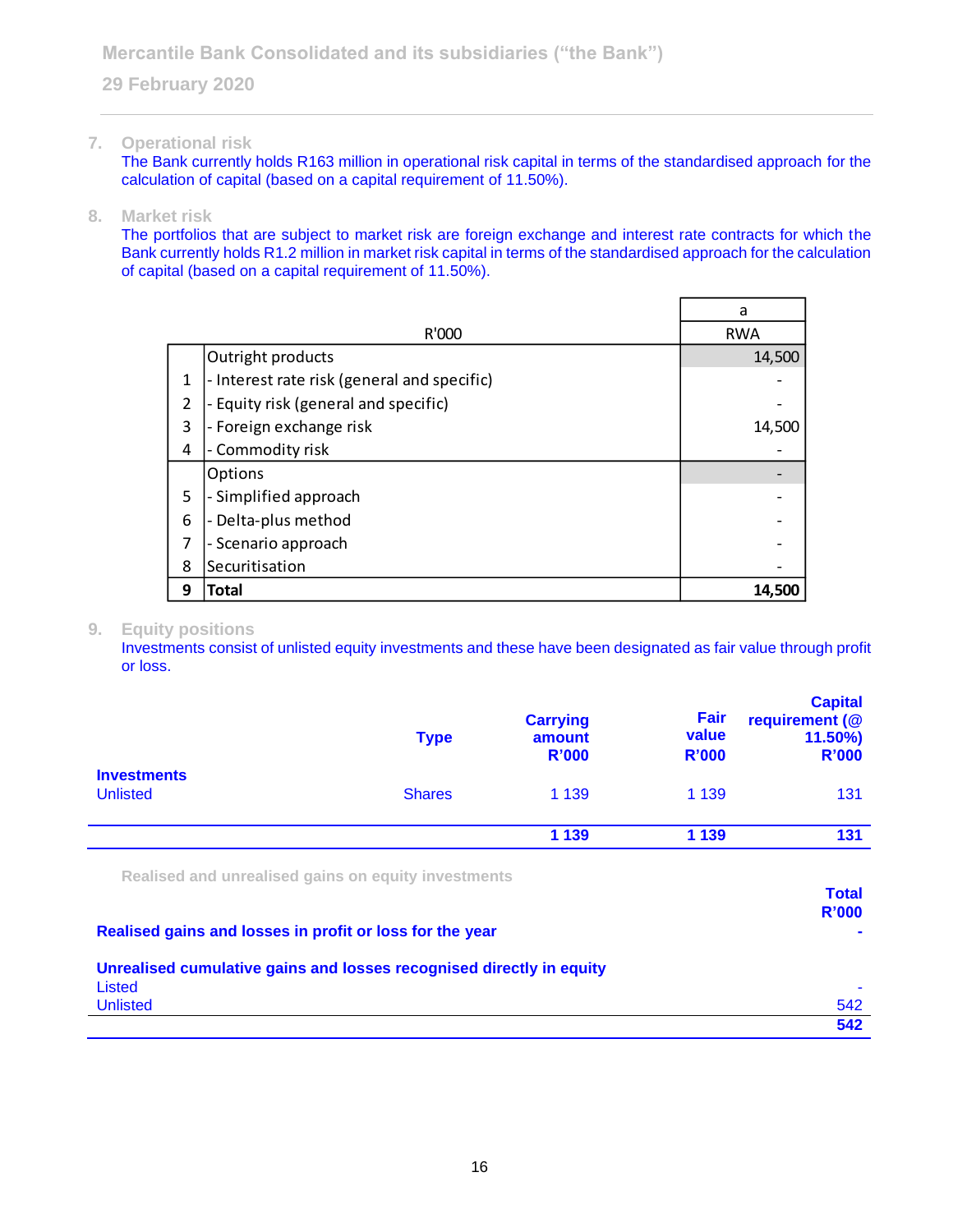#### **10. Liquidity risk**

The table below summarises assets and liabilities of the Bank into relevant maturity groupings, based on the remaining period to contractual maturity at reporting date: **Total**

|                                          | <b>Assets</b><br>R'000 | <b>Liabilities</b><br>R'000 | Total<br>mismatch<br>R'000 |
|------------------------------------------|------------------------|-----------------------------|----------------------------|
| Maturing up to one month                 | 6,758,559              | 9,616,521                   | (2,857,962)                |
| Maturing between one and three months    | 175.057                | 1,112,244                   | (937, 187)                 |
| Maturing between three and six months    | 435.744                | 205,268                     | 230,476                    |
| Maturing between six months and one year | 539,923                | 140.617                     | 399,306                    |
| Maturing after one year                  | 6,667,761              | 1,589,269                   | 5,078,492                  |
| Non-contractual                          | 695,692                |                             | 695,692                    |
|                                          | 15,272,736             | 12,663,919                  | 2,608,817                  |

#### **11. Interest rate risk**

#### **Interest rate sensitivity analyses**

For regulatory purposes, the assessment and measurement of interest rate risk is based on the accumulated impact of interest rate-sensitive instruments resulting from a parallel movement of plus or minus 200 basis points on the yield curve.

In addition, the impact on equity as well as profit and loss resulting from a change in interest rates is calculated monthly based on management's forecast of the most likely change in interest rates.

The table below reflects the Bank's annual net interest income sensitivity for a 200-basis point increase or decrease in interest rates, while all other variables remain constant. The impact is mainly attributable to the Bank's exposure to interest rates on its capital position and lending and deposits in the banking book.

|                                                     | Impact on<br>economic<br>value of equity | Impact on net<br>interest income<br>for fourteen<br>months |  |
|-----------------------------------------------------|------------------------------------------|------------------------------------------------------------|--|
|                                                     | <b>R'000</b>                             | <b>R'000</b>                                               |  |
| Net interest income sensitivity of a parallel shock |                                          |                                                            |  |
| Interest rate increase (200bps increase)            | 34 2 2 9                                 | 34 536                                                     |  |
| Interest rate decrease (200bps decrease)            | (54873)                                  | (75009)                                                    |  |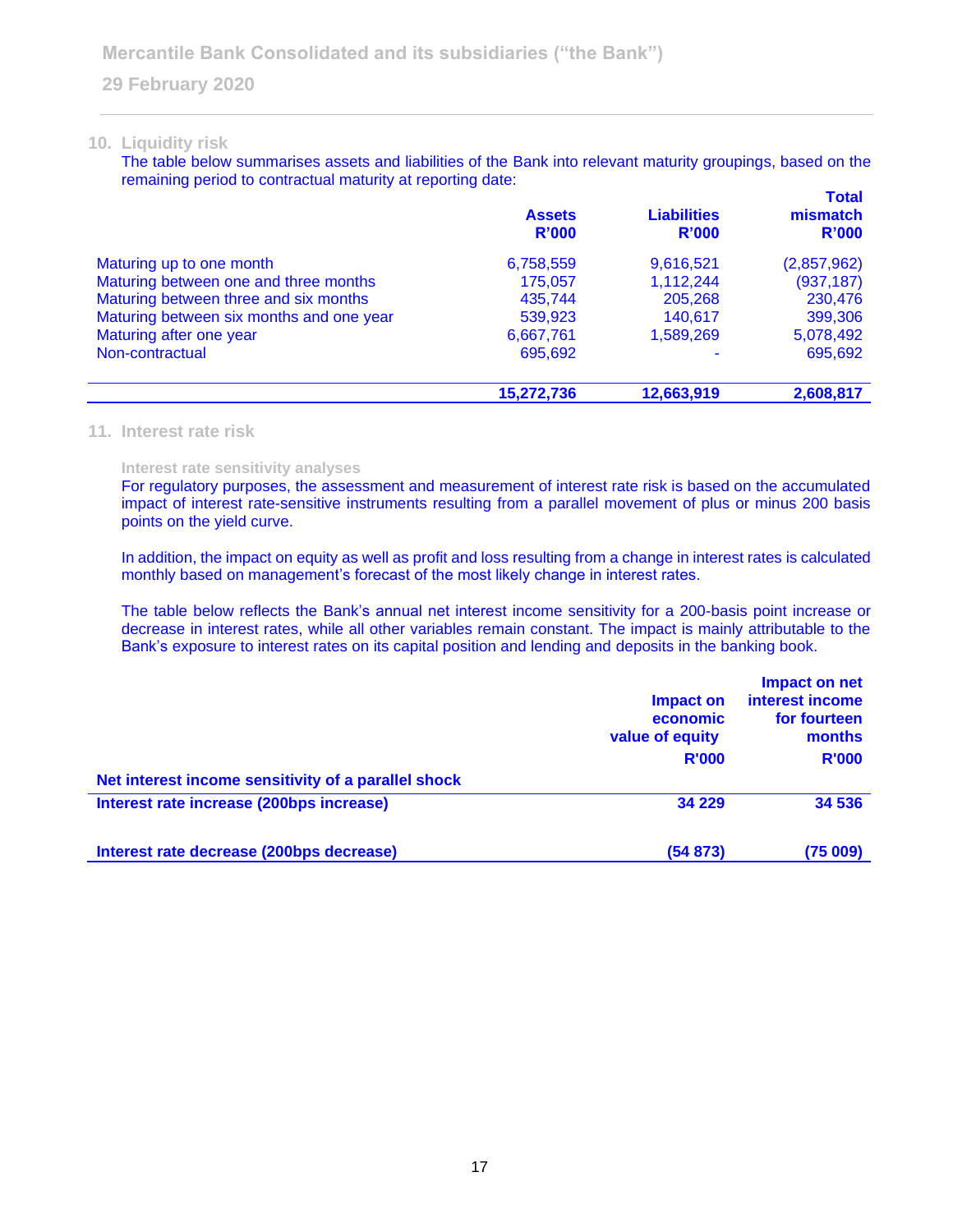## **12. Liquidity disclosures**

In terms of Regulation 43(1)(e)(iii)(F), the Liquidity Coverage Ratio ("LCR") positions of the Bank, as at 29 February 2020, are set out below.

|                | Liquidity coverage ratio (LCR) - common disclosure template                             |              |                       |
|----------------|-----------------------------------------------------------------------------------------|--------------|-----------------------|
| Line           |                                                                                         | <b>Total</b> | <b>Total</b>          |
| #              |                                                                                         | Unweighted   | <b>Weighted Value</b> |
|                |                                                                                         | Value        | (Average)             |
|                |                                                                                         | (Average)    | 29 February           |
|                |                                                                                         | 29 February  | 2020                  |
|                | <b>R'000</b>                                                                            | 2020         |                       |
|                |                                                                                         |              |                       |
|                | <b>High-Quality Liquid Assets</b>                                                       |              |                       |
| 1              | Total high-quality liquid assets (HQLA)                                                 |              | 1,145,864             |
|                |                                                                                         |              |                       |
|                | <b>Cash Outflows</b>                                                                    |              |                       |
| $\overline{2}$ | Retail deposits and deposits from small business customers, of which:                   | 4,953,915    | 326,525               |
| 3              | Stable deposits                                                                         |              |                       |
| 4              | Less-stable deposits                                                                    | 4,953,915    | 326,525               |
| 5              | Unsecured wholesale funding, of which:                                                  | 7,203,845    | 1,787,847             |
| 6              |                                                                                         |              |                       |
|                | Operational deposits (all counterparties) and deposits in networks of cooperative banks |              |                       |
| $\overline{7}$ | Non-operational deposits (all counterparties)                                           | 7,203,845    | 1,787,847             |
| 8              | Unsecured debt                                                                          |              |                       |
| 9              | Secured wholesale funding                                                               |              |                       |
| 10             | Additional requirements, of which:                                                      |              |                       |
| 11             | Outflows related to derivative exposures and other collateral requirements              | 3,996        | 3,996                 |
| 12             | Outflows related to loss of funding on debt products                                    |              |                       |
| 13             | Credit and liquidity facilities                                                         | 1,186,734    | 52,539                |
| 14             | Other contractual funding obligations                                                   |              |                       |
| 15             | Other contingent funding obligations                                                    | 639,293      | 31,898                |
| 16             | <b>Total Cash Outflows</b>                                                              | 13,987,783   | 2,202,805             |
|                |                                                                                         |              |                       |
|                | <b>Cash Inflows</b>                                                                     |              |                       |
| 17             | Secured lending (e.g. reverse repos)                                                    |              |                       |
| 18             | Inflows from fully performing exposures                                                 | 6,142,038    | 4,988,449             |
| 19             | Other cash inflows                                                                      |              |                       |
| 20             | <b>Total Cash Inflows</b>                                                               | 6,142,038    | 4,988,449             |
|                |                                                                                         |              |                       |
|                |                                                                                         |              | <b>Total</b>          |
|                |                                                                                         |              | <b>Adjusted Value</b> |
| 21             | Total HQLA                                                                              |              | 1,145,864             |
| 22             | Total Net Cash Outflows <sup>(2)</sup>                                                  |              | 550,701               |
| 23             | Liquidity Coverage Ratio (%) (3)                                                        |              | 208%                  |

1. Average balances are based on month-end averages.

2. The Bank has a net cash inflow after applying the run-off factors; net cash inflows are, however, limited to 75% of total cash outflows for the purpose of this ratio.

3. There is no material difference between Bank and Consolidated.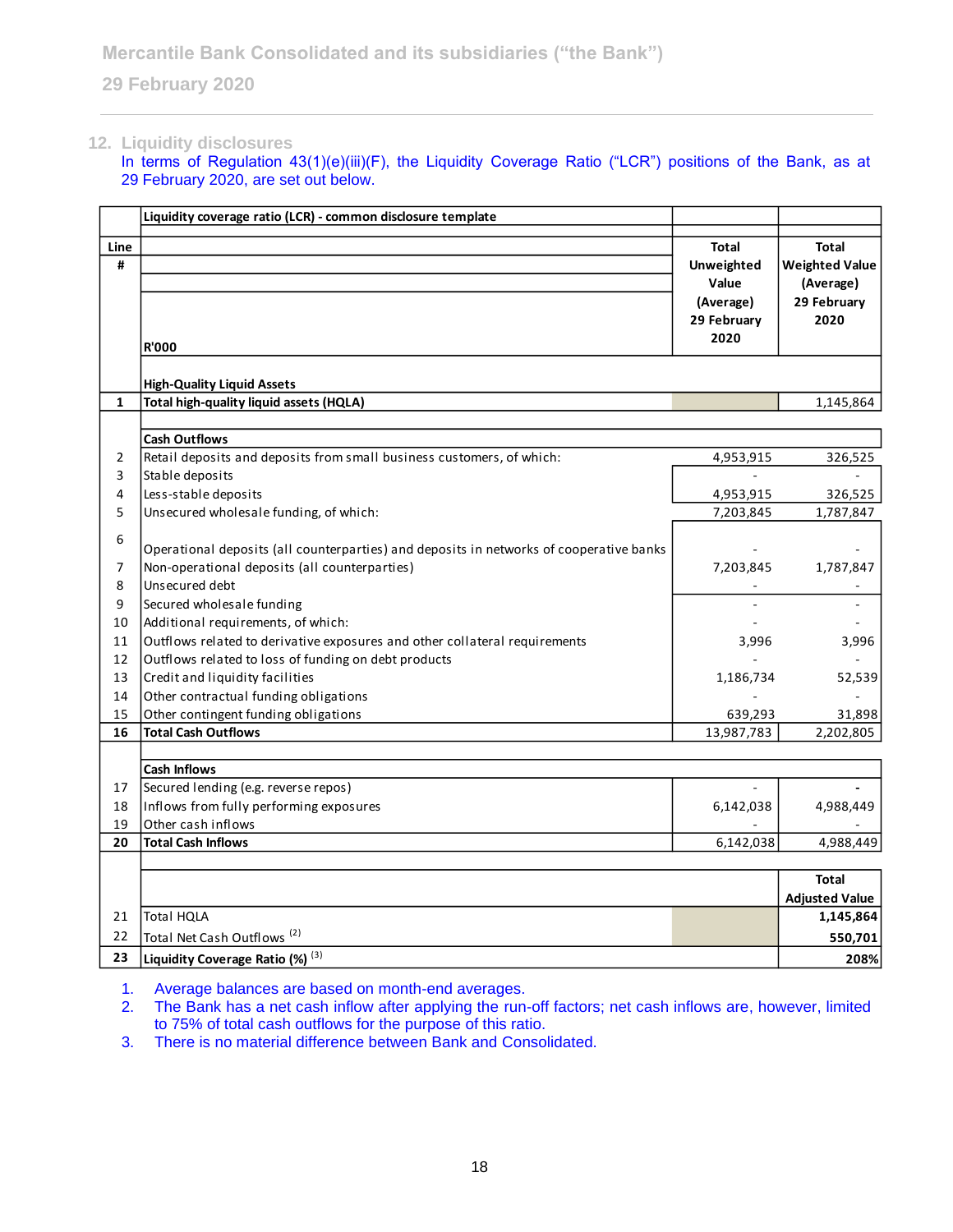#### **13. Capital management**

In line with the requirements of the Bank Supervision Department of the South African Reserve Bank, and effective from 1 January 2019, the Bank has implemented a countercyclical buffer of 0.00% and a capital conservation buffer of 2.50%.

The Bank has documented its Internal Capital Adequacy Assessment Process ("ICAAP"), which was approved by the Board of Directors. Evaluations were made of the various direct, indirect and associated risks faced by the Bank and the related mitigating controls that are in place.

The disclosures of the composition of capital and main capital features for the Bank, required per Directive 3 of 2015, issued in terms of section 6(6) of the Banks Act of 1990, are set out in Annexures A and B, respectively.

#### **14. Leverage ratio**

In the table that follows and in terms of Regulation 43(1)(e)(iii)(G), the Bank provides a summarised comparison of the accounting assets and the regulatory leverage ratio differences, as well as the Leverage Ratio positions of the Bank, as at 29 February 2020.

#### **14.1 Summarised comparison of accounting assets and leverage ratio exposure measure**

|                |                                                                   | <b>Mercantile Bank</b><br>Consolidated | <b>Mercantile Bank</b><br>Limited |
|----------------|-------------------------------------------------------------------|----------------------------------------|-----------------------------------|
| Line           |                                                                   |                                        |                                   |
| #              | R'000                                                             | 29-Feb-20                              | 29-Feb-20                         |
| 1              | Total consolidated assets as per financial statements             | 15,954,636                             | 15,272,896                        |
|                | Adjustment for investment in banking, financial, insurance or     |                                        |                                   |
|                | commercial entities that are consolidated for accounting purposes |                                        |                                   |
| $\overline{2}$ | but outside the scope of regulatory consolidation                 |                                        |                                   |
|                | Adjustment for fiduciary assets recognised on the balance sheet   |                                        |                                   |
|                | pursuant to the operative accounting framework but excluded       |                                        |                                   |
| 3              | from the leverage ratio exposure measure                          |                                        |                                   |
| $\overline{4}$ | Adjustment for derivative financial instruments                   | (42, 720)                              | (42, 720)                         |
|                | Adjustment for securities financing transactions (ie repos and    |                                        |                                   |
| 5              | similar secured lending)                                          |                                        |                                   |
|                | Adjustment for off-balance sheet items (ie conversion to credit   |                                        |                                   |
| 6              | equivalent amounts of off balance sheet exposures)                | 564,966                                | 567,296                           |
| 7              | Other adjustments (1)                                             | 103,046                                | 77,456                            |
| 8              | Leverage ratio exposure                                           | 16,579,928                             | 15,874,928                        |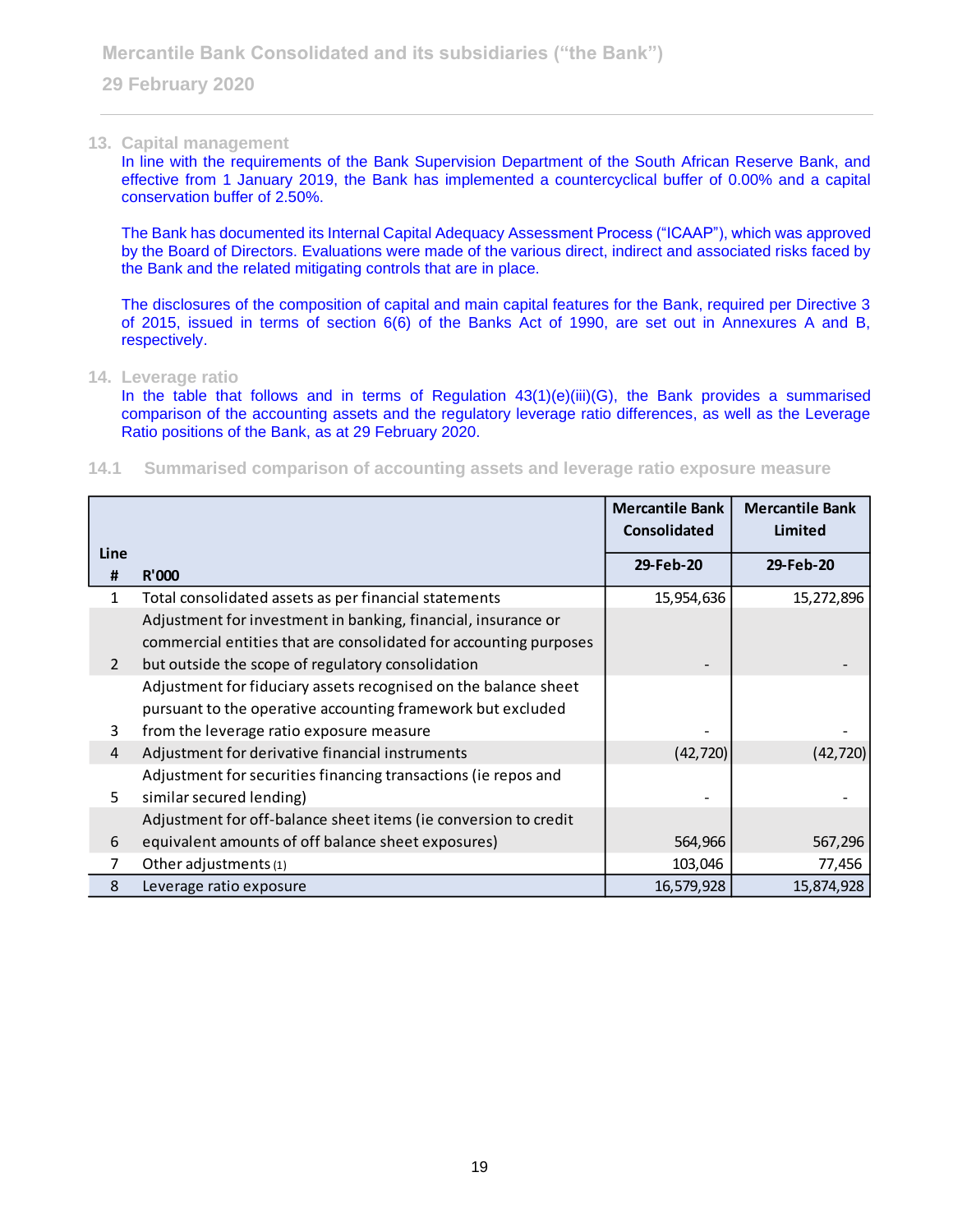# **14.2 Leverage ratio of the Bank**

|                        |                                                                                                                                                | <b>Mercantile Bank</b><br><b>Consolidated</b> | <b>Mercantile Bank</b><br><b>Limited</b> |
|------------------------|------------------------------------------------------------------------------------------------------------------------------------------------|-----------------------------------------------|------------------------------------------|
|                        |                                                                                                                                                |                                               |                                          |
|                        |                                                                                                                                                | 29-Feb-20                                     | 29-Feb-20                                |
| Line<br>$\pmb{\sharp}$ | <b>R'000</b>                                                                                                                                   |                                               |                                          |
|                        | On balance sheet exposures                                                                                                                     |                                               |                                          |
|                        | On-balance sheet items                                                                                                                         | 16,050,563                                    | 15,342,639                               |
| 1                      | (excluding derivatives and SFTs, but including collateral)                                                                                     |                                               |                                          |
| $\overline{2}$         | Asset amounts deducted in determining Basel III Tier 1 capital                                                                                 | (78, 321)                                     | (77, 727)                                |
| 3                      | <b>Total on-balance sheet exposures</b>                                                                                                        | 15,972,242                                    | 15,264,912                               |
|                        | (excluding derivatives and SFTs) (sum of lines 1 and 2)                                                                                        |                                               |                                          |
|                        | <b>Derivative exposures</b>                                                                                                                    |                                               |                                          |
|                        | Replacement cost associated with all derivatives transactions (ie net of                                                                       | 31,727                                        | 31,727                                   |
| 4                      | eligible cash variation margin)                                                                                                                |                                               |                                          |
| 5                      | Add-on amounts for PFE associated with all derivatives transactions                                                                            | 10,993                                        | 10,993                                   |
| 6                      | Gross-up for derivatives collateral provided where deducted from the                                                                           |                                               |                                          |
|                        | balance sheet assets pursuant to the operative accounting framework<br>(Deductions of receivables assets for cash variation margin provided in | $\overline{\phantom{a}}$                      |                                          |
| 7                      | derivatives transactions)                                                                                                                      |                                               |                                          |
| 8                      | (exempted CCP leg of clients-cleared trade exposures)                                                                                          | $\qquad \qquad \blacksquare$                  |                                          |
| 9                      | Adjusted effective notional amount of written credit derivatives                                                                               |                                               |                                          |
|                        | (Adjusted effective notional offsets and add on deductions for written                                                                         |                                               |                                          |
| 10                     | credit derivatives)                                                                                                                            |                                               |                                          |
| 11                     | Total derivatives exposures (sum of lines 4 to 10)                                                                                             | 42,720                                        | 42,720                                   |
|                        | Securities financing transaction exposures                                                                                                     |                                               |                                          |
|                        | Gross SFT assets (with no recognition of netting), after adjusting for                                                                         |                                               |                                          |
| 12                     | sales accounting transactions                                                                                                                  |                                               |                                          |
| 13                     | (Netted amounts of cash payables and cash receivables of gross SFT<br>assets)                                                                  |                                               |                                          |
| 14                     | CCR exposure for SFT assets                                                                                                                    |                                               |                                          |
| 15                     | Agent transaction exposures                                                                                                                    |                                               |                                          |
| 16                     | <b>Total securities financing transaction exposures</b>                                                                                        |                                               |                                          |
|                        | (sum of lines 12 to 15)                                                                                                                        |                                               |                                          |
|                        | Other off-balance sheet exposures                                                                                                              |                                               |                                          |
| 17                     | Off balance sheet exposures at gross notional amount                                                                                           | 1,809,950                                     | 1,833,190                                |
| 18                     | (Adjustments for conversion to credit equivalent amounts)                                                                                      | (1, 244, 985)                                 | (1, 265, 894)                            |
| 19                     | Off balance sheet items (sum of lines 17 and 18)                                                                                               | 564,966                                       | 567,296                                  |
|                        | Capital and total exposures                                                                                                                    |                                               |                                          |
| 20                     | Tier 1 capital                                                                                                                                 | 2,485,991                                     | 2,494,187                                |
| 21                     | Total exposures (sum of lines 3,11, 16 and 19)                                                                                                 | 16,579,928                                    | 15,874,928                               |
|                        | Leverage ratio                                                                                                                                 |                                               |                                          |
| 22                     | BaselII leverage ratio                                                                                                                         | 14.99%                                        | 15.71%                                   |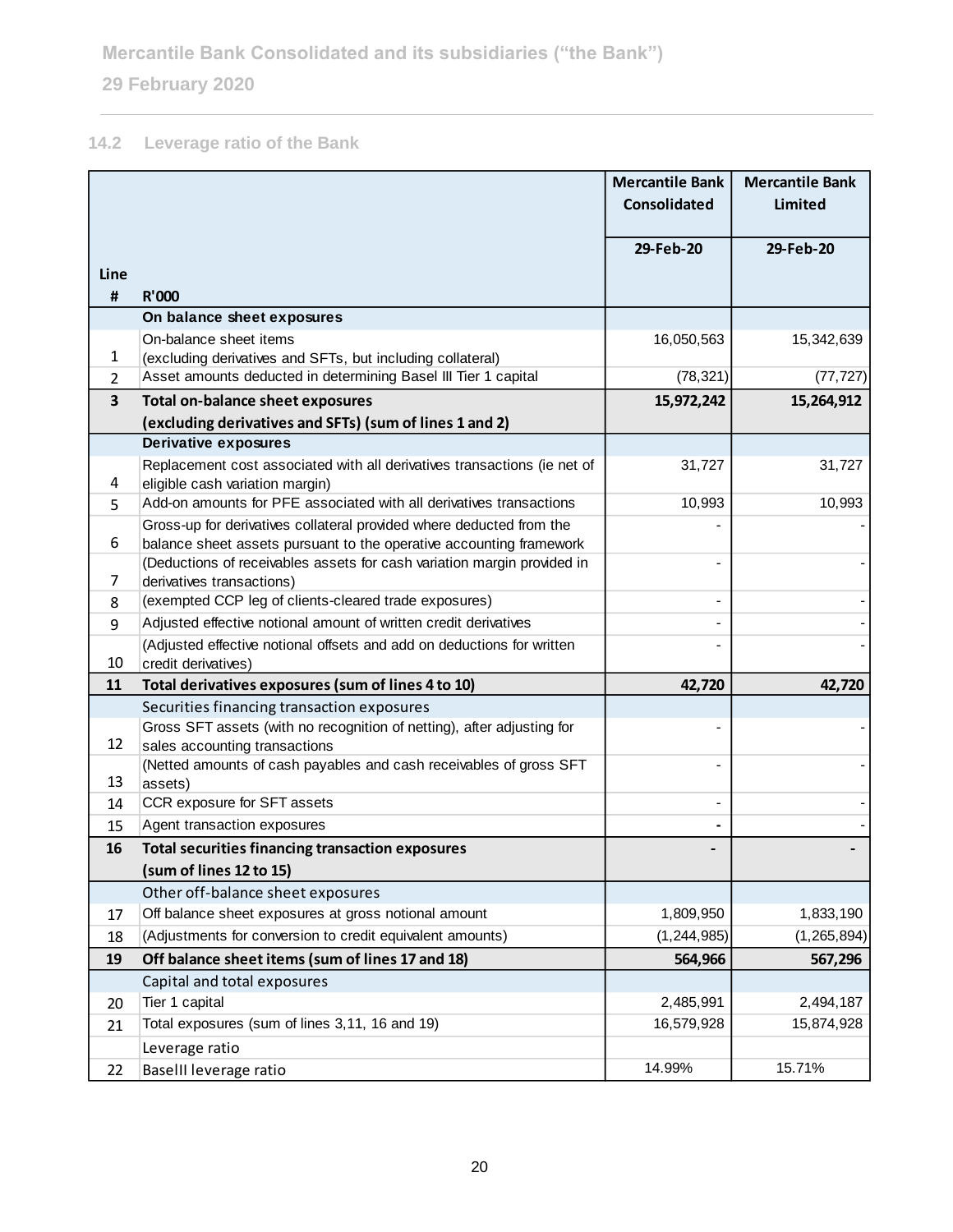**Mercantile Bank Consolidated and its subsidiaries ("the Bank")**

**29 February 2020**

# **15. Financial position and performance**

**15.1 Consolidated financial position and financial performance**

# **STATEMENT OF FINANCIAL POSITION**

As at 29 February 2020

|                                  | <b>Unaudited</b> |
|----------------------------------|------------------|
|                                  | <b>R'000</b>     |
| <b>ASSETS</b>                    |                  |
| Cash and cash equivalents        | 4,182,664        |
| Derivative financial instruments | 31,727           |
| <b>Negotiable securities</b>     | 877,384          |
| Loans and advances               | 10,029,875       |
| <b>Other investments</b>         | 1,139            |
| Other accounts receivable        | 431,448          |
| Non-current assets held for sale | 17,169           |
| Current tax receivable           | 4,550            |
| <b>Property and equipment</b>    | 235,508          |
| <b>Right-of-use asset</b>        | 12,093           |
| Intangible assets                | 83,530           |
| Deferred tax asset               | 47,549           |
| <b>Total assets</b>              | 15,954,636       |

## **EQUITY AND LIABILITIES**

| <b>Liabilities</b>                                        | 13,263,450 |
|-----------------------------------------------------------|------------|
| Other accounts payable                                    | 361,991    |
| Derivative financial instruments                          | 30,005     |
| <b>Lease liability</b>                                    | 12,958     |
| Provisions and other liabilities                          | 77,790     |
| <b>Deposits</b>                                           | 12,152,296 |
| <b>Debt securities</b>                                    | 357,383    |
| Intergroup funding                                        | 200,000    |
| Deferred tax liabilities                                  | 71,027     |
|                                                           |            |
| Total equity attributable to equity holders of the parent | 2,691,186  |
| Share capital and share premium                           | 1,483,299  |
| <b>Employee benefits reserve</b>                          | (5,223)    |
| <b>Property revaluation reserve</b>                       | 148,463    |
| <b>Other reserves</b>                                     | 337        |
|                                                           |            |
| <b>Retained earnings</b>                                  | 1,064,310  |
| <b>Total equity</b>                                       | 2,691,186  |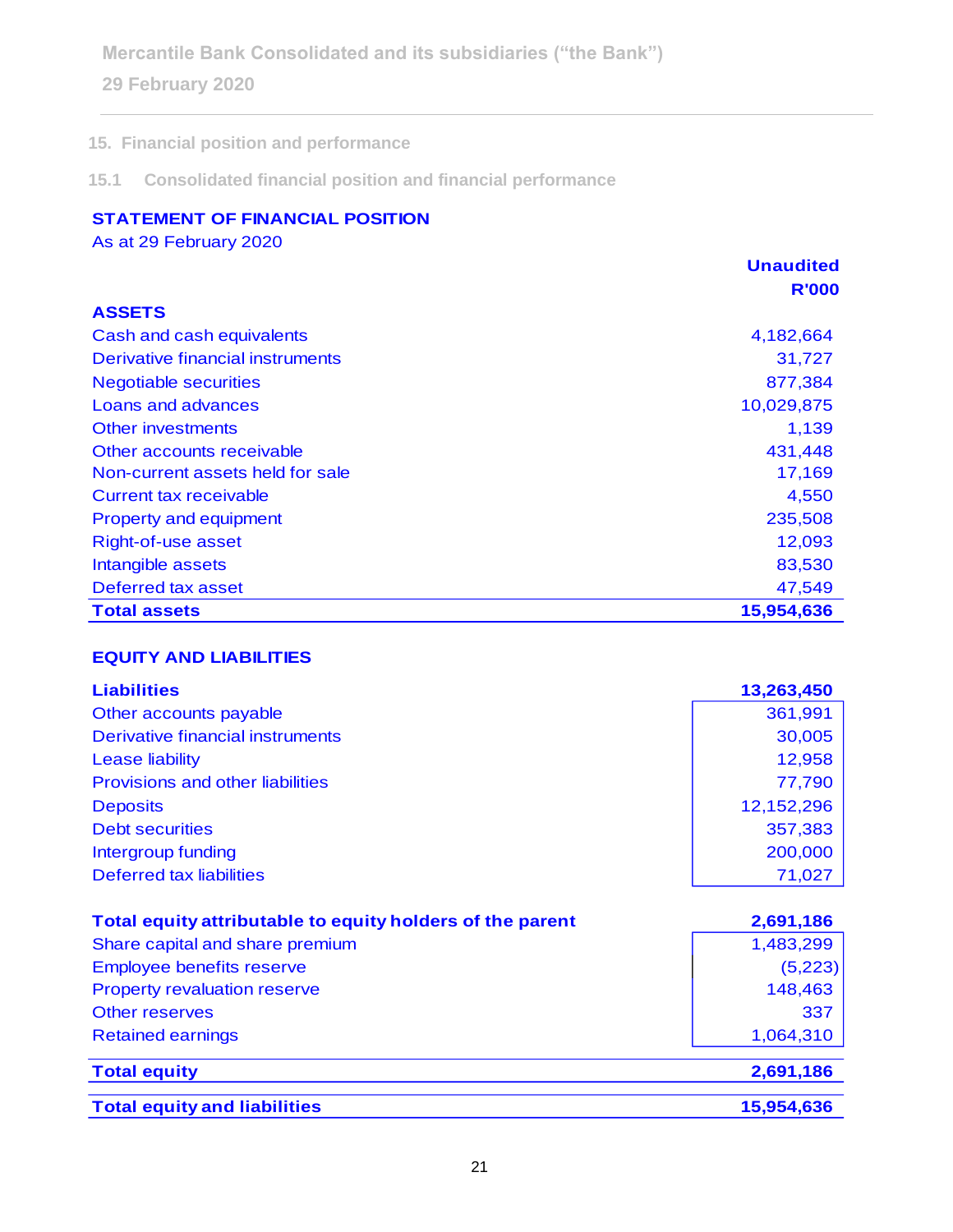# **STATEMENT OF INCOME**

# **for the 14-month period ended 29 February 2020**

|                                         | <b>R'000</b>     |
|-----------------------------------------|------------------|
|                                         | <b>Unaudited</b> |
| Interest income                         | 1,601,273        |
| Interest expense                        | (865, 674)       |
| <b>Net interest income</b>              | 735,599          |
| Net (charge for) credit losses          | (211, 502)       |
| Net interest income after credit losses | 524,097          |
| Net non-interest income                 | 483,607          |
| Non-interest income                     | 1,118,870        |
| Fee and commission expenditure          | (635, 263)       |
| Other trading related expenditure       | (37, 734)        |
| Net interest and non-interest income    | 969,970          |
| <b>Operating expenditure</b>            | (661,925)        |
| <b>Profit before tax</b>                | 308,045          |
| <b>Tax</b>                              | (88, 934)        |
| <b>Profit after tax</b>                 | 219,111          |

**Profit after tax attributable to equity holder of the parent 219,111**

No comparative information has been disclosed due to change of control (refer to note 2).

**15.2 Unconsolidated financial position and financial performance**

Information pertaining to the financial performance and financial position for Mercantile Bank Limited for the year ended 29 February 2020 is available on the Bank's website: [www.mercantile.co.za](http://www.mercantile.co.za/)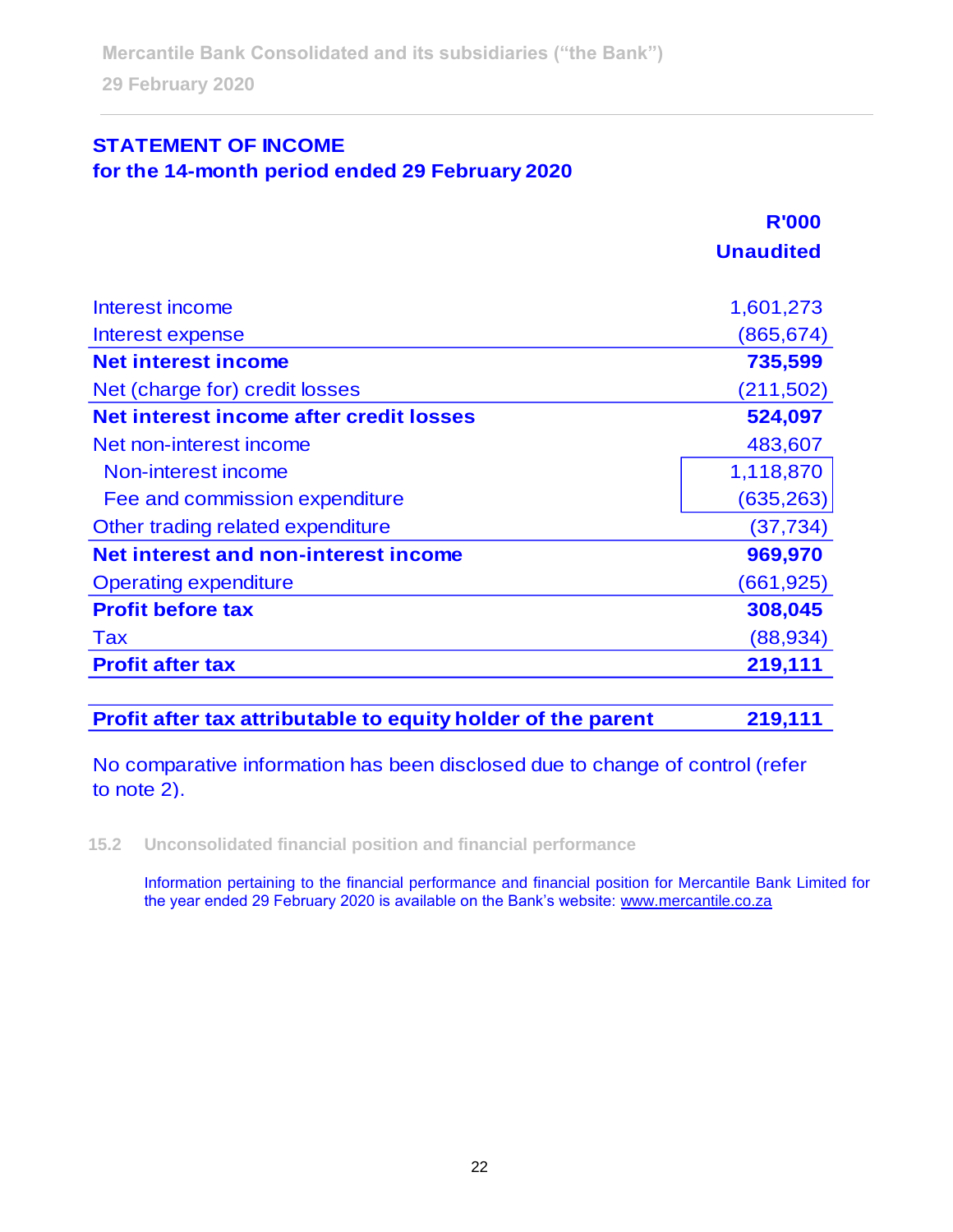# **15.3 Linkage between financial statements and regulatory exposures**

|                                     |                                                                                              |                                        |                                                        |                                               | $\mathsf{f}$                               |                                                                                          |                          |
|-------------------------------------|----------------------------------------------------------------------------------------------|----------------------------------------|--------------------------------------------------------|-----------------------------------------------|--------------------------------------------|------------------------------------------------------------------------------------------|--------------------------|
|                                     | a                                                                                            | $\mathsf{C}$                           | d                                                      | e                                             |                                            | g                                                                                        | h                        |
|                                     | Carrying values                                                                              |                                        |                                                        |                                               | Carrying values of items:                  |                                                                                          |                          |
| R'000                               | as reported in<br>financial<br>statements &<br>under scope of<br>regulatory<br>consolidation | Subject to<br>credit risk<br>framework | Subject to<br>counterparty<br>credit risk<br>framework | Subject to the<br>securitisation<br>framework | Subject to the<br>market risk<br>framework | Not subject to<br>capital<br>requirements<br>or subject to<br>deductions<br>from capital | Subject to<br>other risk |
| <b>Assets</b>                       |                                                                                              |                                        |                                                        |                                               |                                            |                                                                                          |                          |
| Cash and cash equivalents           | 4,182,664                                                                                    | 3,542,893                              | 28,588                                                 |                                               |                                            |                                                                                          | 268,460                  |
| Derivative financial instruments    | 31,727                                                                                       |                                        | 14,132                                                 |                                               | 1,160                                      |                                                                                          |                          |
| Negotiable securities               | 877,384                                                                                      | 877,407                                |                                                        |                                               |                                            |                                                                                          |                          |
| Loans and advances                  | 10,029,875                                                                                   | 10,654,586                             |                                                        |                                               |                                            |                                                                                          | 162,918                  |
| Other investments                   | 1,139                                                                                        |                                        |                                                        |                                               |                                            |                                                                                          | 1,139                    |
| Other accounts receivable           | 431,448                                                                                      |                                        |                                                        |                                               |                                            |                                                                                          | 434,855                  |
| Non-current assets held-for-sale    | 17,169                                                                                       |                                        |                                                        |                                               |                                            |                                                                                          | 17,169                   |
| Current tax receivable              | 4,550                                                                                        |                                        |                                                        |                                               |                                            |                                                                                          | 4,550                    |
| Property and equipment              | 235,508                                                                                      |                                        |                                                        |                                               |                                            |                                                                                          | 235,508                  |
| Right-of-use asset                  | 12,093                                                                                       |                                        |                                                        |                                               |                                            |                                                                                          | 12,093                   |
| Intangible assets                   | 83,530                                                                                       |                                        |                                                        |                                               |                                            | 83,530                                                                                   |                          |
| Deferred tax assets                 | 47,549                                                                                       |                                        |                                                        |                                               |                                            |                                                                                          | 47,549                   |
| <b>Total assets</b>                 | 15,954,636                                                                                   | 15,074,887                             | 42,720                                                 | ÷,                                            | 1,160                                      | 83,530                                                                                   | 1,184,241                |
|                                     |                                                                                              |                                        |                                                        |                                               |                                            |                                                                                          |                          |
| <b>Liabilities</b>                  |                                                                                              |                                        |                                                        |                                               |                                            |                                                                                          |                          |
| Other accounts payable              | 361,991                                                                                      |                                        |                                                        |                                               |                                            |                                                                                          |                          |
| Derivative financial instruments    | 30,005                                                                                       |                                        |                                                        |                                               |                                            |                                                                                          |                          |
| Lease liability                     | 12,958                                                                                       |                                        |                                                        |                                               |                                            |                                                                                          |                          |
| Provisions and other liabilities    | 77,790                                                                                       |                                        |                                                        |                                               |                                            |                                                                                          |                          |
| Deposits                            | 12,152,296                                                                                   | 428,686                                |                                                        |                                               |                                            |                                                                                          |                          |
| Intergroup funding                  | 200,000                                                                                      |                                        |                                                        |                                               |                                            |                                                                                          |                          |
| Debt securities                     | 357,383                                                                                      |                                        |                                                        |                                               |                                            |                                                                                          |                          |
| Deferred tax liabilities            | 71,027                                                                                       |                                        |                                                        |                                               |                                            |                                                                                          |                          |
| <b>Total equity</b>                 |                                                                                              |                                        |                                                        |                                               |                                            |                                                                                          |                          |
| Share capital and share premium     | 1,483,299                                                                                    |                                        |                                                        |                                               |                                            |                                                                                          |                          |
| Employee benefits reserve           | (5, 223)                                                                                     |                                        |                                                        |                                               |                                            |                                                                                          |                          |
| Property revaluation reserve        | 148,463                                                                                      |                                        |                                                        |                                               |                                            |                                                                                          |                          |
| Other reserves                      | 337                                                                                          |                                        |                                                        |                                               |                                            |                                                                                          |                          |
| Retained earnings                   | 1,064,310                                                                                    |                                        |                                                        |                                               |                                            |                                                                                          |                          |
| <b>Total liabilities and equity</b> | 15,954,636                                                                                   | 428,686                                |                                                        |                                               |                                            |                                                                                          |                          |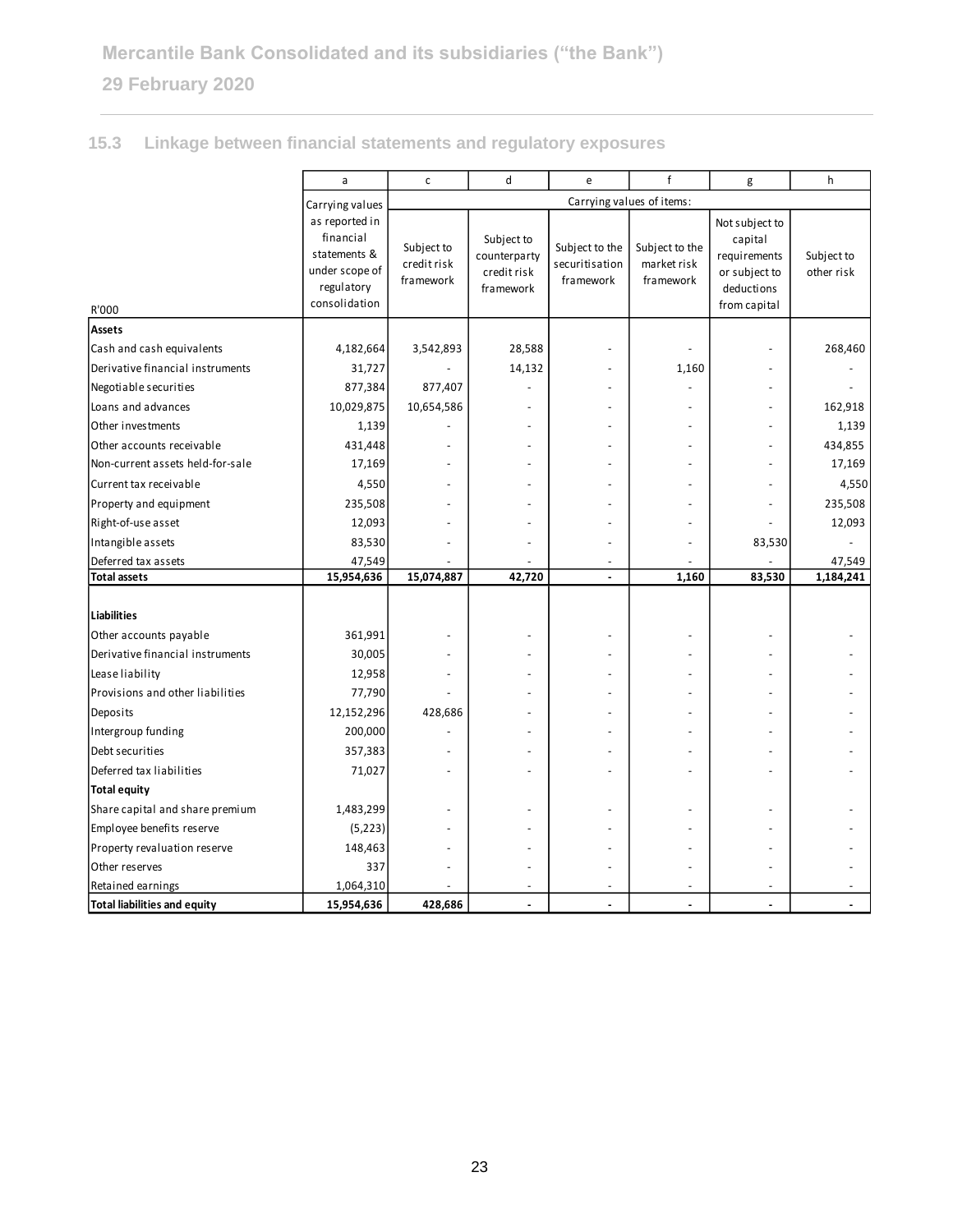| 15.4 Differences between regulatory amounts and carrying values in financial statements |  |
|-----------------------------------------------------------------------------------------|--|
|-----------------------------------------------------------------------------------------|--|

|                                                                                         |                                                                                                                                                                                                                                                                                                                                                                                                                                                                                                                                                                                                                                                                                                                                                                                    | a          | b           | с            | d                 | e           | f          |
|-----------------------------------------------------------------------------------------|------------------------------------------------------------------------------------------------------------------------------------------------------------------------------------------------------------------------------------------------------------------------------------------------------------------------------------------------------------------------------------------------------------------------------------------------------------------------------------------------------------------------------------------------------------------------------------------------------------------------------------------------------------------------------------------------------------------------------------------------------------------------------------|------------|-------------|--------------|-------------------|-------------|------------|
|                                                                                         |                                                                                                                                                                                                                                                                                                                                                                                                                                                                                                                                                                                                                                                                                                                                                                                    |            |             |              | Items subject to: |             |            |
|                                                                                         |                                                                                                                                                                                                                                                                                                                                                                                                                                                                                                                                                                                                                                                                                                                                                                                    | Total      | Credit risk | Counterparty | Securitisation    | Market risk | Other risk |
|                                                                                         |                                                                                                                                                                                                                                                                                                                                                                                                                                                                                                                                                                                                                                                                                                                                                                                    |            | framework   | credit risk  | framework         | framework   | framework  |
|                                                                                         | R'000                                                                                                                                                                                                                                                                                                                                                                                                                                                                                                                                                                                                                                                                                                                                                                              |            |             | framework    |                   |             |            |
| 1                                                                                       | Asset carrying value amount under scope of regulatory consolidation                                                                                                                                                                                                                                                                                                                                                                                                                                                                                                                                                                                                                                                                                                                | 15,954,636 | 15,074,887  | 42,720       |                   | 1,160       | 1,184,241  |
| 2                                                                                       | Liabilities carrying value amount under scope of regulatory consolidation                                                                                                                                                                                                                                                                                                                                                                                                                                                                                                                                                                                                                                                                                                          | 15,954,636 | 428,686     |              |                   |             |            |
| 3                                                                                       | Total net amount under regulatory scope of consolidation                                                                                                                                                                                                                                                                                                                                                                                                                                                                                                                                                                                                                                                                                                                           |            | 14,646,202  | 42,720       |                   | 1,160       | 1,184,241  |
| 4                                                                                       | Off-balance sheet amounts                                                                                                                                                                                                                                                                                                                                                                                                                                                                                                                                                                                                                                                                                                                                                          | 1,809,950  | 564,966     |              |                   |             |            |
| 5                                                                                       | Exposure amounts considered for regulatory purposes                                                                                                                                                                                                                                                                                                                                                                                                                                                                                                                                                                                                                                                                                                                                |            | 15,211,167  | 42,720       |                   | 1,160       | 1,184,241  |
|                                                                                         | <b>16. Remuneration</b><br>The Regulations require that the Bank's remuneration policy, processes and procedures be disclosed to the public.<br><b>REMUNERATION REPORT</b><br>Remuneration philosophy and governance principles<br>The remuneration philosophy is designed to enable the attraction, motivation and retention of suitably-qualified<br>employees to achieve the Bank's strategic objectives. In addition to this, specific remuneration practices are                                                                                                                                                                                                                                                                                                              |            |             |              |                   |             |            |
| $\bullet$<br>$\bullet$<br>$\bullet$<br>$\bullet$<br>$\bullet$<br>$\bullet$<br>$\bullet$ | required for executives and senior management as they make a direct impact on driving business results,<br>profitability and increased stakeholder value.<br>The guiding principles of the remuneration philosophy are to:<br>Support the achievement of the Bank's strategic objectives;<br>Help communicate the Bank's values and performance expectations;<br>Drive and support desired employee behaviour and actions;<br>Achieve and maintain market competitiveness of pay;<br>Motivate and engage all employees in the organisation;<br>Manage remuneration costs;<br>Reward high performers;<br>Recruit and retain high performers; and<br>Ensure internal equity.                                                                                                         |            |             |              |                   |             |            |
|                                                                                         | These policy objectives are achieved by ensuring remuneration is reflective of applicable market conditions, the<br>Bank's statutory obligations, the level of accountability (responsibility, objectives, goals, etc.) assigned to<br>individuals, and the provision of incentives to deliver outstanding performance, while providing organisational<br>flexibility and operational efficiency.                                                                                                                                                                                                                                                                                                                                                                                  |            |             |              |                   |             |            |
| $\bullet$<br>$\bullet$                                                                  | The policy is based on the following guiding principles:<br>The structure of the remuneration does not encourage excessive and imprudent risk-taking;<br>The decision-making process on remuneration is robust (well-reasoned, compliant with relevant laws and<br>regulations, and approved by competent corporate bodies);<br>The applicability to identified employees:<br>Ensuring that the total remuneration and respective composition of remuneration are coherent with<br>the Bank's governing structure and aligned to the risk profile tolerated by the Bank; and<br>Safeguarding the ratio between fixed and variable components of remuneration, and indexing these<br>to the achievement of quantifiable and specific objectives that are aligned with the long-term |            |             |              |                   |             |            |
|                                                                                         | interests of the Bank;<br>The balance of remuneration composition through:<br>Alignment of remuneration and performance; and<br>Alignment of remuneration and long-term corporate interest; and                                                                                                                                                                                                                                                                                                                                                                                                                                                                                                                                                                                    |            |             |              |                   |             |            |

### **16. Remuneration**

## **REMUNERATION REPORT**

- Support the achievement of the Bank's strategic objectives;
- Help communicate the Bank's values and performance expectations;
- Drive and support desired employee behaviour and actions;
- Achieve and maintain market competitiveness of pay;
- Motivate and engage all employees in the organisation;
- Manage remuneration costs;
- Reward high performers;
- Recruit and retain high performers; and
- Ensure internal equity.

- The structure of the remuneration does not encourage excessive and imprudent risk-taking;
- The decision-making process on remuneration is robust (well-reasoned, compliant with relevant laws and regulations, and approved by competent corporate bodies);
- The applicability to identified employees:
	- Ensuring that the total remuneration and respective composition of remuneration are coherent with the Bank's governing structure and aligned to the risk profile tolerated by the Bank; and
	- Safeguarding the ratio between fixed and variable components of remuneration, and indexing these to the achievement of quantifiable and specific objectives that are aligned with the long-term interests of the Bank;
- The balance of remuneration composition through:
	- Alignment of remuneration and performance; and
	-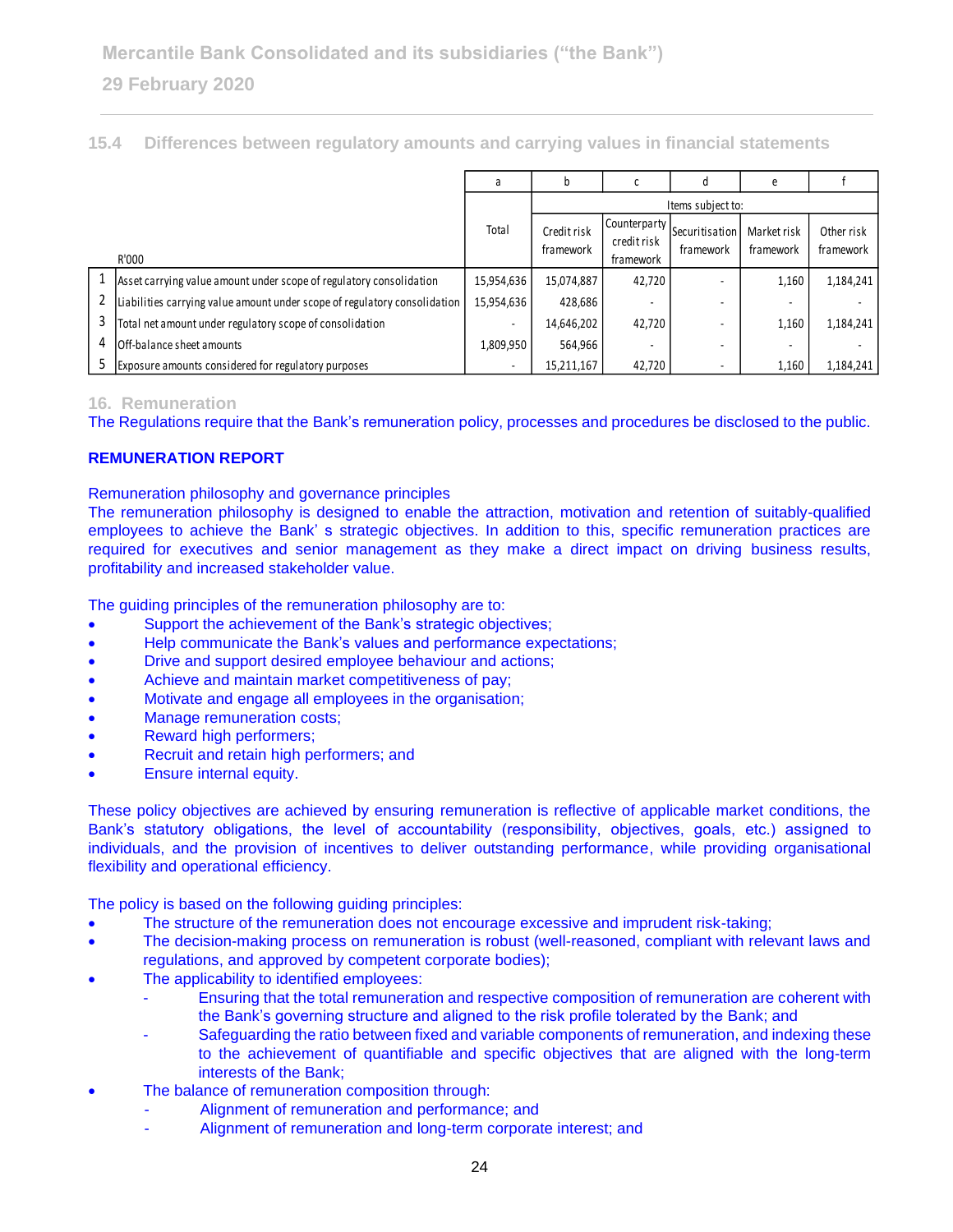• Transparent disclosure of the Remuneration Policy and specific objectives as required by relevant competent authorities.

Factors influencing the structural design of the remuneration processes are:

- Attraction, motivation and retention of key talent;
- Reward policies and practices that support achievement of the Bank's strategic objectives;
- Strong link between Group performance and pay;
- Strong link between individual performance and pay;
- Sound governance policies and compliance with all statutory and other relevant regulations;
- Remuneration decisions that are defensible;
- Maintain competitive rates of pay and benefits; and
- Remuneration costs are managed.

All remuneration elements are reviewed periodically and monitored to align with the Bank's risk management strategy. The review and recommendations take into account changes in legislation, competitive practices in the market, and the results of comprehensive research on the factors driving employee satisfaction, commitment and productivity in the organisation. The focus is therefore on pay for position, competence and performance. The Remuneration Policy has been drafted taking into account applicable South African labour legislation. The Bank aims to ensure that remuneration practices are fair, equitable and competitive and align risk and reward.

The remuneration philosophy encapsulates five elements: compensation, benefits, work-life balance, performancebased recognition, and development of career opportunities to help attract, motivate and retain the talent needed to achieve the Bank's objectives. The Bank is committed to providing managers with the tools, training and information necessary to make sound remuneration decisions. Each Manager is responsible for ensuring that performance management processes are completed bi-annually for employees and that remuneration increases are based on performance and within policy guidelines, to ensure equity and consistency throughout the Bank. The Performance Management process is aligned to the Balanced Scorecard through key result areas (KRAs), which include financial and non-financial measurement criteria.

The main components of compensation are described below:

#### (i) Total guaranteed package

The total guaranteed package includes the monthly salary plus non-cash fringe benefits, which comprise medical aid, risk cover, and retirement savings contributions, and gives all employees a certain degree of flexibility as they can structure their packages to include a 13th cheque, select the appropriate level of travel allowance (in accordance with income tax regulations), and choose to participate in a tax-saving benefit to pay for school or tertiary institution fees (in accordance with income tax regulations).

#### (ii) Short-term incentives

Short-term incentives form an important component of variable pay. The objectives of the short-term incentive scheme are to reward outstanding performance and motivate employees to perform beyond expectations and drive the Bank's results. It is also an important element of establishing a performance culture and retaining the services of key contributors who assist in achieving the Bank's goals.

Measurement criteria are aligned to strategic objectives and financial growth and performance targets, as well as client service satisfaction targets and culture transformation. Whereas the Bank's performance determines the size of the bonus pool, individual performance determines the actual incentive percentage (of total guaranteed pay) that is awarded within the determined range.

#### (iii) Long-term incentives

The third component of the remuneration mix is long-term incentives. The purpose of this element is to attract and reward key employees whose contribution within the next three- to five years is viewed as critical, and whose retention is regarded as a priority.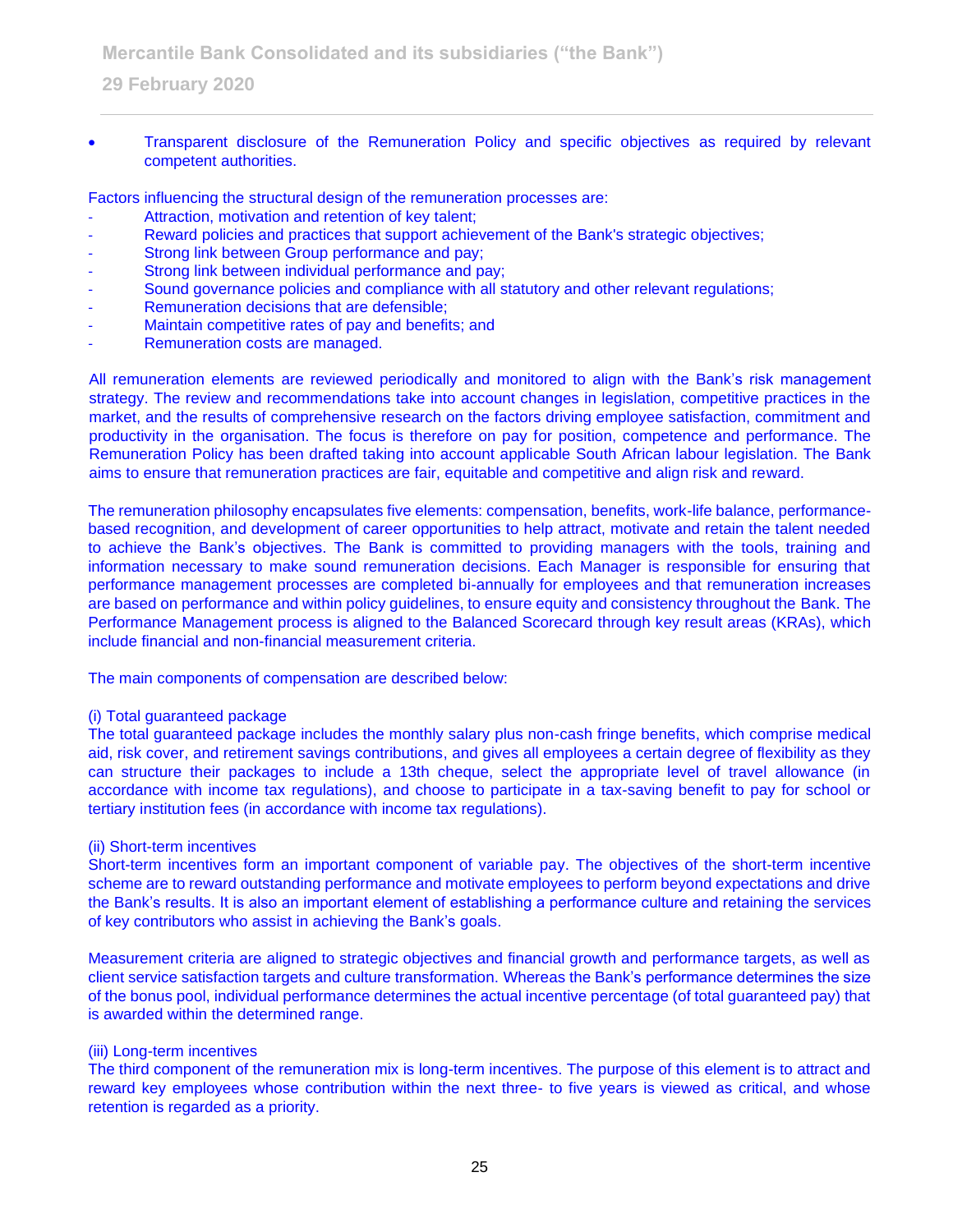### **Non-Executive Director's Fees**

The remuneration of Non-Executive Directors takes into account the responsibilities of the role and the skills and experience of the individual, without losing sight of the requirement for market-related, fair and defendable compensation from a regulatory and stakeholder viewpoint, detailed listing of Non-executive directors and fess paid can be found in Note 32.4 of the 2020 Audited Financial Statements on page 45.

#### **Compensation for senior Managers and material risk-takers**

The senior managers are employees whose professional activities have a material impact on risk-taking decisions, as well as the senior employees accountable for all of the control functions, as follows: Treasury, Electronic Services, Commercial Banking, Business Banking, Rental Finance, Card, Marketing, Credit, Risk, Compliance, Internal Audit, Legal, Secretariat, Centralised Operations, Information Technology, Finance, and Human Resources.

For 2020, the compensation for senior Managers and material risk-takers, including the CEO and Financial Director are:

| <b>Remuneration amount (R'000)</b>             |                                                                                                                                                                                                                                                | <b>Senior</b><br>management | <b>Other material</b><br>risk-takers |
|------------------------------------------------|------------------------------------------------------------------------------------------------------------------------------------------------------------------------------------------------------------------------------------------------|-----------------------------|--------------------------------------|
|                                                | Number of employees                                                                                                                                                                                                                            | 24                          |                                      |
| <b>Fixed remuneration</b>                      | fixed<br>cash-based<br>remuneration:<br>Total<br>(none of which is deferred or linked to shares<br>or other share-linked instruments)                                                                                                          | 49 391                      |                                      |
|                                                | Number of employees                                                                                                                                                                                                                            | 24                          |                                      |
|                                                | Total variable cash-based<br>remuneration<br>(short-term incentive)                                                                                                                                                                            | 17 702                      |                                      |
|                                                | Number of employees                                                                                                                                                                                                                            | 20                          |                                      |
|                                                | Share-linked instruments granted in 2016 and<br>paid in the 2020 financial period                                                                                                                                                              | 28 4 48                     |                                      |
| <b>Variable remuneration</b>                   | Number of employees                                                                                                                                                                                                                            | 22                          |                                      |
|                                                | Share-linked instruments granted in 2017 and<br>2018 and paid in the 2020 financial period as<br>a result of the change in control<br>(refer to note 2)                                                                                        | 30 504                      |                                      |
|                                                | 21 employees were granted 26.1 million share-linked instruments during the 2020 financial<br>period, 6.7 million of these awards vested pro rata on change of control (refer to note 2) in<br>November 2019 and the balance will vest in 2022. |                             |                                      |
| <b>Total remuneration (fixed and variable)</b> |                                                                                                                                                                                                                                                | 67 093                      |                                      |

| <b>Special payments</b> | No special payments were made during the financial period.                                                                                       |
|-------------------------|--------------------------------------------------------------------------------------------------------------------------------------------------|
| <b>Deferred amounts</b> | On change of control (refer to note 2) previously deferred balances were settled<br>(R5.5 million) and the balances at 29 February 2020 are nil. |

Risk measures are part of determining the bonus pool value and also of individual KRA measures. Risk decisionmaking is separated from sales. There is a clear separation between the management and approval of risk and the sale of risk products. Credit risk is the main risk that the Bank faces (as there is no proprietary trading activity) and it is managed through different levels of governance, ranging from the mandates of Credit Managers and the Head of Credit, to the mandates of the Credit Committee and the approval by the Risk and Capital Management Committee of the Board. All these risk mandates are informed by the risk appetite defined by the Bank.

Management and the employees of the Risk, Compliance Management, and Internal Audit functions operate in accordance with the provisions of the Banks Act and Regulations, as well as industry best practices and governance requirements and are effectively independent of sales and are compensated appropriately. Performance measurements for these functions are principally based on the achievement of the objectives of their function.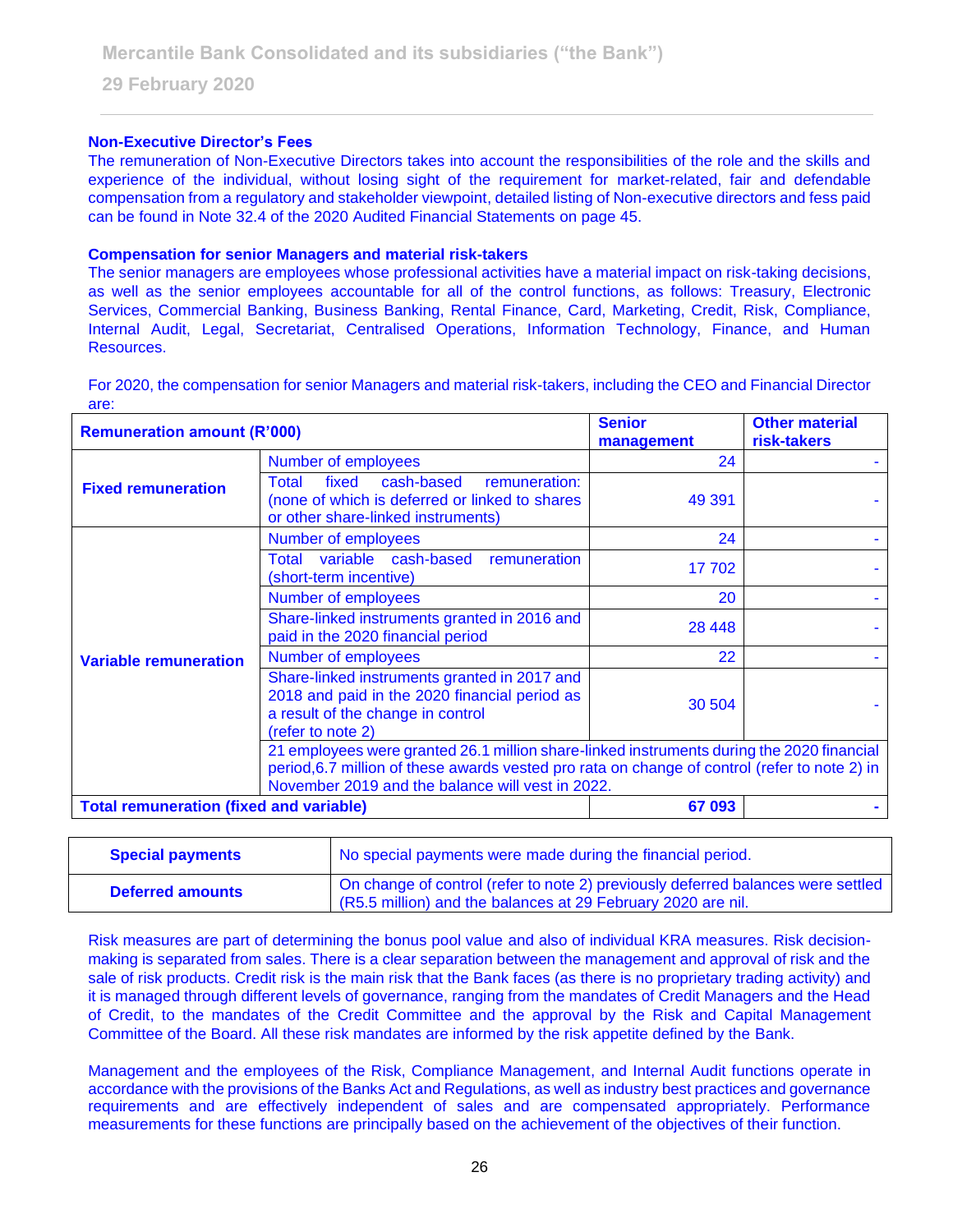The overall size of the bonus pool in which they participate is a function of the overall performance of the Bank; hence, if no bonus pool is approved for the Bank, there can be no bonus participation for these functions – there are no guaranteed bonuses. This reflects our commitment to achieving a balance between the prudent management of remuneration within the context of both our risk appetite and risk profile, and the need to attract, retain and motivate key talent to enable the delivery of our strategic objectives.

### **17. Qualitative disclosures and accounting policies**

The Regulations require that certain qualitative disclosures and statements on accounting policy be made. These regulatory qualitative disclosures and statements on accounting policy were made in the Bank's 2020 Audited Financial Statements.

The above disclosures should be read in conjunction with the qualitative disclosures made in the sections on risk management and control, and the statements on Bank's accounting policy contained in the Bank's 2020 Audited Financial Statements.

09 April 2020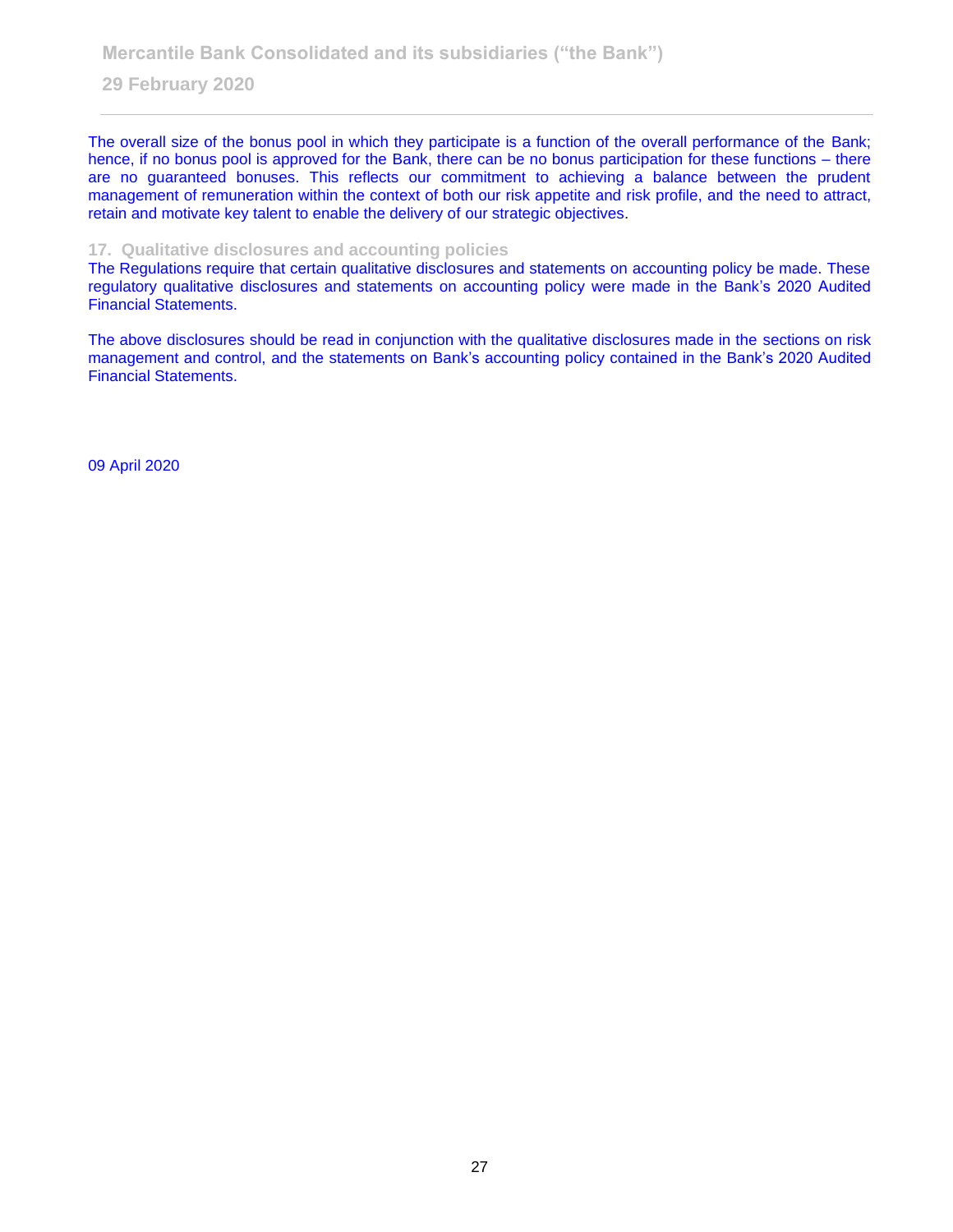# **ANNEXURE A: COMPOSITION OF CAPITAL DISCLOSURES TEMPLATE**

**Mercantile Bank Consolidated**

As at 29 February 2020

| Basel III common disclosures template to be used during the transition of regulatory adjustments<br><b>R'000</b> |                                                                                                                                                                                                                                                                       |               | <b>AMOUNTS</b><br><b>SUBJECT</b><br><b>TO PRE-</b><br><b>BASEL III</b><br><b>TREATMENT</b> |
|------------------------------------------------------------------------------------------------------------------|-----------------------------------------------------------------------------------------------------------------------------------------------------------------------------------------------------------------------------------------------------------------------|---------------|--------------------------------------------------------------------------------------------|
|                                                                                                                  | <b>Common Equity Tier 1 capital: instruments and reserves</b>                                                                                                                                                                                                         |               |                                                                                            |
|                                                                                                                  | Directly issued qualifying common share capital (and equivalent for non-joint stock companies) plus related stock surplus                                                                                                                                             | 483 299       |                                                                                            |
| $\overline{\mathbf{c}}$                                                                                          | <b>Retained earnings</b>                                                                                                                                                                                                                                              | 937 352       |                                                                                            |
| 3                                                                                                                | Accumulated other comprehensive income (and other reserves)                                                                                                                                                                                                           | 143 661       |                                                                                            |
| $\overline{\mathbf{4}}$                                                                                          | Directly issued capital subject to phase out from CET 1 (only applicable to non-joint stock companies)                                                                                                                                                                |               |                                                                                            |
|                                                                                                                  | Public sector capital injections grandfathered until 1 January 2018                                                                                                                                                                                                   |               |                                                                                            |
| 5                                                                                                                | Common share capital issued by subsidiaries and held third parties (amounts allowed in group CET)                                                                                                                                                                     |               |                                                                                            |
| 6                                                                                                                | <b>Common Equity Tier 1 capital before regulatory adjustments</b>                                                                                                                                                                                                     | 2 5 6 4 3 1 2 |                                                                                            |
|                                                                                                                  | <b>Common Equity Tier 1 capital: regulatory adjustments</b>                                                                                                                                                                                                           |               |                                                                                            |
|                                                                                                                  | <b>Prudential valuation adjustments</b>                                                                                                                                                                                                                               |               |                                                                                            |
| 8                                                                                                                | Goodwill (net of related tax liability)                                                                                                                                                                                                                               |               |                                                                                            |
| 9                                                                                                                | Other intangibles other than mortgage-servicing rights (net of related tax liability)                                                                                                                                                                                 | 78 321        | 78 321                                                                                     |
| 10                                                                                                               | Deferred tax assets that rely on future profitability excluding those arising from temporary differences (net of related tax<br>liability)                                                                                                                            |               |                                                                                            |
| 11                                                                                                               | Cash-flow hedge reserve                                                                                                                                                                                                                                               | $\sim$        |                                                                                            |
| 12                                                                                                               | Shortfall of provisions to expected losses                                                                                                                                                                                                                            |               |                                                                                            |
| 13                                                                                                               | Securitisation gain on sale                                                                                                                                                                                                                                           |               |                                                                                            |
| 14                                                                                                               | Gains and losses due to changes in own credit risk on fair valued liabilities                                                                                                                                                                                         |               |                                                                                            |
| 15                                                                                                               | Defined-benefit pension fund net assets                                                                                                                                                                                                                               |               |                                                                                            |
| 16                                                                                                               | Investments in own shares (if not already netted off paid-in capital on reported balance sheet                                                                                                                                                                        |               |                                                                                            |
| 17                                                                                                               | Reciprocal cross-holdings in common equity                                                                                                                                                                                                                            |               |                                                                                            |
| 18                                                                                                               | Investments in the capital of banking, financial, insurance entities that are outside the scope of regulatory consolidation,<br>net of eligible short position, where the bank does not own more than 10% of the issued share capital (amount above 10%<br>threshold) |               |                                                                                            |
| 19                                                                                                               | Significant investments in the common stock of banking, financial and insurance entities that are outside the scope of<br>regulatory consolidation, net of eligible short positions (amounts above 10% threshold)                                                     |               |                                                                                            |
| 20                                                                                                               | Mortgage servicing rights (amount above 10% threshold)                                                                                                                                                                                                                |               |                                                                                            |
| 21                                                                                                               | Deferred tax assets arising from temporary differences (amounts above 10% threshold, net of related tax liability)                                                                                                                                                    |               |                                                                                            |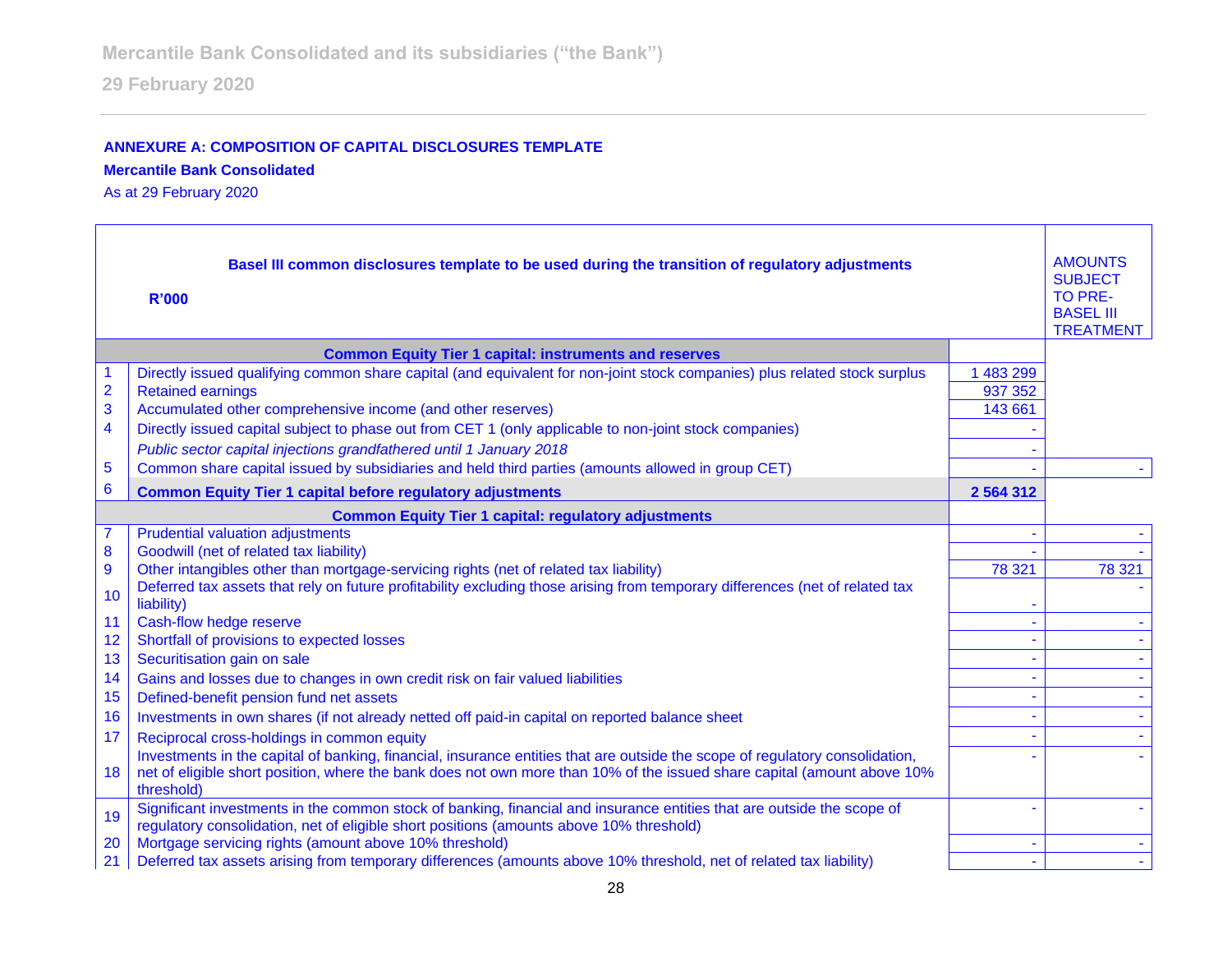# **Mercantile Bank Consolidated and its subsidiaries ("the Bank")**

**29 February 2020**

| 22 | Amount exceeding the 15% threshold                                                                                                                                                                                                                                                         |           |  |
|----|--------------------------------------------------------------------------------------------------------------------------------------------------------------------------------------------------------------------------------------------------------------------------------------------|-----------|--|
| 23 | of which: significant investments in the common stock of financials                                                                                                                                                                                                                        |           |  |
| 24 | of which: mortgage servicing rights                                                                                                                                                                                                                                                        |           |  |
| 25 | of which: deferred tax assets arising from temporary differences                                                                                                                                                                                                                           |           |  |
| 26 | National specific regulatory adjustments                                                                                                                                                                                                                                                   |           |  |
|    | REGULATORY ADJUSTMENTS APPLIED TO COMMON EQUITY TIER 1 IN RESPECT OF AMOUNTS SUBJECT TO<br><b>PR-BASEL III TREAMENT</b>                                                                                                                                                                    |           |  |
|    | OF WHICH: Other intangibles other than mortgage-servicing rights (net of related tax liability)                                                                                                                                                                                            |           |  |
|    | <b>OF WHICH:</b>                                                                                                                                                                                                                                                                           |           |  |
| 27 | Regulatory adjustments applied to Common Equity Tier 1 due to insufficient Additional Tier 1 and Tier 2 to cover<br>deductions                                                                                                                                                             |           |  |
| 28 | <b>Total regulatory adjustments to Common Equity Tier 1</b>                                                                                                                                                                                                                                | 78 321    |  |
| 29 | <b>Common Equity Tier 1 capital (CET1)</b>                                                                                                                                                                                                                                                 | 2 485 991 |  |
|    | <b>Additional Tier 1 capital: instruments</b>                                                                                                                                                                                                                                              |           |  |
| 30 | Directly issued qualifying Additional Tier 1 instruments plus related stock surplus                                                                                                                                                                                                        |           |  |
| 31 | of which: classified as equity under applicable accounting standards                                                                                                                                                                                                                       |           |  |
| 32 | of which: classified as liabilities under applicable accounting standards                                                                                                                                                                                                                  |           |  |
| 33 | Directly issued capital instruments subject to phase out from Additional Tier 1                                                                                                                                                                                                            |           |  |
| 34 | Additional Tier 1 instruments (and CET1 instruments not included in line 5) issued by subsidiaries and held by third parties<br>(amounts allowed in group AT1)                                                                                                                             |           |  |
| 35 | of which: instruments issued by subsidiaries subject to phase out                                                                                                                                                                                                                          |           |  |
| 36 | Additional Tier 1 capital before regulatory adjustments                                                                                                                                                                                                                                    |           |  |
|    | <b>Additional Tier 1 capital: regulatory adjustments</b>                                                                                                                                                                                                                                   |           |  |
| 37 | <b>Investments in own Additional Tier 1 instruments</b>                                                                                                                                                                                                                                    |           |  |
| 38 | Reciprocal cross-holdings in Additional Tier 1 instruments                                                                                                                                                                                                                                 |           |  |
| 39 | Investments in the capital of banking, financial, insurance entities that are outside the scope of regulatory consolidation,<br>net of eligible short position, where the bank does not own more than 10% of the issued common share capital of the entity<br>(amount above 10% threshold) |           |  |
|    | Significant investments in the capital of banking, financial and insurance entities that are outside the scope of regulatory                                                                                                                                                               |           |  |
| 40 | consolidation (net of eligible short positions)                                                                                                                                                                                                                                            |           |  |
| 41 | National specific regulatory adjustments                                                                                                                                                                                                                                                   |           |  |
|    | REGULATORY ADJUSTMENTS APPLIED TO COMMON EQUITY TIER 1 IN RESPECT OF AMOUNTS SUBJECT TO<br><b>PR-BASEL III TREAMENT</b>                                                                                                                                                                    |           |  |
|    | OF WHICH: (INSERT NAME OF ADJUSTMENT)                                                                                                                                                                                                                                                      |           |  |
|    | OF WHICH:                                                                                                                                                                                                                                                                                  |           |  |
| 42 | Regulatory adjustments applied to Additional Tier 1 due to insufficient Tier 2 to cover deductions                                                                                                                                                                                         |           |  |
| 43 | <b>Total regulatory adjustments to Additional Tier 1 capital</b>                                                                                                                                                                                                                           |           |  |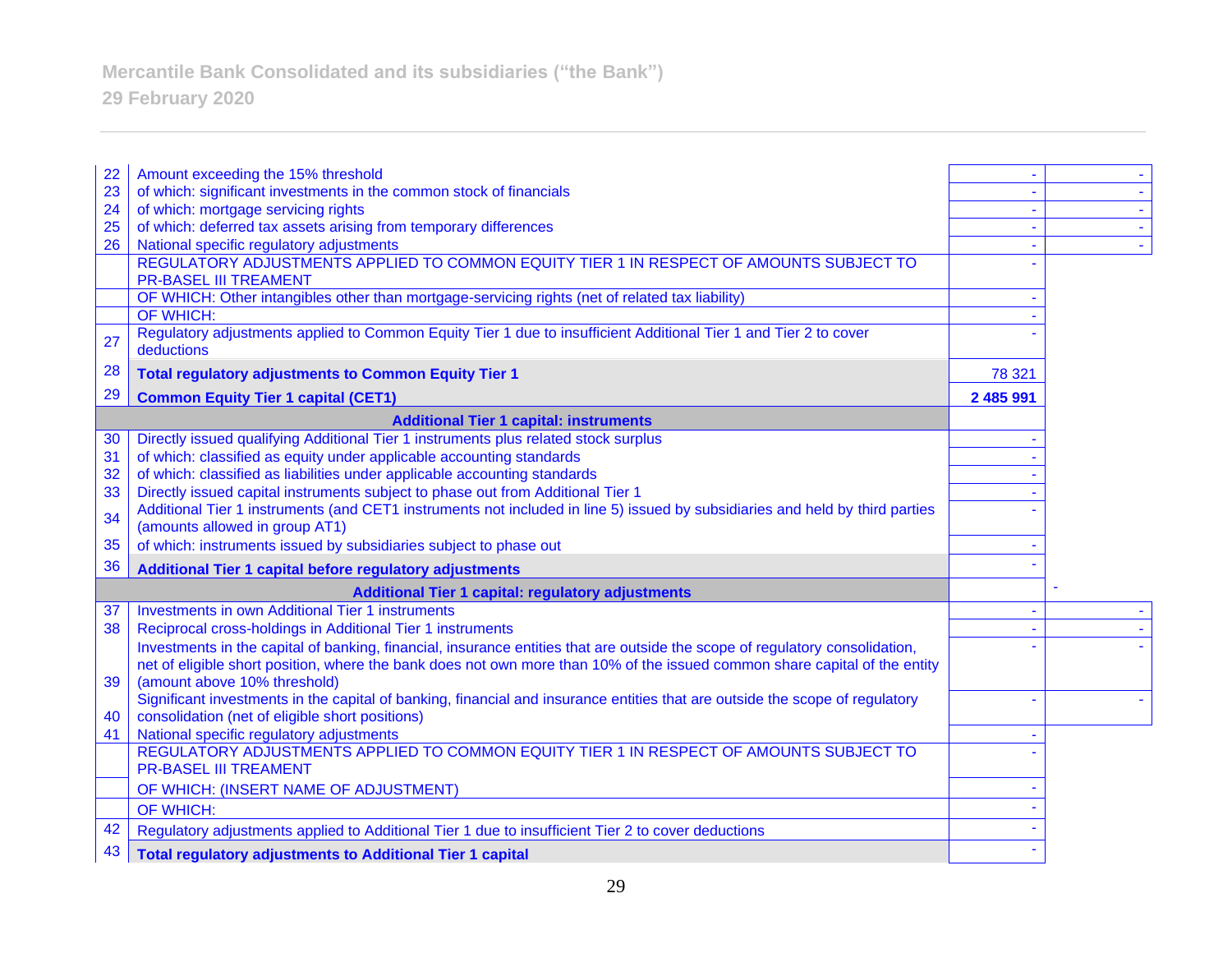| 44 | <b>Additional Tier 1 capital (AT1)</b>                                                                                                                                                                                                                                                         |            |  |
|----|------------------------------------------------------------------------------------------------------------------------------------------------------------------------------------------------------------------------------------------------------------------------------------------------|------------|--|
| 45 | Tier 1 capital (T1= CET1 + AT1)                                                                                                                                                                                                                                                                | 2 485 991  |  |
|    | <b>Tier 2 capital and provisions</b>                                                                                                                                                                                                                                                           |            |  |
| 46 | Directly issued qualifying Tier 2 instruments plus related stock surplus                                                                                                                                                                                                                       |            |  |
| 47 | Directly issued capital instruments subject to phase out from Tier 2                                                                                                                                                                                                                           |            |  |
| 48 | Tier 2 instruments (and CET1 and AT1 instruments not included in lines 5 to 34) issued by subsidiaries and held by third<br>parties (amounts allowed in group Tier 2)                                                                                                                          |            |  |
| 49 | of which: instruments issued by subsidiaries subject to phase out                                                                                                                                                                                                                              |            |  |
| 50 | <b>Provisions</b>                                                                                                                                                                                                                                                                              | 127 067    |  |
| 51 | Tier 2 capital before regulatory adjustments                                                                                                                                                                                                                                                   | 127 067    |  |
|    | Tier 2 capital: regulatory adjustments                                                                                                                                                                                                                                                         |            |  |
| 52 | Investment in own Tier 2 instruments                                                                                                                                                                                                                                                           |            |  |
| 53 | Reciprocal cross-holdings in Tier 2 instruments                                                                                                                                                                                                                                                |            |  |
| 54 | Investments in capital of banking, financial and insurance entities that are outside the scope of regulatory consolidation,<br>net of eligible short positions, where the bank does not own more than 10% of the issued common share capital of the<br>entity (amount above the 10% threshold) |            |  |
| 55 | Significant investments in the capital of banking, financial and insurance entities that are outside the scope of regulatory<br>consolidation (net of eligible short positions)                                                                                                                |            |  |
| 56 | National specific regulatory adjustments                                                                                                                                                                                                                                                       |            |  |
|    | REGULATORY ADJUSTMENTS APPLIED TO COMMON EQUITY TIER 2 IN RESPECT OF AMOUNTS SUBJECT TO<br><b>PR-BASEL III TREAMENT</b>                                                                                                                                                                        |            |  |
|    | OF WHICH: (INSERT NAME OF ADJUSTMENT)                                                                                                                                                                                                                                                          |            |  |
|    | <b>OF WHICH:</b>                                                                                                                                                                                                                                                                               |            |  |
| 57 | <b>Total regulatory adjustments to Tier 2 capital</b>                                                                                                                                                                                                                                          |            |  |
| 58 | <b>Tier 2 capital (T2)</b>                                                                                                                                                                                                                                                                     | 127 067    |  |
| 59 | Total capital (TC= T1 + T2)                                                                                                                                                                                                                                                                    | 2 613 058  |  |
|    | RISK WEIGHTED ASSETS IN RESPECT OF AMOUNTS SUBJECT TO PRE-BASEL III TREAMENT                                                                                                                                                                                                                   | 12 290 278 |  |
|    | OF WHICH: (INSERT NAME OF ADJUSTMENT)                                                                                                                                                                                                                                                          |            |  |
|    | OF WHICH:                                                                                                                                                                                                                                                                                      |            |  |
| 60 | <b>Total risk weighted assets</b>                                                                                                                                                                                                                                                              | 12 290 278 |  |
|    | <b>Capital ratios</b>                                                                                                                                                                                                                                                                          |            |  |
| 61 | Common Equity Tier 1 (as a percentage of risk weighted assets)                                                                                                                                                                                                                                 | 20.23      |  |
| 62 | Tier 1 (as a percentage of risk weighted assets)                                                                                                                                                                                                                                               | 20.23      |  |
| 63 | Total capital (as a percentage of risk weighted assets)                                                                                                                                                                                                                                        | 21.26      |  |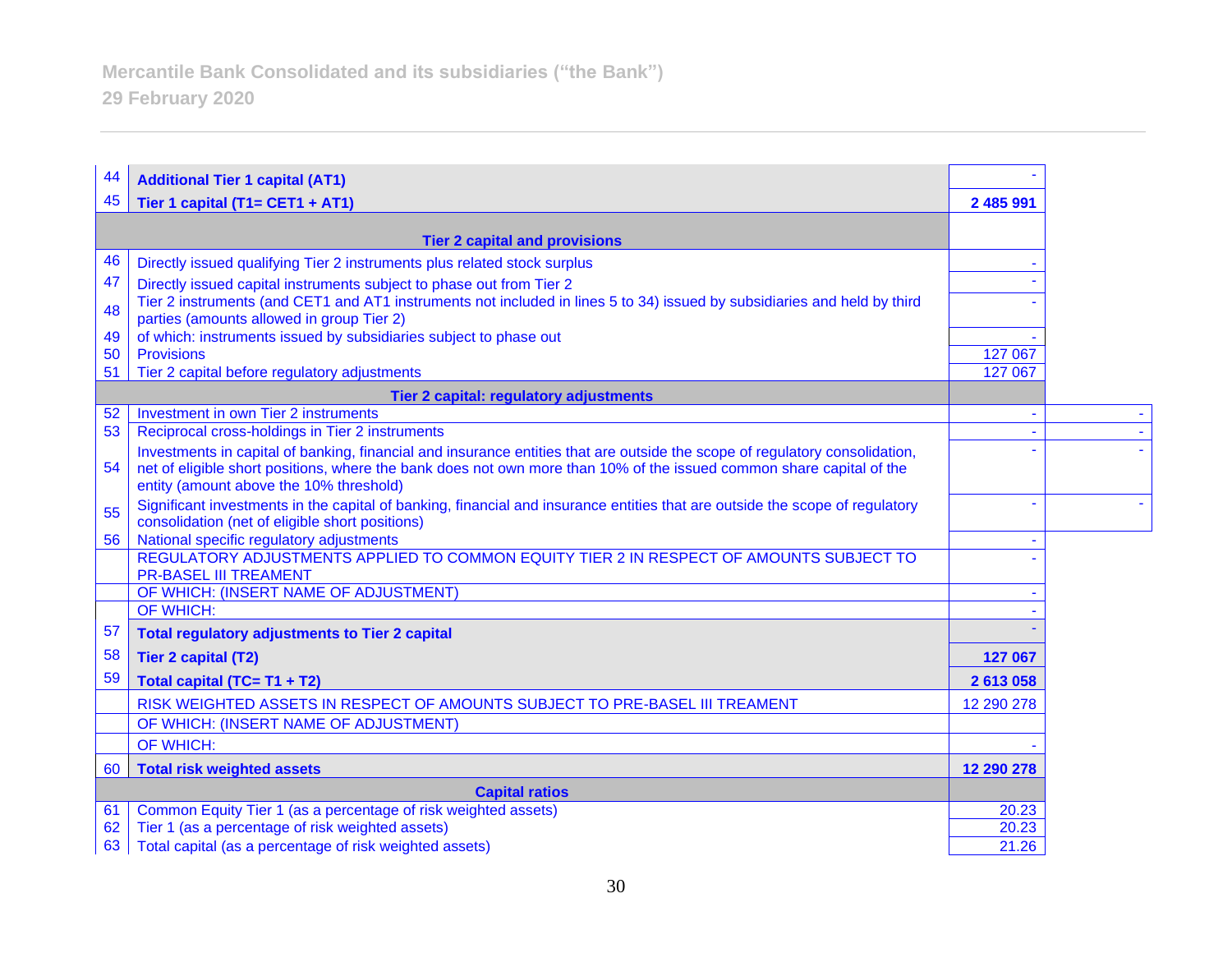| 64 | Institution specific buffers requirements (minimum CET1 requirement plus capital conservation buffers plus countercyclical<br>buffer requirements plus G-SIB buffer requirement, expressed as a percentage of risk weighted assets) | 2.50               |
|----|-------------------------------------------------------------------------------------------------------------------------------------------------------------------------------------------------------------------------------------|--------------------|
| 65 | of which: capital conservation buffer requirement                                                                                                                                                                                   | 2.50               |
| 66 | of which: bank specific countercyclical buffer requirement                                                                                                                                                                          |                    |
| 67 | of which: G-SIB buffer requirement                                                                                                                                                                                                  |                    |
| 68 | Common Equity Tier 1 available to meet buffers (as a percentage of risk weighted assets)                                                                                                                                            | $20.\overline{23}$ |
|    | <b>National Minima (if different from Basel 3)</b>                                                                                                                                                                                  |                    |
| 69 |                                                                                                                                                                                                                                     |                    |
|    | National Common Equity Tier 1 minimum ratio (if different from Basel 3 minimum)                                                                                                                                                     | 5.00               |
| 70 | National Tier 1 minimum ratio                                                                                                                                                                                                       | 6.75               |
| 71 | National total capital minimum ratio                                                                                                                                                                                                | 9.00               |
|    | Amounts below the threshold for deductions (before risk weighting)                                                                                                                                                                  |                    |
| 72 | Non-significant investments in the capital of other financials                                                                                                                                                                      |                    |
| 73 | Significant investments in common stock of financials                                                                                                                                                                               |                    |
| 74 | Mortgage servicing rights (net of related tax liability)                                                                                                                                                                            |                    |
| 75 | Deferred tax assets arising from temporary differences (net of related tax liability)                                                                                                                                               | 54 717             |
|    | Applicable caps on the inclusion of provisions in Tier 2                                                                                                                                                                            |                    |
| 76 | Provisions eligible for inclusion in Tier 2 in respect of exposures subject to standardised approach (prior to application of                                                                                                       | 127 067            |
| 77 | cap)<br>Cap on inclusion of provisions in Tier 2 under standardised approach                                                                                                                                                        |                    |
|    | Provisions eligible for inclusion in Tier 2 in respect of exposures subject to internal ratings-based approach (prior to                                                                                                            |                    |
| 78 | application of cap)                                                                                                                                                                                                                 |                    |
| 79 | Cap on inclusion of provisions in Tier 2 under internal ratings-based approach                                                                                                                                                      |                    |
|    | Capital instruments subject to phase-out arrangement (only applicable between 1 Jan 2018 and 1 Jan 2022)                                                                                                                            |                    |
| 80 | Current cap on CET1 instruments subject to phase out arrangements                                                                                                                                                                   |                    |
| 81 | Amounts excluded from CET1 due to cap (excess over cap after redemptions and maturities)                                                                                                                                            |                    |
| 82 | Current cap on AT1 instruments subject to phase out arrangements                                                                                                                                                                    |                    |
| 83 | Amounts excluded from AT1 due to cap (excess over cap after redemptions and maturities)                                                                                                                                             |                    |
| 84 | Current cap on T2 instruments subject to phase out arrangements                                                                                                                                                                     |                    |
| 85 | Amounts excluded from T2 due to cap (excess over cap after redemptions and maturities)                                                                                                                                              |                    |

### **ANNEXURE A: COMPOSITION OF CAPITAL DISCLOSURES TEMPLATE**

**Mercantile Bank Limited (solo)**

As at 29 February 2020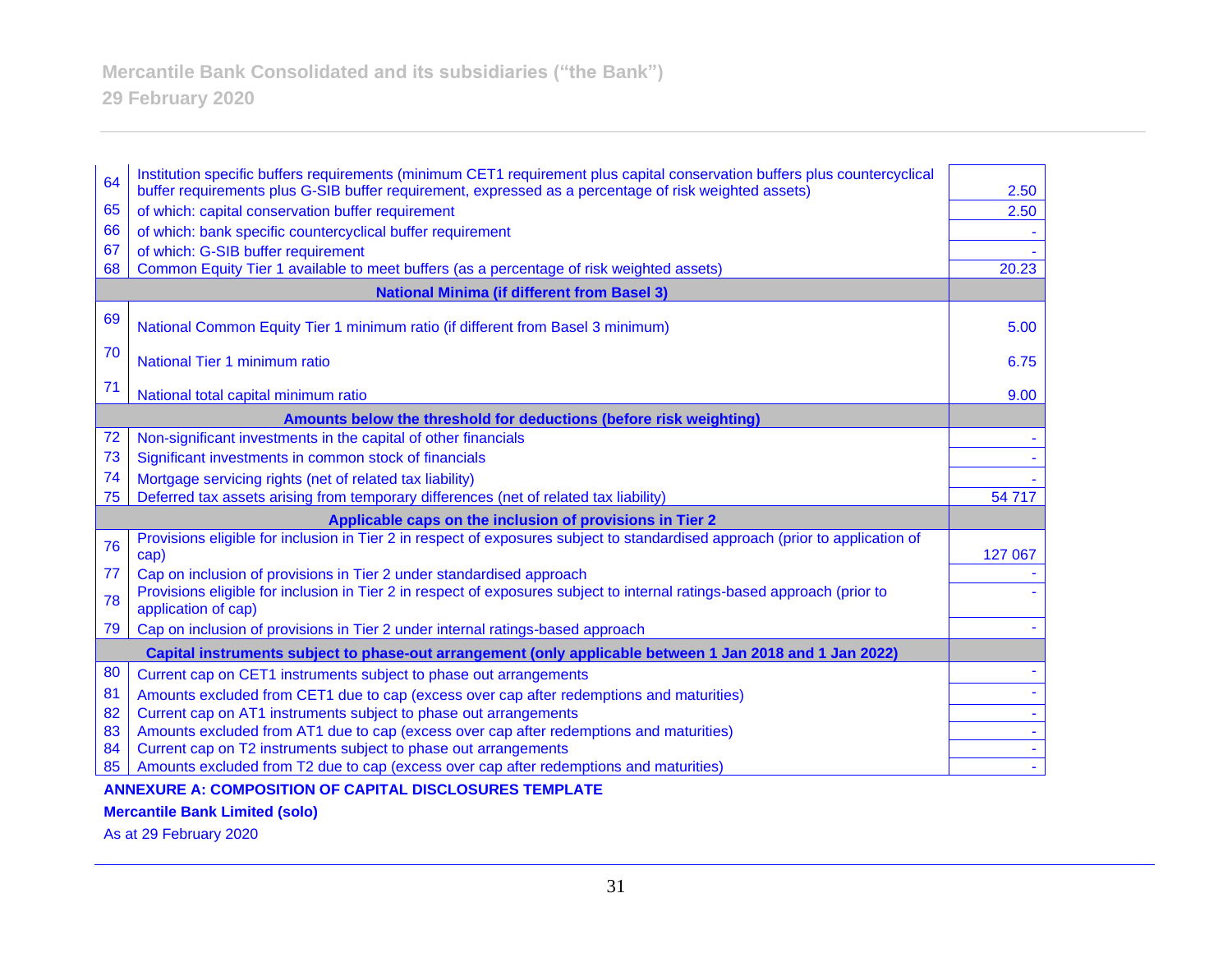|                         | Basel III common disclosures template to be used during the transition of regulatory adjustments<br>(i.e. from 1 June 2013 to 1 January 2018)<br><b>R'000</b>                                                                                                         |                | <b>AMOUNTS</b><br><b>SUBJECT</b><br>TO PRE-<br><b>BASEL III</b><br><b>TREATMENT</b> |
|-------------------------|-----------------------------------------------------------------------------------------------------------------------------------------------------------------------------------------------------------------------------------------------------------------------|----------------|-------------------------------------------------------------------------------------|
|                         | <b>Common Equity Tier 1 capital: instruments and reserves</b>                                                                                                                                                                                                         |                |                                                                                     |
| 1                       | Directly issued qualifying common share capital (and equivalent for non-joint stock companies) plus related stock surplus                                                                                                                                             | 1 483 300      |                                                                                     |
| $\overline{2}$          | <b>Retained earnings</b>                                                                                                                                                                                                                                              | 1 093 416      |                                                                                     |
| 3                       | Accumulated other comprehensive income (and other reserves)                                                                                                                                                                                                           | $-4802$        |                                                                                     |
| $\overline{\mathbf{4}}$ | Directly issued capital subject to phase out from CET 1 (only applicable to non-joint stock companies)                                                                                                                                                                |                |                                                                                     |
|                         | Public sector capital injections grandfathered until 1 January 2018                                                                                                                                                                                                   |                |                                                                                     |
| 5                       | Common share capital issued by subsidiaries and held third parties (amounts allowed in group CET)                                                                                                                                                                     |                |                                                                                     |
| $6\phantom{1}6$         | <b>Common Equity Tier 1 capital before regulatory adjustments</b>                                                                                                                                                                                                     | 2 571 914      |                                                                                     |
|                         | <b>Common Equity Tier 1 capital: regulatory adjustments</b>                                                                                                                                                                                                           |                |                                                                                     |
| 7                       | <b>Prudential valuation adjustments</b>                                                                                                                                                                                                                               |                |                                                                                     |
| $\bf{8}$                | Goodwill (net of related tax liability)                                                                                                                                                                                                                               |                |                                                                                     |
| 9                       | Other intangibles other than mortgage-servicing rights (net of related tax liability)                                                                                                                                                                                 | 77727          | 77 727                                                                              |
| 10                      | Deferred tax assets that rely on future profitability excluding those arising from temporary differences (net of related tax<br>liability)                                                                                                                            |                |                                                                                     |
| 11                      | Cash-flow hedge reserve                                                                                                                                                                                                                                               | $\blacksquare$ | $\sim$                                                                              |
| 12                      | Shortfall of provisions to expected losses                                                                                                                                                                                                                            | $\sim$         | $\mathbf{L}^{\mathcal{A}}$                                                          |
| 13                      | Securitisation gain on sale                                                                                                                                                                                                                                           | $\blacksquare$ | $\sim$                                                                              |
| 14                      | Gains and losses due to changes in own credit risk on fair valued liabilities                                                                                                                                                                                         | $\blacksquare$ | $\sim$                                                                              |
| 15                      | Defined-benefit pension fund net assets                                                                                                                                                                                                                               | $\blacksquare$ | $\sim$                                                                              |
| 16                      | Investments in own shares (if not already netted off paid-in capital on reported balance sheet                                                                                                                                                                        | $\blacksquare$ |                                                                                     |
| 17                      | Reciprocal cross-holdings in common equity                                                                                                                                                                                                                            |                |                                                                                     |
| 18                      | Investments in the capital of banking, financial, insurance entities that are outside the scope of regulatory consolidation, net<br>of eligible short position, where the bank does not own more than 10% of the issued share capital (amount above 10%<br>threshold) |                |                                                                                     |
| 19                      | Significant investments in the common stock of banking, financial and insurance entities that are outside the scope of<br>regulatory consolidation, net of eligible short positions (amounts above 10% threshold)                                                     |                |                                                                                     |
| 20                      | Mortgage servicing rights (amount above 10% threshold)                                                                                                                                                                                                                | $\blacksquare$ | $\sim$                                                                              |
| 21                      | Deferred tax assets arising from temporary differences (amounts above 10% threshold, net of related tax liability)                                                                                                                                                    | $\blacksquare$ | $\mathcal{L}_{\mathcal{A}}$                                                         |
| 22                      | Amount exceeding the 15% threshold                                                                                                                                                                                                                                    | $\blacksquare$ | $\sim$                                                                              |
| 23                      | of which: significant investments in the common stock of financials                                                                                                                                                                                                   |                | $\sim$                                                                              |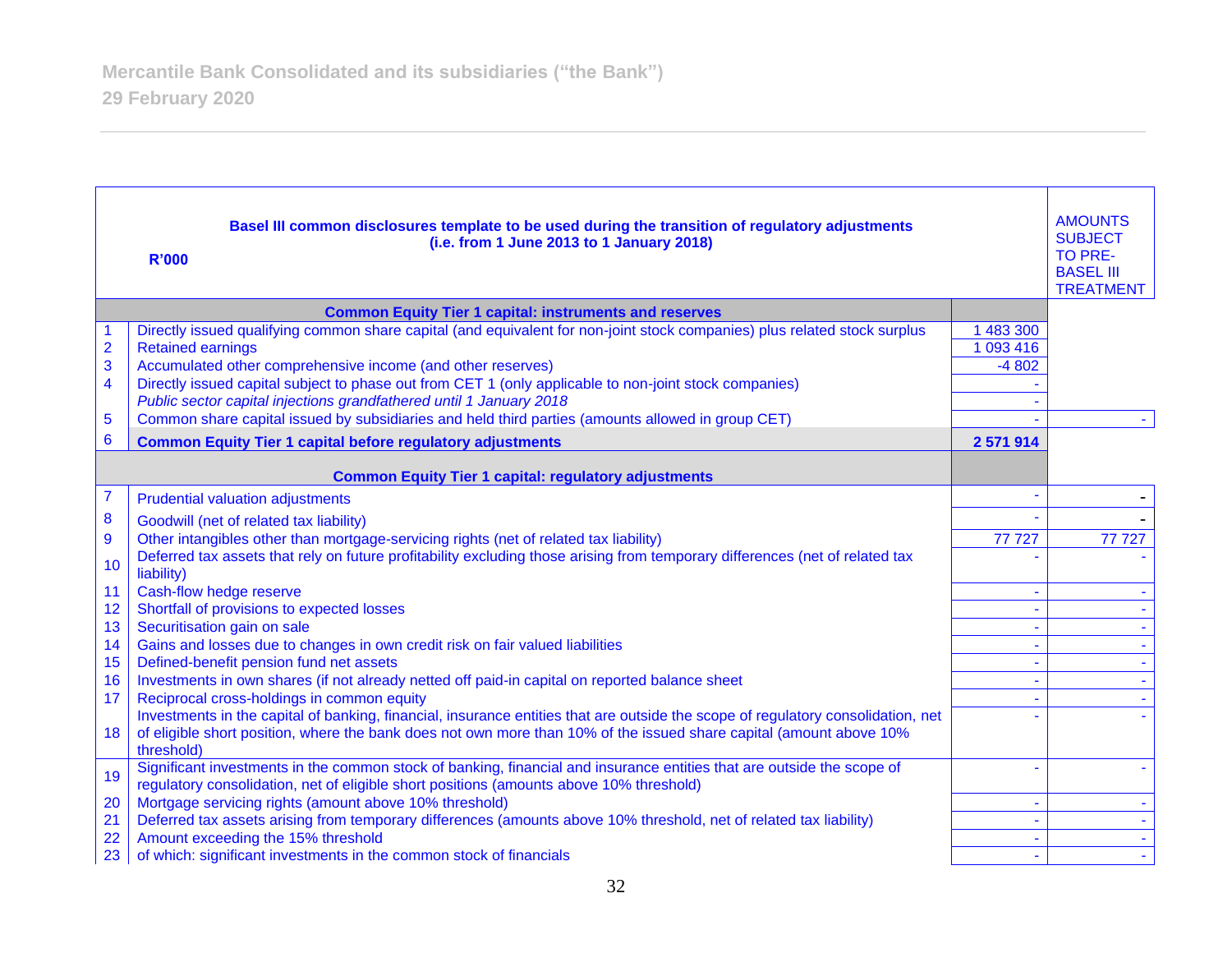| 24 | of which: mortgage servicing rights                                                                                              |           | $\sim$ |
|----|----------------------------------------------------------------------------------------------------------------------------------|-----------|--------|
| 25 | of which: deferred tax assets arising from temporary differences                                                                 |           | $\sim$ |
| 26 | National specific regulatory adjustments                                                                                         |           |        |
|    | REGULATORY ADJUSTMENTS APPLIED TO COMMON EQUITY TIER 1 IN RESPECT OF AMOUNTS SUBJECT TO                                          |           |        |
|    | <b>PR-BASEL III TREAMENT</b>                                                                                                     | 77 727    |        |
|    | OF WHICH: Other intangibles other than mortgage-servicing rights (net of related tax liability)                                  | 77727     |        |
|    | OF WHICH:                                                                                                                        |           |        |
|    | Regulatory adjustments applied to Common Equity Tier 1 due to insufficient Additional Tier 1 and Tier 2 to cover                 |           |        |
| 27 | deductions                                                                                                                       |           |        |
| 28 | <b>Total regulatory adjustments to Common Equity Tier 1</b>                                                                      | 77 727    |        |
| 29 | <b>Common Equity Tier 1 capital (CET1)</b>                                                                                       | 2 494 187 |        |
|    |                                                                                                                                  |           |        |
|    | <b>Additional Tier 1 capital: instruments</b>                                                                                    |           |        |
| 30 | Directly issued qualifying Additional Tier 1 instruments plus related stock surplus                                              |           |        |
| 31 | of which: classified as equity under applicable accounting standards                                                             |           |        |
| 32 | of which: classified as liabilities under applicable accounting standards                                                        |           |        |
| 33 | Directly issued capital instruments subject to phase out from Additional Tier 1                                                  |           |        |
| 34 | Additional Tier 1 instruments (and CET1 instruments not included in line 5) issued by subsidiaries and held by third parties     |           |        |
|    | (amounts allowed in group AT1)                                                                                                   |           |        |
| 35 | of which: instruments issued by subsidiaries subject to phase out                                                                |           |        |
| 36 | Additional Tier 1 capital before regulatory adjustments                                                                          |           |        |
|    | <b>Additional Tier 1 capital: regulatory adjustments</b>                                                                         |           |        |
| 37 | <b>Investments in own Additional Tier 1 instruments</b>                                                                          |           |        |
| 38 | Reciprocal cross-holdings in Additional Tier 1 instruments                                                                       |           |        |
|    | Investments in the capital of banking, financial, insurance entities that are outside the scope of regulatory consolidation, net |           |        |
| 39 | of eligible short position, where the bank does not own more than 10% of the issued common share capital of the entity           |           |        |
|    | (amount above 10% threshold)                                                                                                     |           |        |
| 40 | Significant investments in the capital of banking, financial and insurance entities that are outside the scope of regulatory     |           |        |
|    | consolidation (net of eligible short positions)                                                                                  |           |        |
| 41 | National specific regulatory adjustments                                                                                         |           |        |
|    | REGULATORY ADJUSTMENTS APPLIED TO COMMON EQUITY TIER 1 IN RESPECT OF AMOUNTS SUBJECT TO                                          |           |        |
|    | <b>PR-BASEL III TREAMENT</b>                                                                                                     |           |        |
|    | OF WHICH: (INSERT NAME OF ADJUSTMENT)                                                                                            |           |        |
|    | OF WHICH:                                                                                                                        |           |        |
| 42 | Regulatory adjustments applied to Additional Tier 1 due to insufficient Tier 2 to cover deductions                               |           |        |
| 43 | <b>Total regulatory adjustments to Additional Tier 1 capital</b>                                                                 |           |        |
| 44 | <b>Additional Tier 1 capital (AT1)</b>                                                                                           |           |        |
| 45 | Tier 1 capital (T1= CET1 + AT1)                                                                                                  | 2 494 187 |        |
|    | <b>Tier 2 capital and provisions</b>                                                                                             |           |        |
|    |                                                                                                                                  |           |        |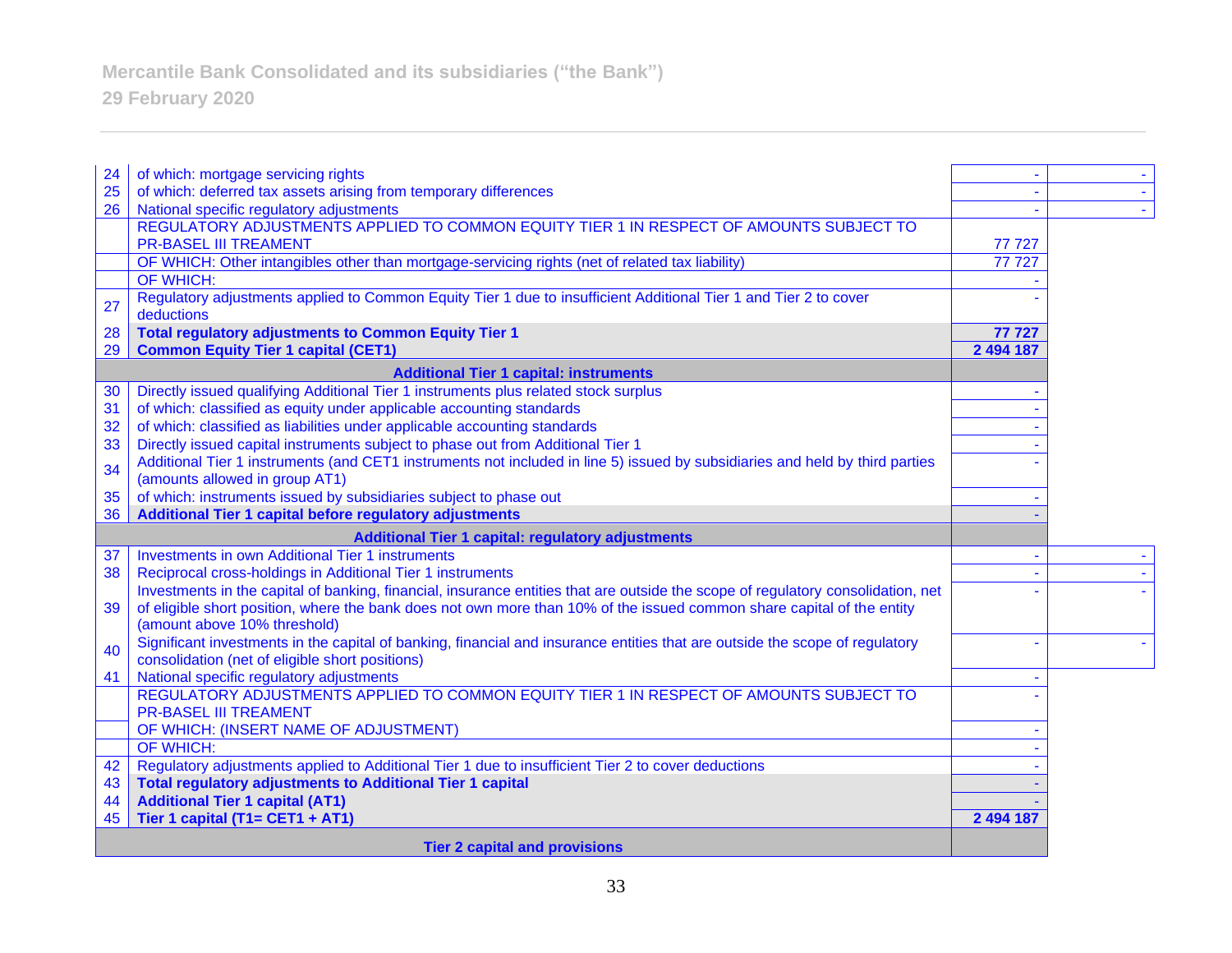| 46 | Directly issued qualifying Tier 2 instruments plus related stock surplus                                                        |            |  |
|----|---------------------------------------------------------------------------------------------------------------------------------|------------|--|
| 47 | Directly issued capital instruments subject to phase out from Tier 2                                                            |            |  |
| 48 | Tier 2 instruments (and CET1 and AT1 instruments not included in lines 5 to 34) issued by subsidiaries and held by third        |            |  |
|    | parties (amounts allowed in group Tier 2)                                                                                       |            |  |
| 49 | of which: instruments issued by subsidiaries subject to phase out                                                               |            |  |
| 50 | <b>Provisions</b>                                                                                                               | 101 468    |  |
| 51 | Tier 2 capital before regulatory adjustments                                                                                    | 101 468    |  |
|    | Tier 2 capital: regulatory adjustments                                                                                          |            |  |
| 52 | Investment in own Tier 2 instruments                                                                                            |            |  |
| 53 | Reciprocal cross-holdings in Tier 2 instruments                                                                                 |            |  |
|    | Investments in capital of banking, financial and insurance entities that are outside the scope of regulatory consolidation, net |            |  |
| 54 | of eligible short positions, where the bank does not own more than 10% of the issued common share capital of the entity         |            |  |
|    | (amount above the 10% threshold)                                                                                                |            |  |
| 55 | Significant investments in the capital of banking, financial and insurance entities that are outside the scope of regulatory    |            |  |
|    | consolidation (net of eligible short positions)                                                                                 |            |  |
| 56 | National specific regulatory adjustments                                                                                        |            |  |
|    | REGULATORY ADJUSTMENTS APPLIED TO COMMON EQUITY TIER 2 IN RESPECT OF AMOUNTS SUBJECT TO                                         |            |  |
|    | <b>PR-BASEL III TREAMENT</b>                                                                                                    |            |  |
|    | OF WHICH: (INSERT NAME OF ADJUSTMENT)                                                                                           |            |  |
|    | OF WHICH:                                                                                                                       |            |  |
| 57 | <b>Total regulatory adjustments to Tier 2 capital</b>                                                                           |            |  |
| 58 | <b>Tier 2 capital (T2)</b>                                                                                                      | 101 468    |  |
| 59 | Total capital (TC= T1 + T2)                                                                                                     | 2 595 655  |  |
|    | RISK WEIGHTED ASSETS IN RESPECT OF AMOUNTS SUBJECT TO PRE-BASEL III TREAMENT                                                    | 12 199 797 |  |
|    | OF WHICH: (INSERT NAME OF ADJUSTMENT)                                                                                           |            |  |
|    | <b>OF WHICH:</b>                                                                                                                |            |  |
| 60 | <b>Total risk weighted assets</b>                                                                                               | 12 199 797 |  |
|    | <b>Capital ratios</b>                                                                                                           |            |  |
| 61 | Common Equity Tier 1 (as a percentage of risk weighted assets)                                                                  | 20.44      |  |
| 62 | Tier 1 (as a percentage of risk weighted assets)                                                                                | 20.44      |  |
| 63 | Total capital (as a percentage of risk weighted assets)                                                                         | 21.28      |  |
| 64 | Institution specific buffers requirements (minimum CET1 requirement plus capital conservation buffers plus countercyclical      |            |  |
|    | buffer requirements plus G-SIB buffer requirement, expressed as a percentage of risk weighted assets)                           | 2.50       |  |
| 65 | of which: capital conservation buffer requirement                                                                               | 2.50       |  |
| 66 | of which: bank specific countercyclical buffer requirement                                                                      |            |  |
| 67 | of which: G-SIB buffer requirement                                                                                              |            |  |
| 68 | Common Equity Tier 1 available to meet buffers (as a percentage of risk weighted assets)                                        | 20.44      |  |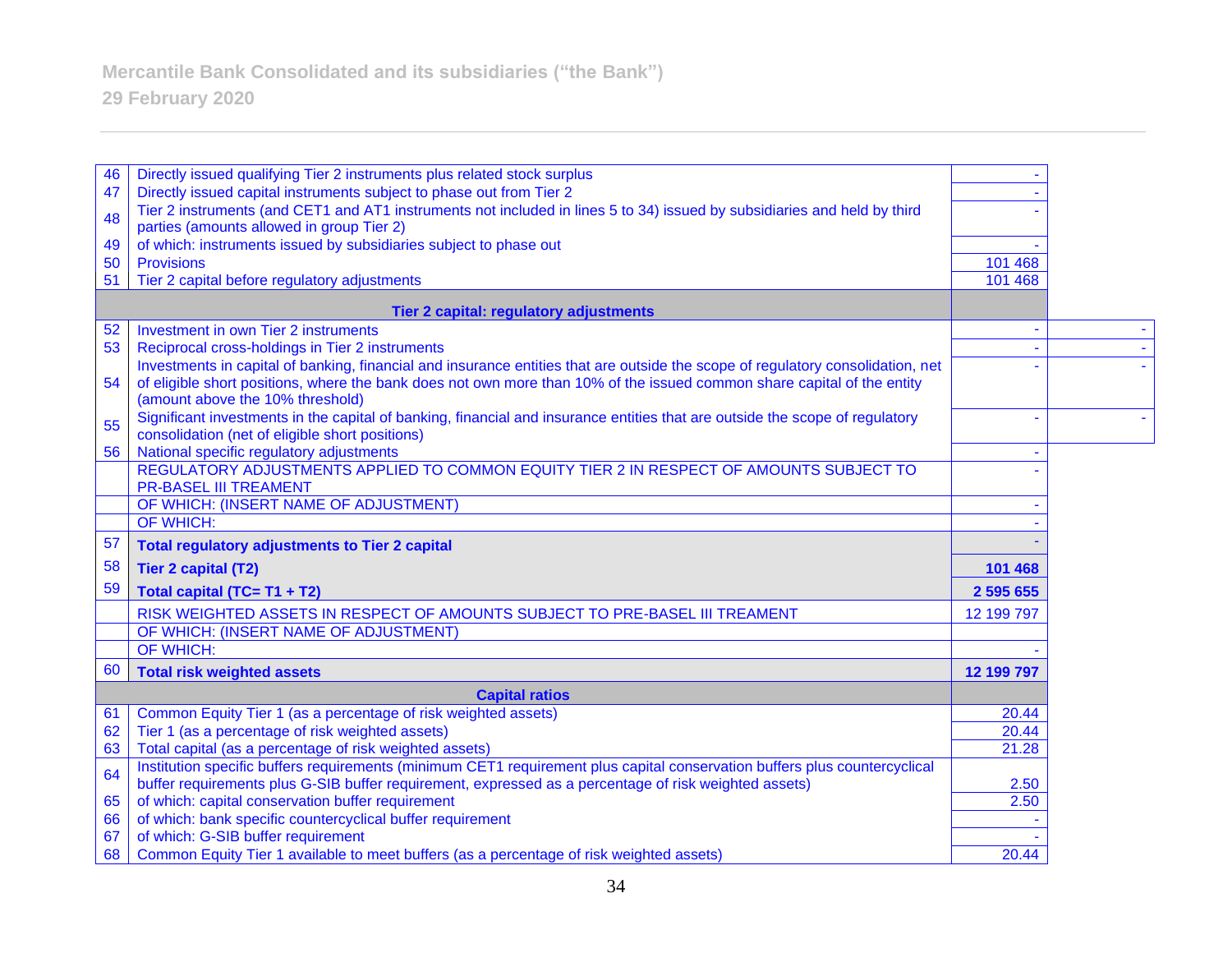|    | <b>National Minima (if different from Basel 3)</b>                                                                                              |         |
|----|-------------------------------------------------------------------------------------------------------------------------------------------------|---------|
| 69 | National Common Equity Tier 1 minimum ratio (if different from Basel 3 minimum)                                                                 | 5.00    |
| 70 | National Tier 1 minimum ratio                                                                                                                   | 6.75    |
| 71 | National total capital minimum ratio                                                                                                            | 9.00    |
|    | Amounts below the threshold for deductions (before risk weighting)                                                                              |         |
| 72 | Non-significant investments in the capital of other financials                                                                                  |         |
| 73 | Significant investments in common stock of financials                                                                                           | 107 194 |
| 74 | Mortgage servicing rights (net of related tax liability)                                                                                        |         |
| 75 | Deferred tax assets arising from temporary differences (net of related tax liability)                                                           | 54 717  |
|    | Applicable caps on the inclusion of provisions in Tier 2                                                                                        |         |
| 76 | Provisions eligible for inclusion in Tier 2 in respect of exposures subject to standardised approach (prior to application of<br>cap)           | 101 468 |
| 77 | Cap on inclusion of provisions in Tier 2 under standardised approach                                                                            |         |
| 78 | Provisions eligible for inclusion in Tier 2 in respect of exposures subject to internal ratings-based approach (prior to<br>application of cap) |         |
| 79 | Cap on inclusion of provisions in Tier 2 under internal ratings-based approach                                                                  |         |
|    | Capital instruments subject to phase-out arrangement (only applicable between 1 Jan 2018 and 1 Jan 2022)                                        |         |
| 80 | Current cap on CET1 instruments subject to phase out arrangements                                                                               |         |
| 81 | Amounts excluded from CET1 due to cap (excess over cap after redemptions and maturities)                                                        |         |
| 82 | Current cap on AT1 instruments subject to phase out arrangements                                                                                |         |
| 83 | Amounts excluded from AT1 due to cap (excess over cap after redemptions and maturities)                                                         |         |
| 84 | Current cap on T2 instruments subject to phase out arrangements                                                                                 |         |
| 85 | Amounts excluded from T2 due to cap (excess over cap after redemptions and maturities)                                                          |         |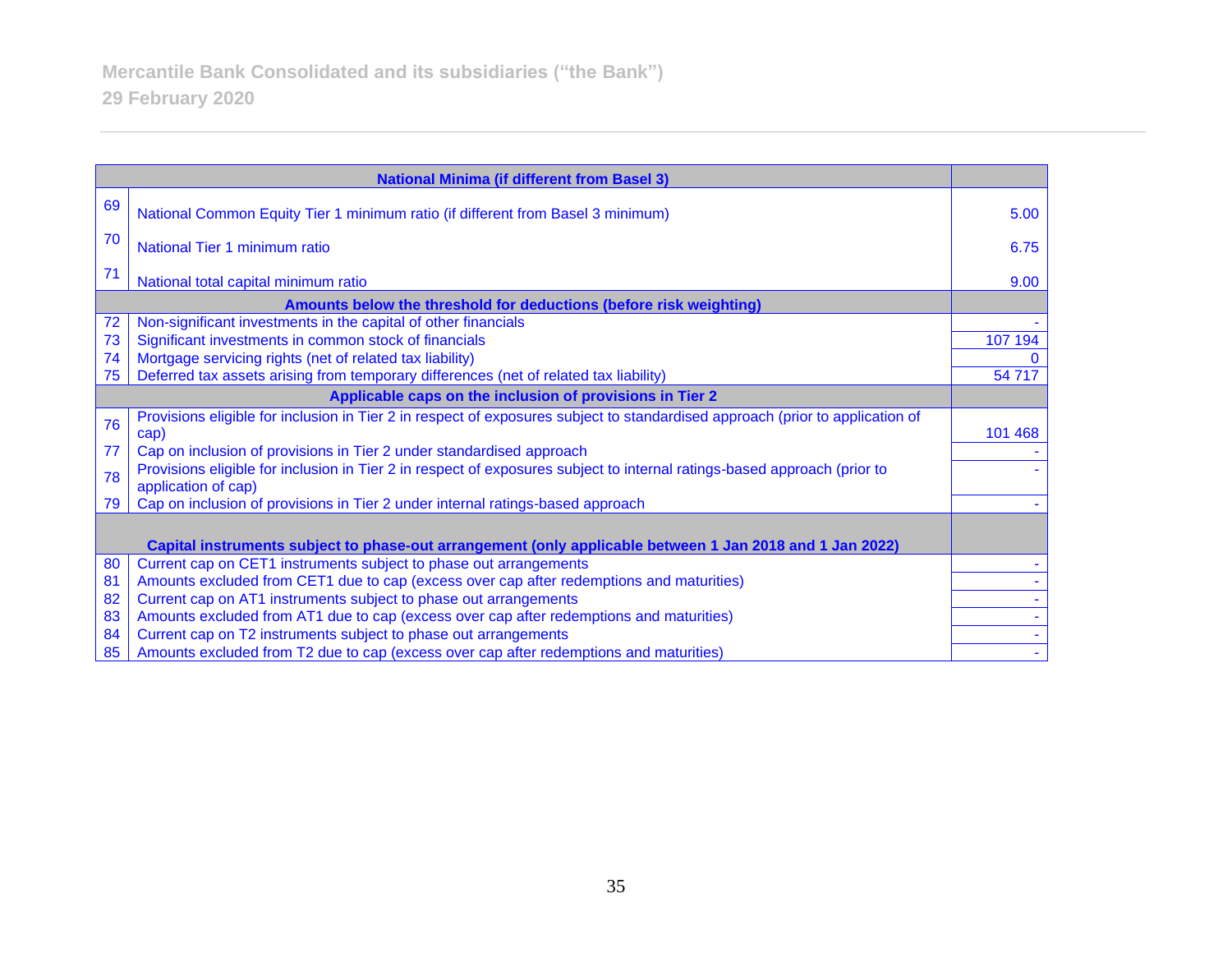### **ANNEXURE B: MAIN FEATURES DISCLOSURE TEMPLATE**

**Mercantile Bank Limited (solo)**

As at 29 February 2020

Set out below is the template that banks must use to ensure that the key features of all regulatory capital instruments are disclosed. Banks will be required to complete all of the shaded cells for each outstanding regulatory capital instrument (banks should insert "N/A" if the question is not applicable).

| Disclosure template for main features of regulatory capital instruments |                                                                                                |                                 |
|-------------------------------------------------------------------------|------------------------------------------------------------------------------------------------|---------------------------------|
| 1                                                                       | <b>Issuer</b>                                                                                  | <b>Mercantile Bank Limited</b>  |
| $\overline{2}$                                                          | Unique identifier (e.g. CUSIP, ISIN or Bloomberg identifier for private<br>placement)          | <b>Unlisted</b>                 |
| 3                                                                       | Governing Law(s) of the instrument                                                             | <b>Banks Act, Companies Act</b> |
|                                                                         | <b>Regulatory treatment</b>                                                                    |                                 |
| 4                                                                       | <b>Transitional Basel III rules</b>                                                            | <b>Common Equity Tier 1</b>     |
| 5                                                                       | <b>Post-transitional Basel III rules</b>                                                       | <b>Common Equity Tier 1</b>     |
| 6                                                                       | Eligible at solo/group/group & solo                                                            | Group and solo                  |
| 7                                                                       | Instrument type (type to be specified by each jurisdiction)                                    | <b>Ordinary share capital</b>   |
| 8                                                                       | Amount recognised in regulatory capital (Currency in mil, as of most recent<br>reporting date) | R1 483 Million                  |
| 9                                                                       | Par value of instrument                                                                        | R <sub>2.00</sub>               |
| 10 <sup>°</sup>                                                         | <b>Accounting classification</b>                                                               | Shareholders' equity            |
| 11                                                                      | Original date of issuance                                                                      | 28/03/2002                      |
| 12                                                                      | Perpetual or dated                                                                             | Perpetual                       |
| 13                                                                      | <b>Original maturity date</b>                                                                  | <b>No Maturity</b>              |
| 14                                                                      | Issuer call subject to prior supervisory approval                                              | Yes                             |
| 15                                                                      | Optional call date contingent call dates and redemption amount                                 | N/A                             |
| 16                                                                      | Subsequent call dates, if applicable                                                           | N/A                             |
|                                                                         | <b>Coupons / dividends</b>                                                                     |                                 |